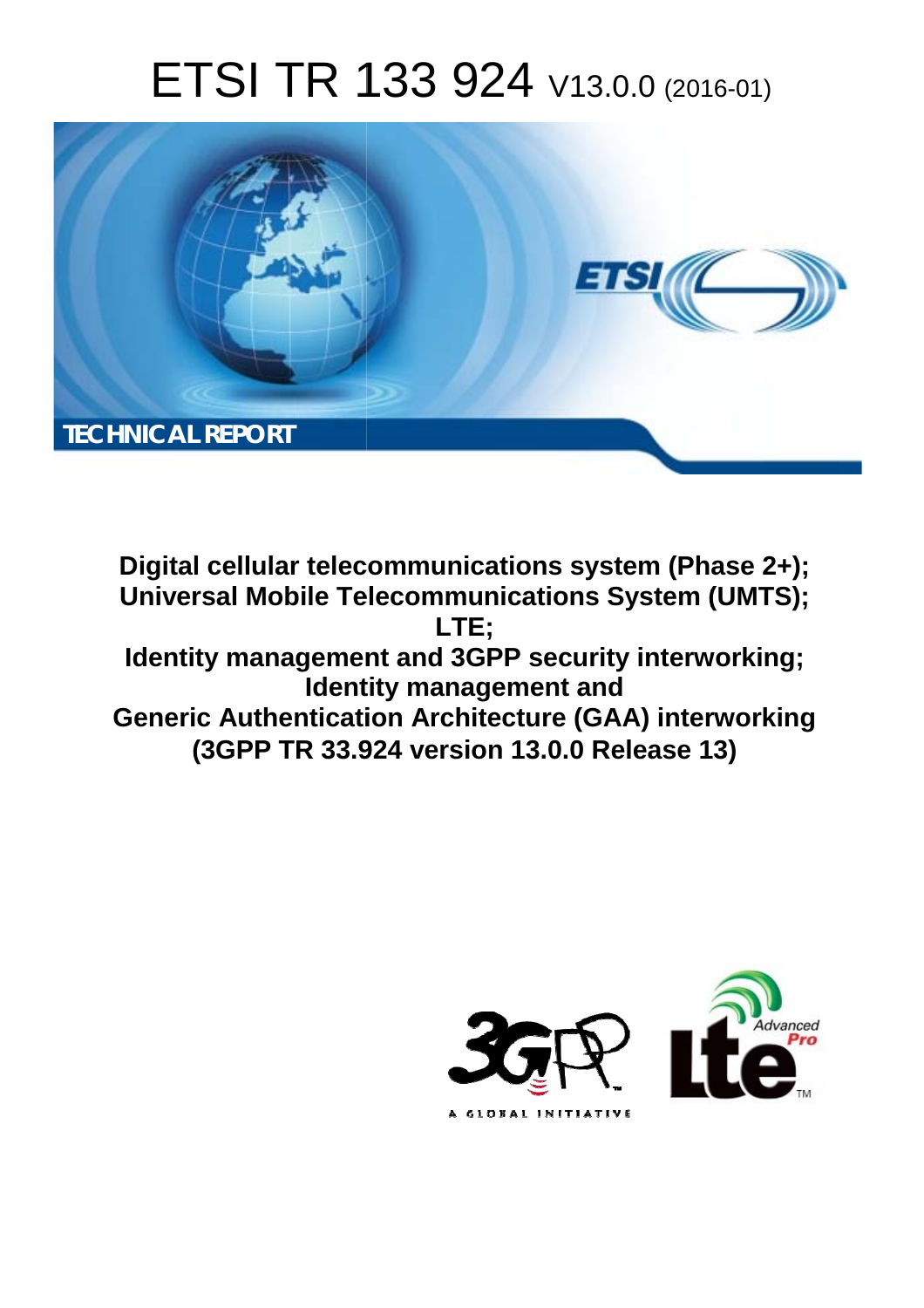Reference RTR/TSGS-0333924vd00

Keywords GSM,LTE,SECURITY,UMTS

#### *ETSI*

#### 650 Route des Lucioles F-06921 Sophia Antipolis Cedex - FRANCE

Tel.: +33 4 92 94 42 00 Fax: +33 4 93 65 47 16

Siret N° 348 623 562 00017 - NAF 742 C Association à but non lucratif enregistrée à la Sous-Préfecture de Grasse (06) N° 7803/88

#### *Important notice*

The present document can be downloaded from: <http://www.etsi.org/standards-search>

The present document may be made available in electronic versions and/or in print. The content of any electronic and/or print versions of the present document shall not be modified without the prior written authorization of ETSI. In case of any existing or perceived difference in contents between such versions and/or in print, the only prevailing document is the print of the Portable Document Format (PDF) version kept on a specific network drive within ETSI Secretariat.

Users of the present document should be aware that the document may be subject to revision or change of status. Information on the current status of this and other ETSI documents is available at <http://portal.etsi.org/tb/status/status.asp>

If you find errors in the present document, please send your comment to one of the following services: <https://portal.etsi.org/People/CommiteeSupportStaff.aspx>

#### *Copyright Notification*

No part may be reproduced or utilized in any form or by any means, electronic or mechanical, including photocopying and microfilm except as authorized by written permission of ETSI.

The content of the PDF version shall not be modified without the written authorization of ETSI. The copyright and the foregoing restriction extend to reproduction in all media.

> © European Telecommunications Standards Institute 2016. All rights reserved.

**DECT**TM, **PLUGTESTS**TM, **UMTS**TM and the ETSI logo are Trade Marks of ETSI registered for the benefit of its Members. **3GPP**TM and **LTE**™ are Trade Marks of ETSI registered for the benefit of its Members and of the 3GPP Organizational Partners.

**GSM**® and the GSM logo are Trade Marks registered and owned by the GSM Association.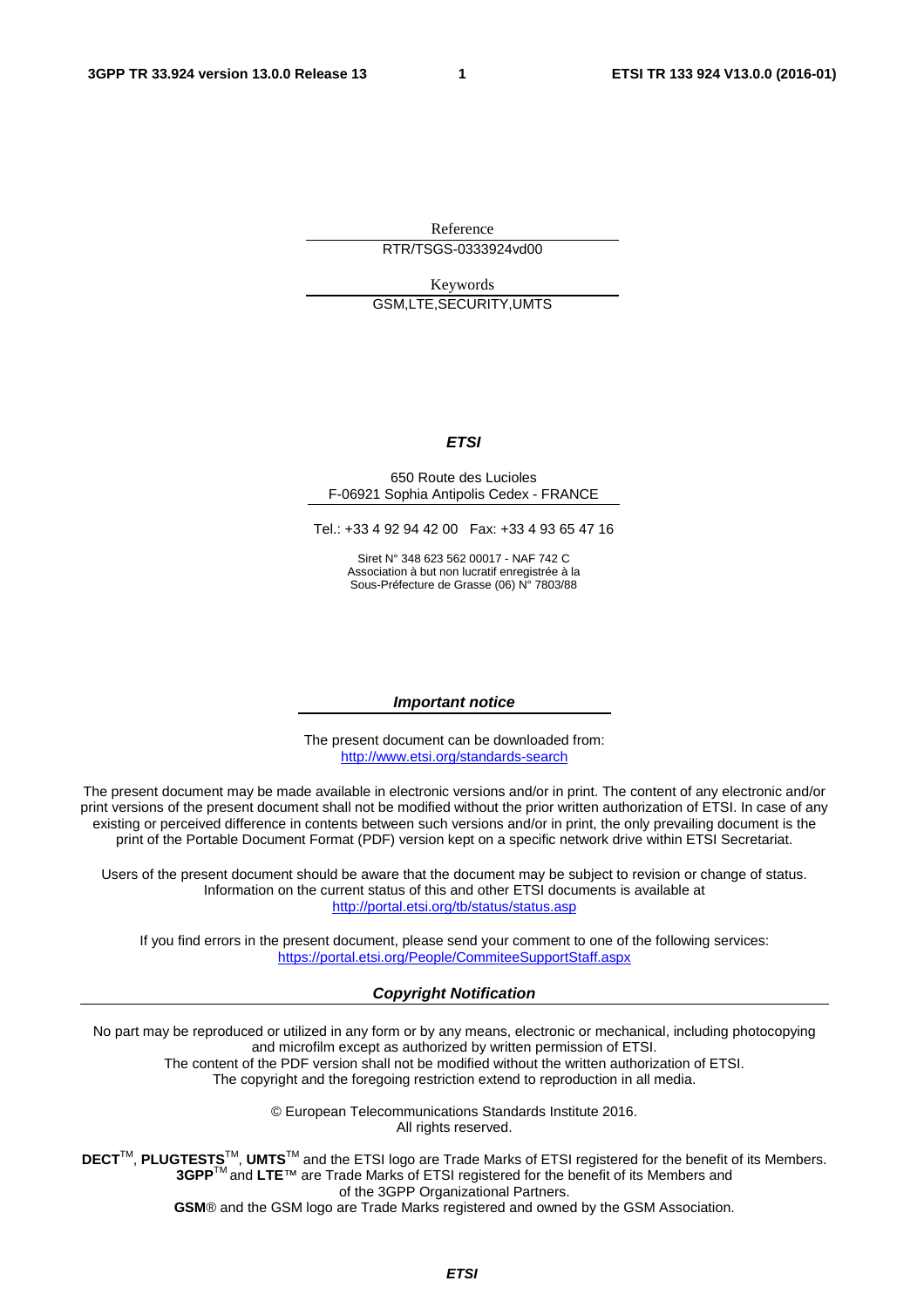### Intellectual Property Rights

IPRs essential or potentially essential to the present document may have been declared to ETSI. The information pertaining to these essential IPRs, if any, is publicly available for **ETSI members and non-members**, and can be found in ETSI SR 000 314: *"Intellectual Property Rights (IPRs); Essential, or potentially Essential, IPRs notified to ETSI in respect of ETSI standards"*, which is available from the ETSI Secretariat. Latest updates are available on the ETSI Web server ([https://ipr.etsi.org/\)](https://ipr.etsi.org/).

Pursuant to the ETSI IPR Policy, no investigation, including IPR searches, has been carried out by ETSI. No guarantee can be given as to the existence of other IPRs not referenced in ETSI SR 000 314 (or the updates on the ETSI Web server) which are, or may be, or may become, essential to the present document.

### Foreword

This Technical Report (TR) has been produced by ETSI 3rd Generation Partnership Project (3GPP).

The present document may refer to technical specifications or reports using their 3GPP identities, UMTS identities or GSM identities. These should be interpreted as being references to the corresponding ETSI deliverables.

The cross reference between GSM, UMTS, 3GPP and ETSI identities can be found under [http://webapp.etsi.org/key/queryform.asp.](http://webapp.etsi.org/key/queryform.asp)

### Modal verbs terminology

In the present document "**shall**", "**shall not**", "**should**", "**should not**", "**may**", "**need not**", "**will**", "**will not**", "**can**" and "**cannot**" are to be interpreted as described in clause 3.2 of the [ETSI Drafting Rules](http://portal.etsi.org/Help/editHelp!/Howtostart/ETSIDraftingRules.aspx) (Verbal forms for the expression of provisions).

"**must**" and "**must not**" are **NOT** allowed in ETSI deliverables except when used in direct citation.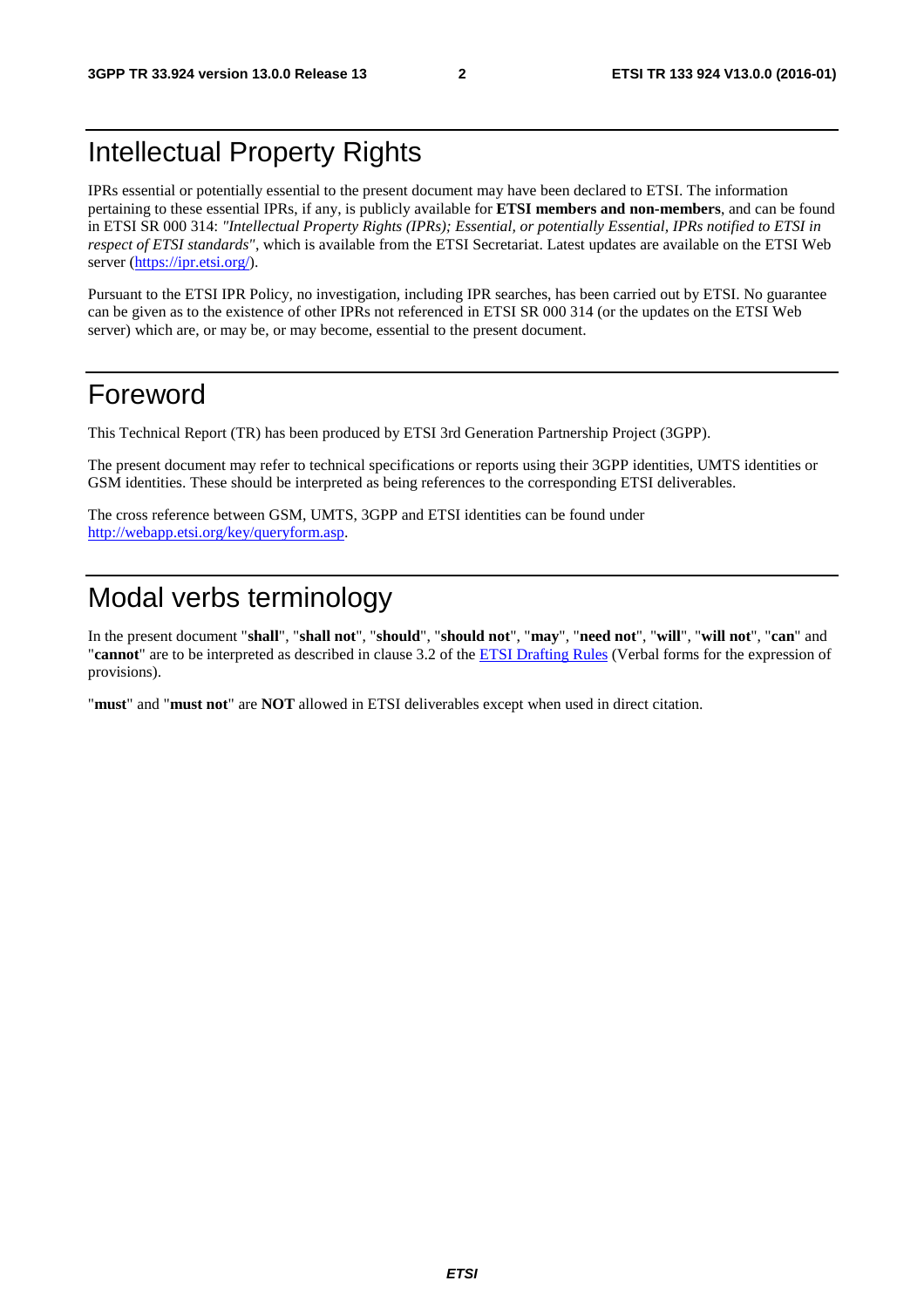$\mathbf{3}$ 

### Contents

| 1               |                               |  |  |  |  |
|-----------------|-------------------------------|--|--|--|--|
| $\overline{2}$  |                               |  |  |  |  |
| 3<br>3.1<br>3.2 |                               |  |  |  |  |
| 4               |                               |  |  |  |  |
| 4.1             |                               |  |  |  |  |
| 4.2.            |                               |  |  |  |  |
| 4.2.1           |                               |  |  |  |  |
| 4.2.2           |                               |  |  |  |  |
| 4.3             |                               |  |  |  |  |
| 4.4             |                               |  |  |  |  |
| 4.4.1           |                               |  |  |  |  |
| 4.4.2           |                               |  |  |  |  |
| 4.4.2.1         |                               |  |  |  |  |
| 4.4.2.2         |                               |  |  |  |  |
| 4.4.2.3         |                               |  |  |  |  |
| 4.4.2.4         |                               |  |  |  |  |
| 4.5             |                               |  |  |  |  |
| 4.5.1           |                               |  |  |  |  |
| 4.5.2           |                               |  |  |  |  |
| 4.5.3           |                               |  |  |  |  |
| 4.5.3.1         |                               |  |  |  |  |
| 4.5.3.2         |                               |  |  |  |  |
| 4.6             |                               |  |  |  |  |
|                 | <b>Annex A (informative):</b> |  |  |  |  |
| <b>Annex B:</b> |                               |  |  |  |  |
|                 |                               |  |  |  |  |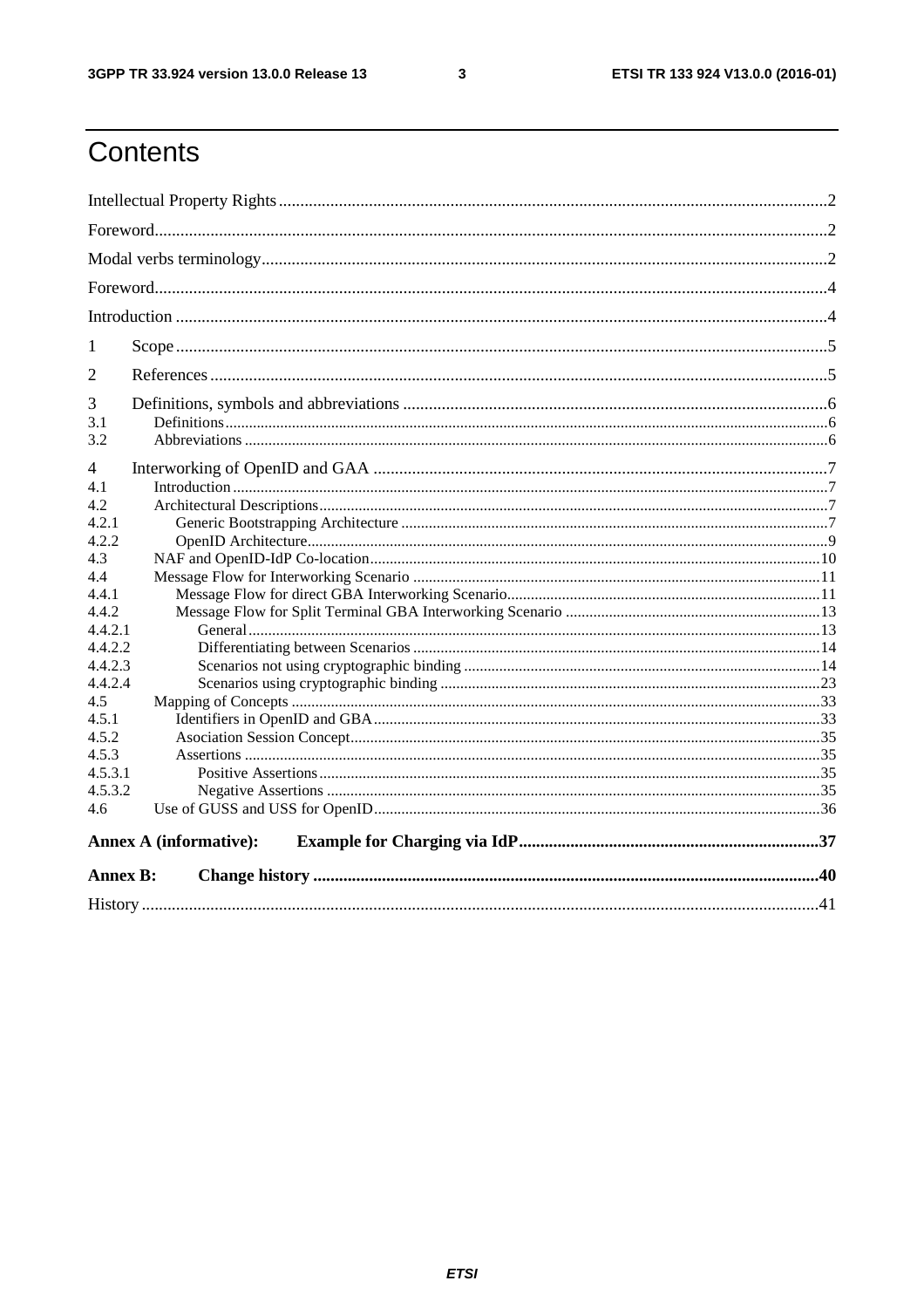### Foreword

This Technical Report has been produced by the  $3<sup>rd</sup>$  Generation Partnership Project (3GPP).

The contents of the present document are subject to continuing work within the TSG and may change following formal TSG approval. Should the TSG modify the contents of the present document, it will be re-released by the TSG with an identifying change of release date and an increase in version number as follows:

Version x.y.z

where:

- x the first digit:
	- 1 presented to TSG for information;
	- 2 presented to TSG for approval;
	- 3 or greater indicates TSG approved document under change control.
- y the second digit is incremented for all changes of substance, i.e. technical enhancements, corrections, updates, etc.
- z the third digit is incremented when editorial only changes have been incorporated in the document.

### Introduction

3GPP SA3 outlined the interworking of the operator controlled GBA with the Liberty Alliance Identity Management. This was sufficient for the time of writing, but now new additional systems are deployed and used. If we want to enable interworking of operator centric identity management, then smooth interworking with those new systems need to be outlined. If this is not done, then a seamless interworking is not possible on global scale and it would be difficult to leverage the existing customer base and security level that operators have.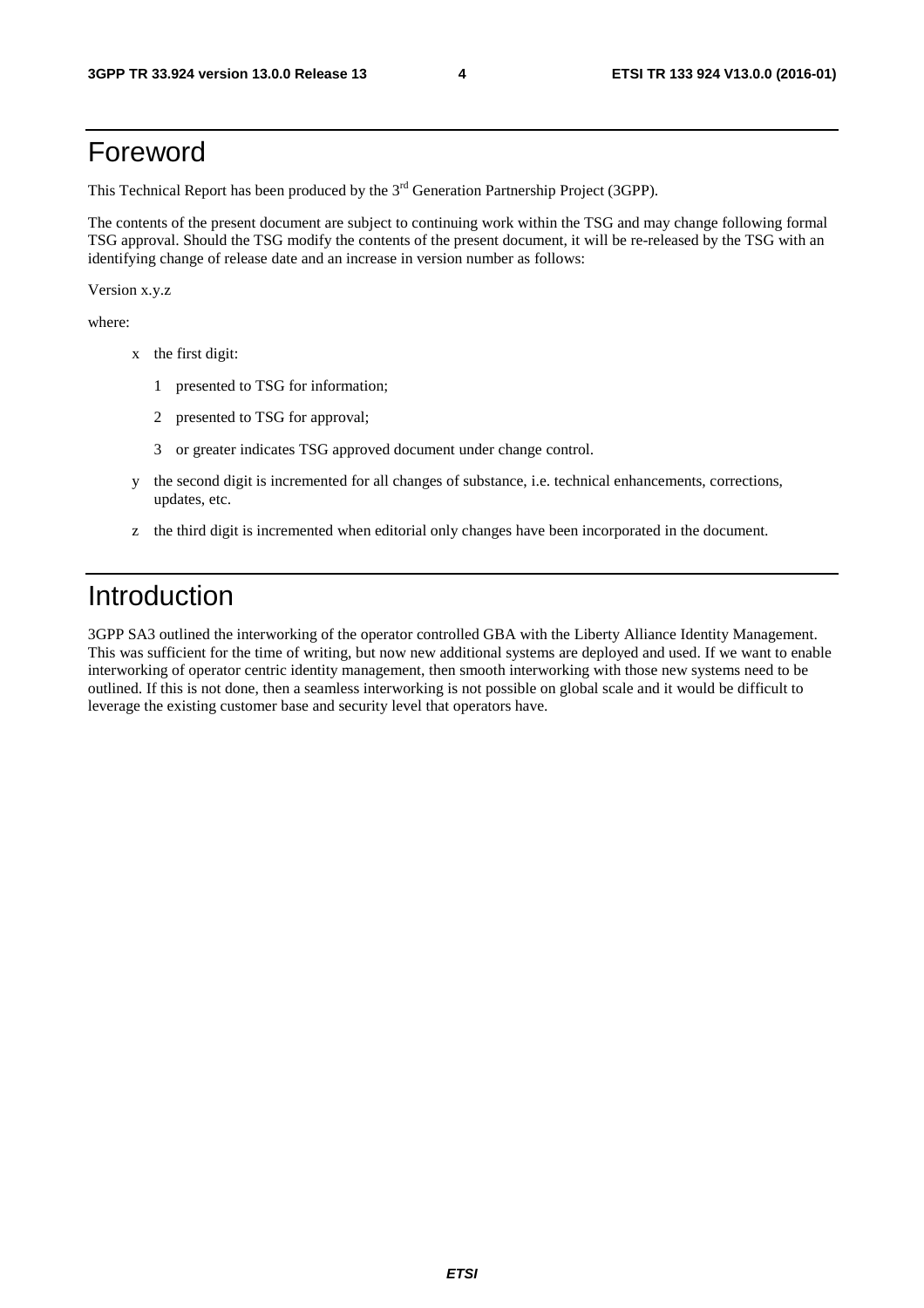### 1 Scope

The objective is to extend the current identity management as outlined in TS 33.220, TS 33.222, TS 29.109 and TR 33.980 with the latest developments on identity management outside of the 3GPP sphere. This will allow a better integration and usage of identity management for services in 3GPP and seamless integration with existing services that are not standardized in 3GPP. This report outlines the interworking of GBA and OpenID.

### 2 References

The following documents contain provisions which, through reference in this text, constitute provisions of the present document.

• References are either specific (identified by date of publication, edition number, version number, etc.) or non-specific.

• For a specific reference, subsequent revisions do not apply.

• For a non-specific reference, the latest version applies. In the case of a reference to a 3GPP document (including a GSM document), a non-specific reference implicitly refers to the latest version of that document *in the same Release as the present document*.

- [1] 3GPP TR 21.905: "Vocabulary for 3GPP Specifications".
- [2] 3GPP TS 33.220: "Generic Authentication Architecture (GAA); Generic Bootstrapping Architecture".
- [3] 3GPP TS 24.109: "Bootstrapping Interface (Ub) and Network Application Function Interface (Ua); Protocol Details".
- [4] 3GPP TR 33.980: "Interworking of Liberty Alliance Identity Federation Framework (ID-FF), Identity Web Service Framework (ID-WSF) and the Generic Authentication Architecture (GAA)".
- [5] 3GPP TS 33.222: "Generic Authentication Architecture (GAA); Access to network application functions using Hypertext Transfer Protocol over Transport Layer Security (HTTPS)".
- [6] 3GPP TS 33.223: "Generic Bootstrapping Architecture (GBA) Push Function".
- [7] 3GPP TS 29.109: "Generic Authentication Architecture (GAA); Zh and Zn Interfaces based on the Diameter Protocol; Stage 3".
- [8] OpenID Foundation "OpenID Authentication 2.0", [http://openid.net/.](http://openid.net/)
- [9] OpenID Foundation "OpenID Attribute Exchange 1.0", [http://openid.net/.](http://openid.net/)
- [10] OpenID Foundation "OpenID Provider Authentication Policy Extension 1.0", [http://openid.net/.](http://openid.net/)
- [11] OASIS Reed, D.; McAlpin, D.: "Extensible Resource Identifier (XRI) Syntax v2.0"; <http://www.oasis-open.org/>
- [12] OpenID Foundation, <http://openid.net/foundation/>
- [13] OpenID Site Directory, http://openiddirectory.com/
- [14] 3GPP TS 33.259: "Key Establishment between a UICC hosting device and a remote device".
- [15] IETF RFC 4006, "Diameter Credit Control", <http://tools.ietf.org/html/rfc4006>
- [16] W3C, "HTML 4.01 Specification", <http://www.w3.org/TR/html401/>
- [17] IETF RFC 2617 (1999): "HTTP Authentication: Basic and Digest Access Authentication".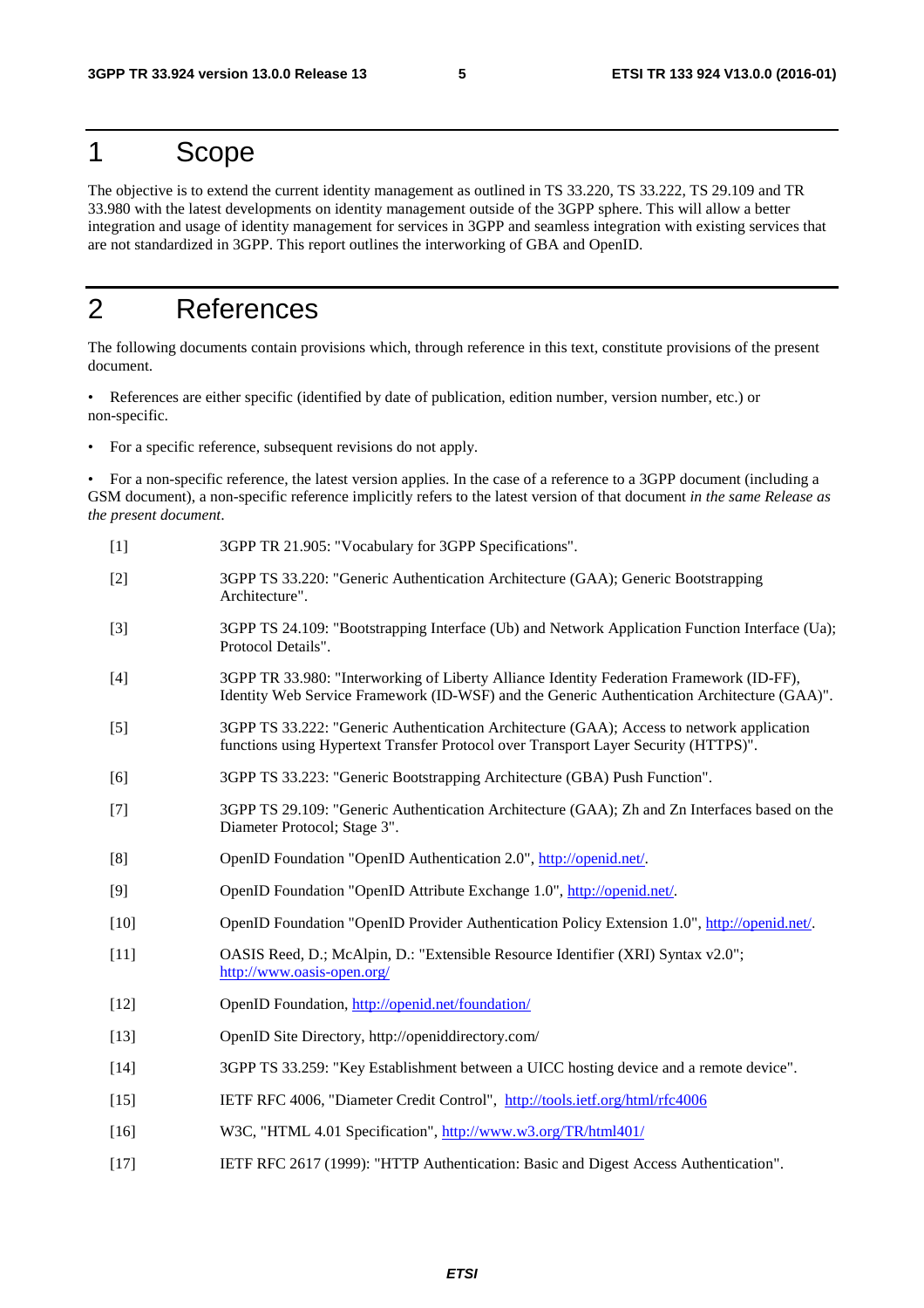[18] IETF RFC 3761 (2004): "The E.164 to Uniform Resource Identifiers (URI) Dynamic Delegation Discovery System (DDDS) Application (ENUM)".

### 3 Definitions, symbols and abbreviations

### 3.1 Definitions

For the purposes of the present document, the terms and definitions given in TR 21.905 [1] and the following apply. A term defined in the present document takes precedence over the definition of the same term, if any, in TR 21.905 [1]. The GAA / GBA specific definitions are originated from [2] and the OpenID definitions are originated from [8]. In case of conflict [2] and [8] take precedence.

**Attribute:** An attribute is used in the OpenID Attribute Exchange service extension [9]. This extension provides a mechanism for moving identity related information between sites. An attribute is associated with a Subject Identifier. An attribute has a type identifier and a value. An attribute type identifier is a URI. An attribute value can be any kind of data.

**Bootstrapping Server Function (BSF):** A Bootstrapping Server Function (BSF) is hosted in a network element under the control of an MNO. BSF, HSS/HLR, and UEs participate in GBA in which a shared secret is established between the network and a UE by running a bootstrapping procedure. The shared secret can be used between NAFs and UEs, for example, for authentication purposes.

**GBA User Security Settings:** GUSS contains the BSF specific information element and the set of all applicationspecific USSs.

**Identifier:** An Identifier in OpenID is either an "http" or "https" URL, or an XRI [11]. OpenID [8] defines various kinds of identifiers depending on the context.

**Network Application Function (NAF):** A NAF is hosted in a network element. GBA may be used between NAFs and UEs for authentication purposes, and for securing the communication path between the UE and the NAF.

**OpenID Provider (OP):** An OpenID Provider (OP) is an OpenID Authentication Server on which a Relying Party relies for an assertion that the end user controls an Identifier.

**OpenID Provider driven identifier selection:** OpenID Provider driven identifier selection is the ability for a user to enter the URL of their OpenID Provider into an OpenID field rather than their personal OpenID URL. This allows the web site (RP) to start the OpenID authentication flow and send the user over to the correct OpenID provider. The user can then authenticate to the OpenID provider, select a particular OpenID URL and persona if they have multiple, This will result in an actual user OpenID URL or an anonymous OpenID URL being returned to the RP.

**OP Endpoint URL:** The URL which accepts OpenID Authentication protocol messages, obtained by performing discovery on the User-Supplied identifier. This value must be an absolute HTTP or HTTPS URL.

**Relying Party (RP):** A Relying Party is a web application that wants a proof that the end user controls an Identifier.

**User Supplied Identifier:** An Identifier that was presented by the end user to the RP, or selected by the user at the OpenID Provider. During the initiation phase of the protocol, an end user may enter either their own Identifier or an OP Identifier. If an OP Identifier is used, the OP may then assist the end user in selecting an Identifier to share with the RP.

### 3.2 Abbreviations

For the purposes of the present document, the abbreviations given in TR 21.905 [1] and the following apply. An abbreviation defined in the present document takes precedence over the definition of the same abbreviation, if any, in TR 21.905 [1].

| AKA        | Authentication and Key Agreement Protocol |
|------------|-------------------------------------------|
| AV         | <b>Authentication Vector</b>              |
| <b>BSF</b> | <b>Bootstrapping Server Function</b>      |
| <b>IdP</b> | <b>Identity Provider</b>                  |
| GAA        | Generic Authentication Architecture       |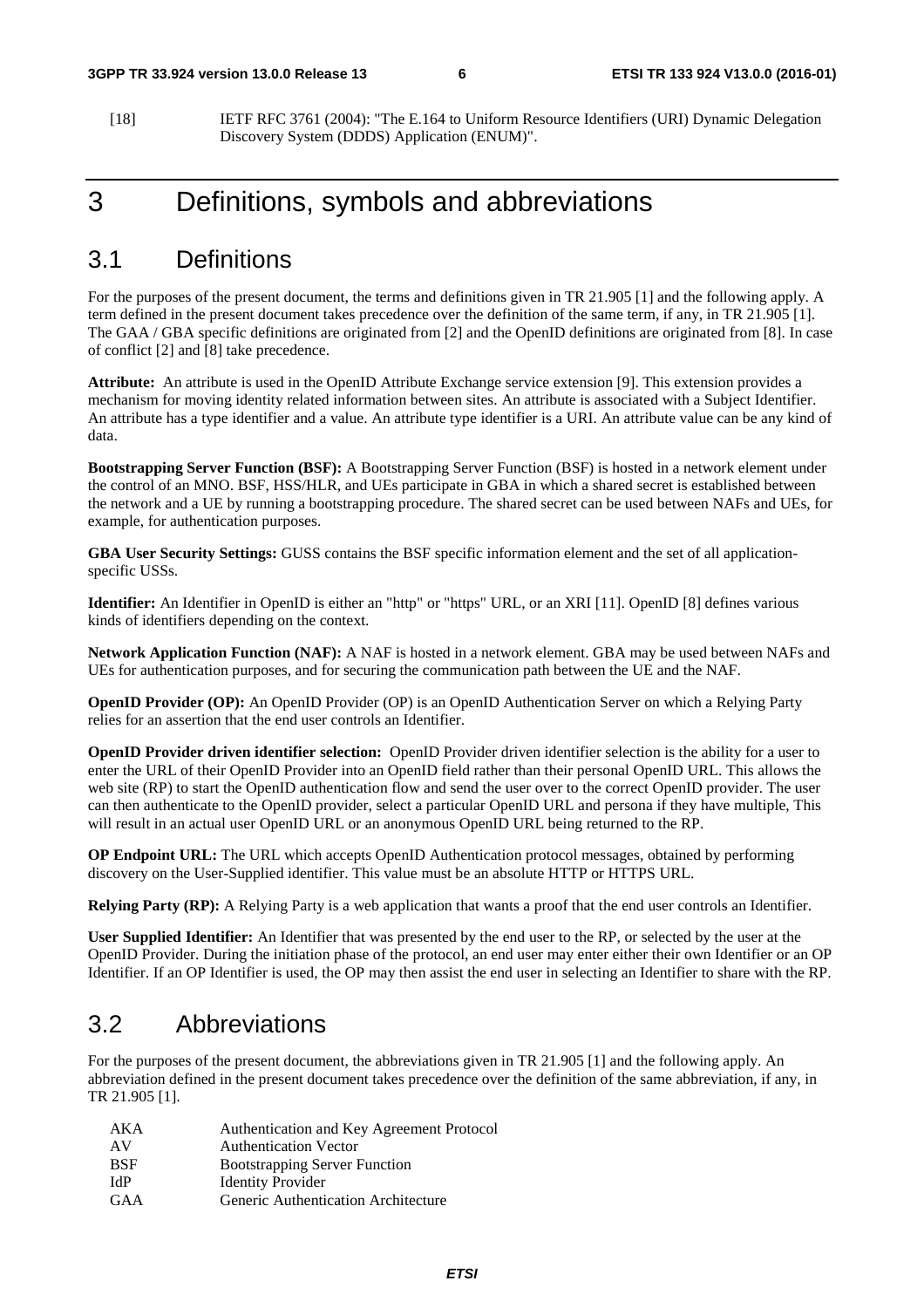| <b>GBA</b>  | Generic Bootstrapping Architecture       |
|-------------|------------------------------------------|
| <b>GPI</b>  | <b>GBA</b> Push Information              |
| <b>GUSS</b> | <b>GBA User Security Settings</b>        |
| <b>HLR</b>  | Home Location Register                   |
| <b>HSS</b>  | Home Subscriber Server                   |
| МE          | Mobile Equipment                         |
| <b>MNO</b>  | Mobile Network Operator                  |
| <b>NAF</b>  | <b>Network Application Function</b>      |
| <b>OP</b>   | OpenID Provider                          |
| <b>PAPE</b> | Provider Authentication Policy Extension |
| <b>RP</b>   | <b>Relying Party</b>                     |
| <b>SLF</b>  | <b>Subscriber Locator Function</b>       |
| SP          | Service Provider                         |
| UE          | User Equipment                           |
| <b>USS</b>  | <b>User Security Settings</b>            |
|             |                                          |

### 4 Interworking of OpenID and GAA

### 4.1 Introduction

In this chapter we outline how the Generic Authentication Architecture, in particular, the Generic Bootstrapping Architecture (GBA) as specified in [2] can be utilized by the OpenID protocol as specified by [8]. The focus will lie on the impact to the network nodes of the Mobile Network Operator (MNO) and the service providers, the supported protocols and the message flows.

The general setting for the GBA – OpenID interworking is quite similar to the GBA – Liberty Alliance Interworking as outlined in [4]. The major difference is that OpenID as currently specified is more lightweight than the Liberty Alliance Web Service and Identity Federation Framework and therefore many well-known service providers have chosen OpenID for their identity management solution.

### 4.2 Architectural Descriptions

### 4.2.1 Generic Bootstrapping Architecture

In this section, we give a brief overview of the Generic Bootstrapping Architecture as described in TS 33.220 [2]. GBA enables automatic provisioning of shared keys between a User Equipment (UE) and an application server (Network Application Function (NAF)). The Home Subscriber Server (HSS) contains the long-term subscriber key. The Bootstrapping Server Function (BSF) is a GBA specific network function that resides in the home MNO of the user. It facilitates the use of AKA to bootstrap a new GBA master session key named Ks. The Subscriber Locator Function (SLF) is queried by the BSF in conjunction with the Zh interface operation to get the name of the HSS containing the required subscriber specific data.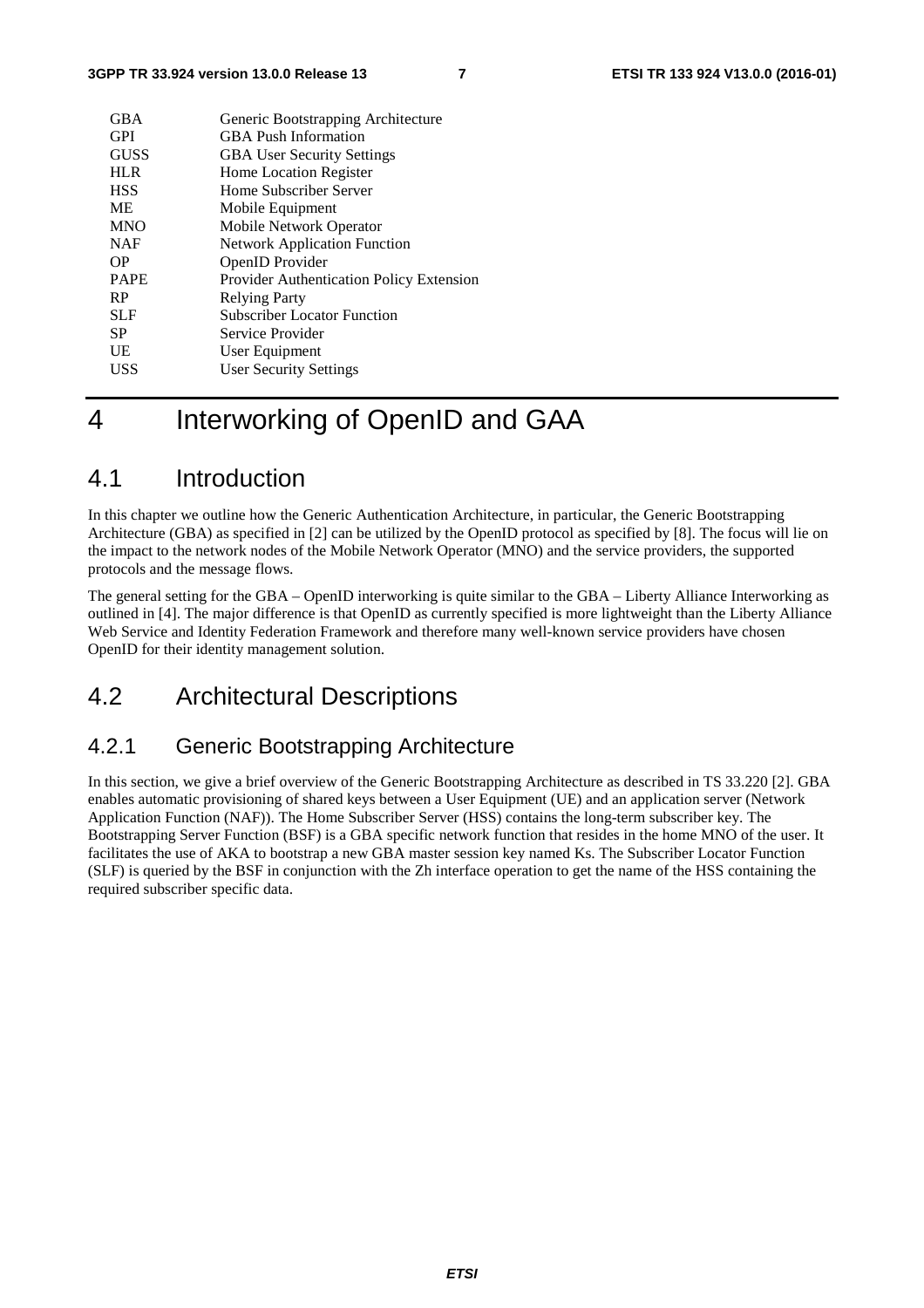

**Figure 4.2.1 Simple Network Architecture for GBA** 

The basic message flow is as follows (for all details, parameter, formats, key derivation and error cases see [2] TS 33.220 section 4.5.2, which takes also precedence in case of conflict).

1. The UE sends a bootstrapping HTTP request towards the BSF over Ub reference point. The User-Supplied Identifier may be an OP Identifier, which allows the use of OpenID Provider driven identifier selection.

2. The BSF determines the IMPI based on the request. If there are several HSS the BSF may consult the SLF to determine the name of the correct HSS for this user.

 The BSF retrieves the complete set of GBA user security settings (GUSS) and one Authentication Vector AV over the reference point Zh from the HSS. The BSF might use a local copy of the GUSS (for details see [2]).

The GUSS is optional to support in [2], but if GBA\_U is intended to be used by the NAF, then the GUSS must be used.

 In the case that no HSS with Zh reference point is deployed, the BSF retrieves the Authentication Vector over the reference point Zh' from either an HLR or an HSS with Zh' reference point support.

3. Then BSF forwards the RAND and AUTN to the UE in the 401 message. This is to demand the UE to authenticate itself.

4. The UE checks AUTN to verify that the challenge is from an authorised network; the UE also calculates CK, IK and RES. This will result in session keys IK and CK in UE.

5. The UE sends another HTTP request, containing the Digest AKA response (calculated using RES), to the BSF.

6. The BSF authenticates the UE by verifying the Digest AKA response.

7. The BSF generates the master key material Ks by concatenating CK and IK. The BSF generates also the application specific keys Ks\_(ext/int)\_NAF. The bootstrapping transaction identifier B-TID value shall be also generated.

8. The BSF shall send a 200 OK message, including a B-TID, to the UE to indicate the success of the authentication. In addition, in the 200 OK message, the BSF shall supply the lifetime of the key Ks. The key material Ks is generated in UE.

9. Both the UE and the BSF shall use the Ks to derive the application specific key material Ks\_NAF during the procedures as specified in clause 4.5.3 of [2]. Ks\_NAF shall be used for securing the reference point Ua, in our case the authentication to the OP. If GBA\_U is used, then the Ks\_ext\_NAF should be used for securing the Ua reference point.

The UE and the BSF shall store the key Ks with the associated B-TID for further use, until the lifetime of Ks has expired, or until the key Ks is updated or until the deletion conditions are satisfied (see 4.4.11 in [2]).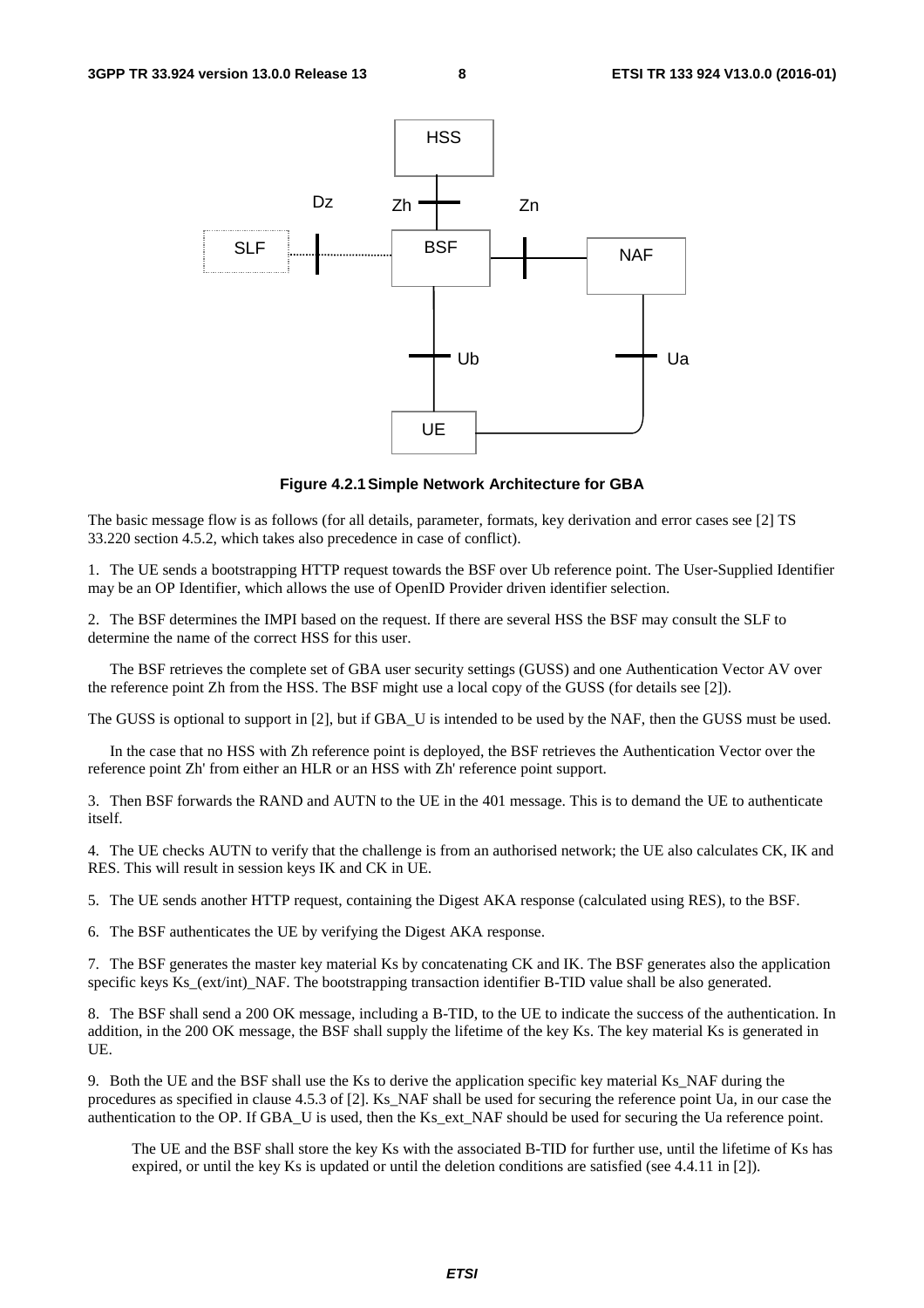GBA is used by many services like MBMS (Multimedia Broadcast Multicast Service), Enhanced MBMS, Access Network Discovery and Service Function (ANDSF), Open Mobile Alliance (OMA) XML Document Management, Presence Security etc. GBA can use USIM with GBA\_U aware UICC application, ISIM or SIM cards. GBA and OpenID are independent of each other and the message flow above is given to introduce how GBA works and to ease the understanding for the interworking.

#### 4.2.2 OpenID Architecture

The OpenID protocol [9] is specified by the OpenID Foundation [12]. It utilizes URL based Identifier.



**Figure 4.2.2 Simple OpenID Network Architecture** 

OpenID is HTTP POST and REPLY based. The basic message flow is as follows (for details and message parameters see OpenID Authentication 2.0 [8], which also takes precedence in case of conflict):

To initiate OpenID Authentication, the Relying Party should present the end user with a form that has a field for entering a User-Supplied Identifier. The form field's "name" attribute should have the value "openid\_identifier".

1. The browser in the UE sends a User-Supplied Identifier to the Relying Party.

2. The User-Supplied Identifier is normalized as described in Appendix A1 of [8]. The RP retrieves the address of the OP and performs a discovery of the OP Endpoint URL (based on the User-Supplied Identifier) that the end user wishes to use for authentication.

3. The RP and the OP may then establish a shared secret (called association) using the Diffie-Hellman Key Exchange Protocol [8]. The purpose of this shared secret is that the OP may sign subsequent messages and the RP can verify those messages.

NOTE1: This association is an optional feature in [8] and not required for interworking purposes.

4. The RP redirects the UE"s browser to the OP with an OpenID Authentication Request as defined in [8].

5. The OP establishes whether the end user is authorized to perform OpenID Authentication and wishes to do so.

NOTE2: [8] does not specify the manner and protocol used for authentication. In clause 4.4 we will outline how GBA based authentication using TS 33.222 [5] fits in here.

6. The OP redirects the UE"s browser back to the RP with either an assertion that authentication is approved or a message that authentication failed.

7. The RP verifies the information received from the OP. The user is now authenticated.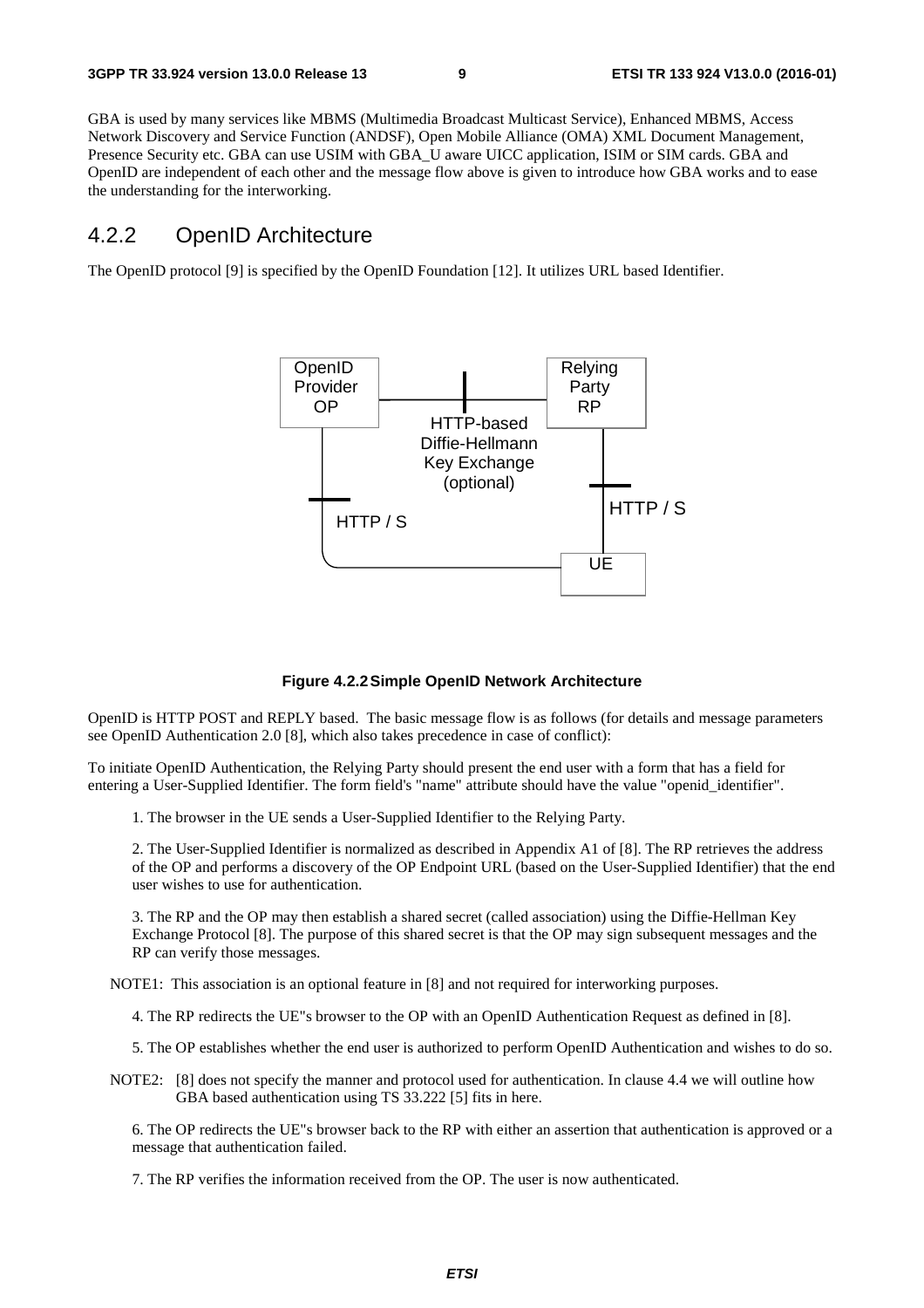NOTE3: This Technical Report describes the interworking with OpenID version 2.0. If OpenID Authentication version 1.0 is used, then it should be noted that this specification was quickly replaced by OpenID Authentication version 1.1. OpenID version 1.1 made it clearer what was mandatory and what was optional to support. OpenID Authentication version 2.0 was a larger step forward. It allows usage of XRI to discover the OP, which was not possible in OpenID Authentication version 1.1. It has been reported that some OpenID Authentication version 1.1 implementations support XRIs. OpenID Authentication version 2.0 mandates the usage of the opened.ns field in the HTTP requests. If the value is absent or set to "http//openid.net/signon/1.1" or "http//openid.net/signon/1.0" instead of "http//specs.openid.net/auth/2.0", then the message should be interpreted using OpenID Authentication 1.1 Compatibility mode.

### 4.3 NAF and OpenID-IdP Co-location

The straightforward approach to combine the GBA and the OpenID Architectures is to co-locate the NAF functionality with the OP. The NAF functionality may be added in form of a library to the OpenID server.

NOTE: Other co-location approaches may require that the OP server has to support Diameter based reference point. The OPs as today are not telecommunication network nodes and hence it can not be assumed that they support the Diameter and underlying protocols just for the purpose of interworking with GBA.





The dashed lines indicate the interfaces which originate from the OpenID architecture and the full lines are from the GBA Architecture. The UE utilizes the browser to communicate with the OP. The Ua protocol should be based on TS 24.109 [3] and TS 33.222 [5] section 5.3 and be supported by OP/NAF and UE. The OP/NAF and UE may support the variants of [5] clause 5.4 and 5.5. Even if the figure above shows two interfaces between the NAF/OP and the UE, there is actually only one, since the Ua is the application protocol, which in this case is the OpenID HTTPS protocol.

TS 33.222 [5] only allows the use of HTTPS (i.e. HTTP over TLS). The terminal uses one connection to the NAF/OP server i.e. Ua and the connection to the OP share the same TLS session. Hence only HTTPS shall be used on the connection from the UE to the OP. Due to re-directs this implies that the connection to the RP should also be HTTPS based.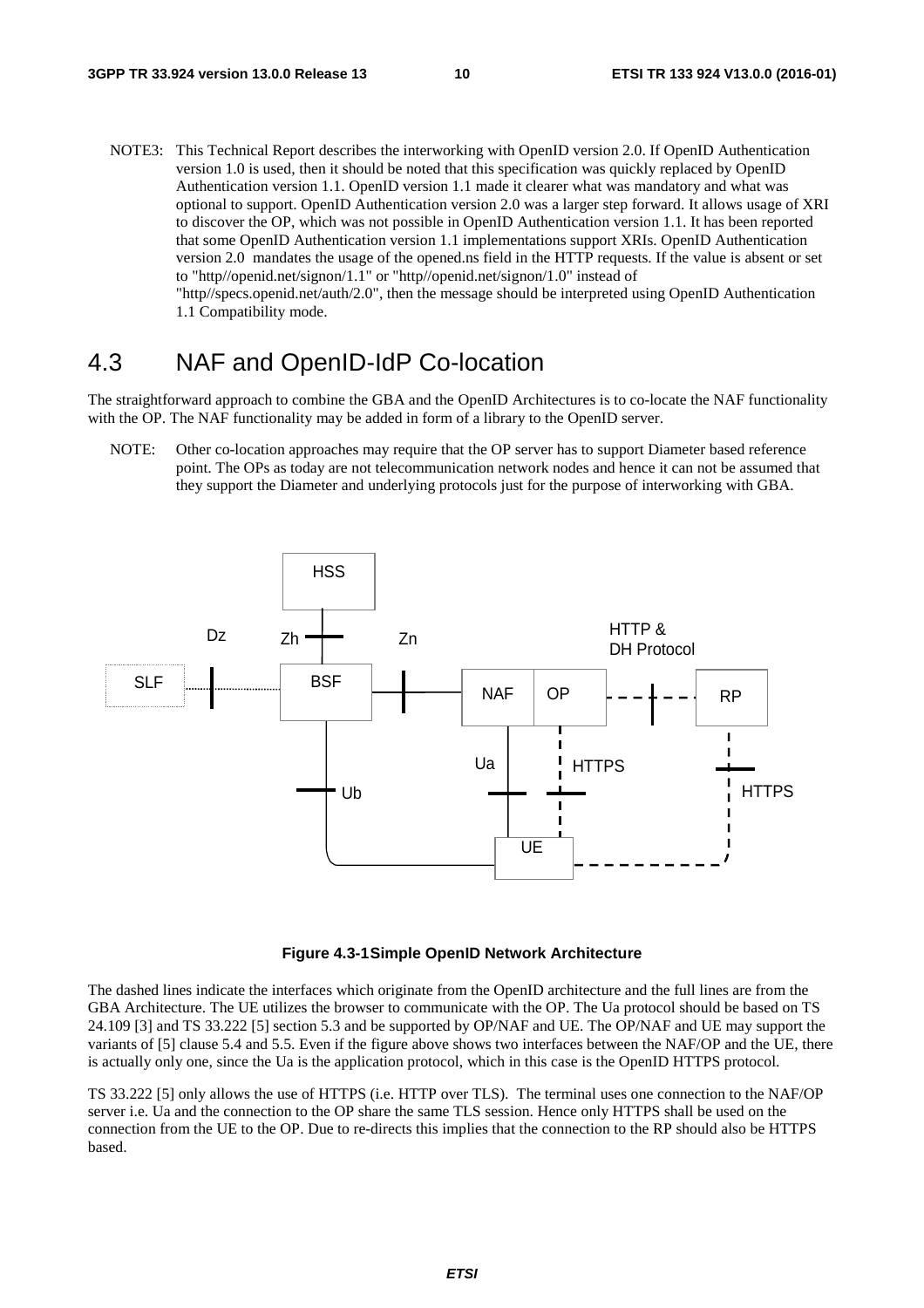

**Figure 4.3-2 OpenID Network Architecture in split terminal scenario** 

In the split terminal scenario, the browser and the entity performing the authentication do not reside in the same physical instance. The former UE is here split into a Browsing Agent (BA) that for example may reside in a PC and an Authenticating Agent (AA) that resides in the ME. In the split terminal scenario, the BA and AA do not share the same connection to the OP/NAF. The connections from the BA to the OP and RP should use HTTPS if the BA has HTTPS capabilities.

As above, the dashed lines indicate the interfaces which originate from the OpenID architecture and the full lines are from the GBA Architecture. The BA utilizes the browser to communicate with the OP. Depending on the scenario the BA and the AA may communicate by a local interface. The Ua protocol should be based on TS 24.109 [3] and TS 33.222 [5] section 5.3 and be supported by OP/NAF and AA with UICC. The OP/NAF and AA may support the variants of [5] clause 5.4 and 5.5.

### 4.4 Message Flow for Interworking Scenario

### 4.4.1 Message Flow for direct GBA Interworking Scenario

In the following a message flow is defined to allow the interworking of the GBA Architecture and the OpenID Architecture as defined in clause 4.3 and focuses on the case where the browser resides in the ME: The case, where the browser does not reside in the ME, will be outlined in the next clause.

To initiate OpenID Authentication, the Relying Party should present the end user with a form that has a field for entering a User-Supplied Identifier. The form field's "name" attribute should have the value "openid\_identifier".

1. The browser in the ME sends a User-Supplied Identifier to the Relying Party.

2. The User-Supplied Identifier is normalized as described in Appendix A.1 of [8]. The RP retrieves the address of the OP and performs a discovery of the OP Endpoint URL (based on the User-Supplied Identifier) that the end user wishes to use for authentication.

3. The RP and the OP may then establish a shared secret (called association) using the Diffie-Hellman Key Exchange Protocol. The purpose of this shared secret is that the OP can sign subsequent messages and the RP can verify those messages. The protocol between the OP and the RP lies outside of the 3GPP specifications, but for security reasons it is recommended to secure the RP OP interface properly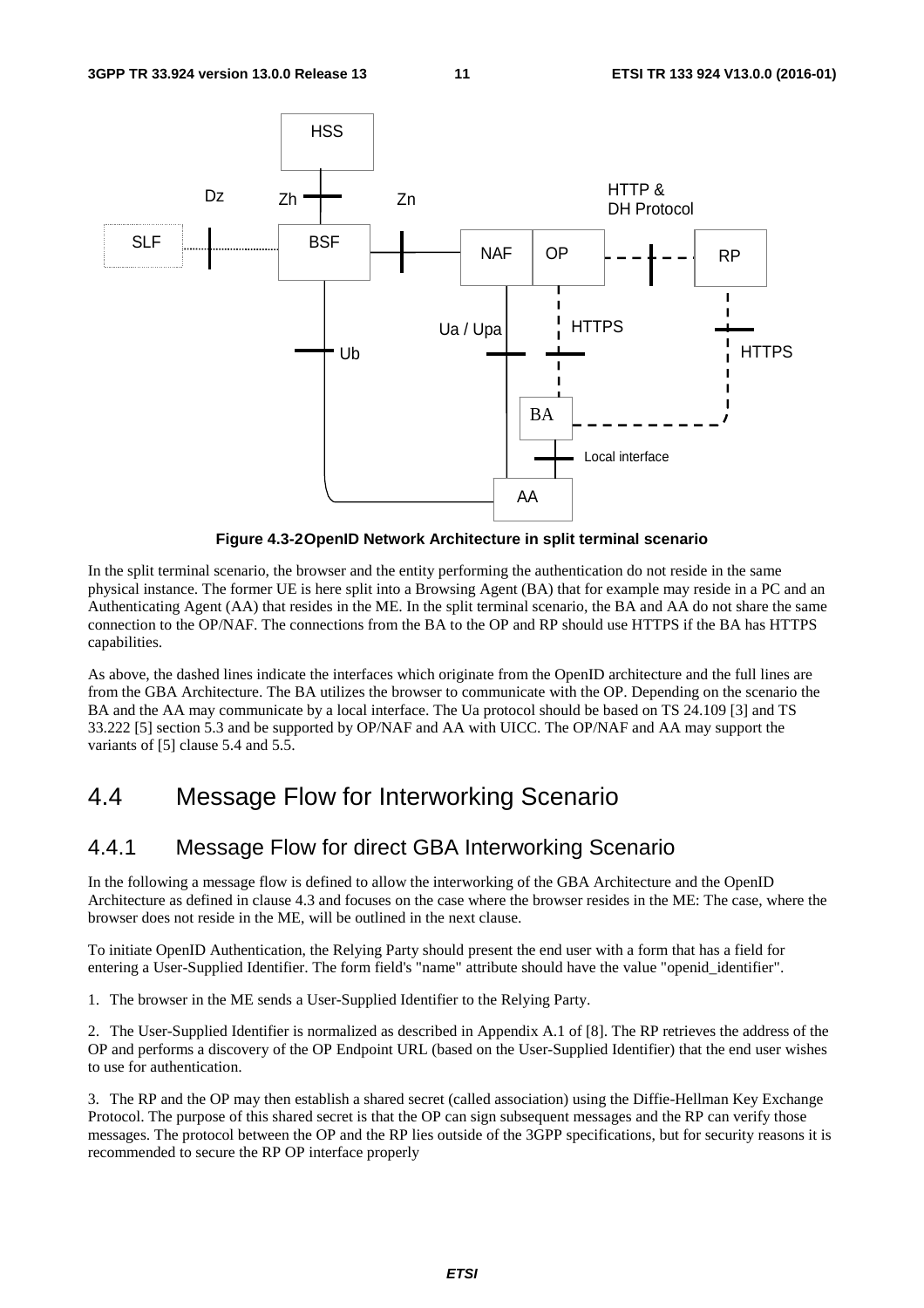#### **3GPP TR 33.924 version 13.0.0 Release 13 12 ETSI TR 133 924 V13.0.0 (2016-01)**

NOTE 1: This association using Diffie Hellman is an optional feature in [8] and not required for interworking purposes. If the OP and RP do not both reside under the control of the same MNO, the usage of this option seems strongly advisable.

4. The RP redirects the ME"s browser to the OP with an OpenID Authentication Request as defined in chapter 9 in [8]. The RP inserts into the openid.claimed\_id and into the openid.identity fields the user supplied identifier of step 1.

5. The UE sends a HTTPS GET request to the OP

6. The NAF initiates the ME authentication and responds with a HTTPS response code 401 'Unauthorized', which contains a WWW Authenticate header carrying a challenge requesting the UE to use Digest Authentication with GBA as specified in TS 33.222 [5] with server side certificates.

7. If no valid Ks is available, then the UE bootstraps with the BSF as described in TS 33.220 [2], which results in the possession of the UE of a valid Ks. From this the UE can derive the application specific (OpenID specific) Ks $(\text{ext/int})$  NAF key(s).

8. The ME generates a HTTPS GET request to the NAF. The HTTPS request carries an authorization header containing the B-TID received from the BSF.

NOTE 2: If GBA push is used, the B-TID is not received from the BSF, but part of the GPI contains the P-TID which is used instead of the B-TID.

9. Using the B-TID and NAF\_ID the NAF retrieves the shared application specific NAF key and optionally the USS (if GBA\_U i.e. Ks\_int/ext\_NAF are used then the GUSS must be supported) from the BSF over the web service based Zn reference point. For details see TS 29.109 [7]. The NAF stores the B-TID, the cryptographic keys and the user supplied identifier to allow matching of the OpenID user session and the GBA session. There are different possibilities how the OP/NAF can link the B-TID and user supplied identifier to the permanent user identifier (IMPI) cf. clause 4.5.1.

Since the OpenID is HTTPS based it is recommended that the NAF/OpenID server support for the interworking scenario the Web Service based Zn reference point as specified in [7] TS 29.109. It may support the Diameter based implementation of the Zn reference point.

NOTE3: It is assumed that the OPs are more likely to support web service based reference points then Diameter based reference points.

 The OP/NAF may have received a USS may containing authorization information. The OP establishes whether the end user is authorized to perform OpenID Authentication and wishes to do so based on the authorization information stored locally or in the USS. The USS may thereby act as a central authorization and privacy data store. In particular, the USS may contain information about the type of information are allowed to be shared with the relaying party. This authorization information may be contributed by the user but also by the operator based on their business relationship with the relaying party.

10. NAF/OP authenticates the user for OpenID using TS 33.222 section 5.3. The NAF redirects the browser to the return OpenID address i.e. the OP redirects the ME"s browser back to the RP with either an assertion that authentication is approved or a message that authentication failed. The response header contains a number of fields defining the authentication assertion which may be protected by the shared secret between OP and RP. The protection is especially important if the OP and the RP do not reside both in the same MNO network.

NOTE4: At this point, the interworking diverges slightly from TS 33.222. In TS 33.222 the NAF responds with a 200 OK message.

11. The RP validates the assertion i.e. checks if the authentication was approved. The authenticated identity of the user is provided in the response message towards the RP. If a shared secret (association) was established in step 3, then it is now used to verify the message from the OP: If the validation of the assertion and the verification of the message (if the shared secret was used) are successful, then the user is logged in to the service of the RP.

If an operator deploys GBA Push as specified by [6] and not GBA, then the MNO may wish to establish the shared secret according to [6]. The step 7 would then be replaced by the GBA credential push message, after that the ME and NAF continue as outlined above.

The figure below outlines the message flow just described: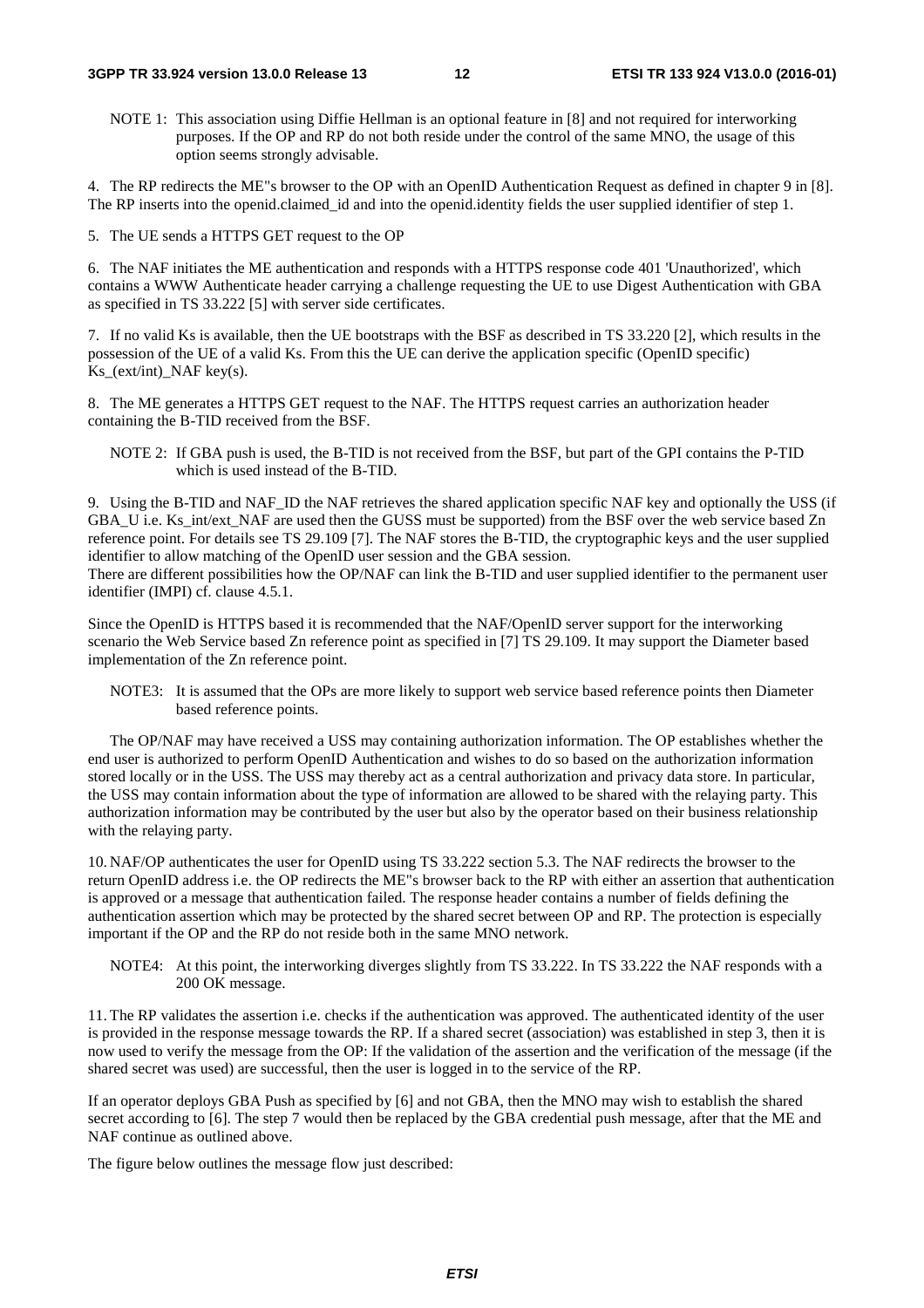

**Figure 4.4.1-1 Interworking message flow for GBA / OpenID** 

### 4.4.2 Message Flow for Split Terminal GBA Interworking Scenario

#### 4.4.2.1 General

The following clauses will outline the **split** terminal implementation where the GBA agent (authenticating agent AA) is not located in the same device as the OpenID user Agent (browsing agent BA). The clauses will detail several scenarios where the OpenID session on the browsing agent is authenticated with the help of performing GBA authentication with the authenticating agent.

Two different types of interworking scenarios are described. Scenarios where the AA session (GBA authentication session) is not cryptograpchically bound to the BA session (OpenID session) are described in clause 4.4.2.3. Scenarios where the AA session is cryptograpchically bound to the BA session are described in clause 4.4.2.4.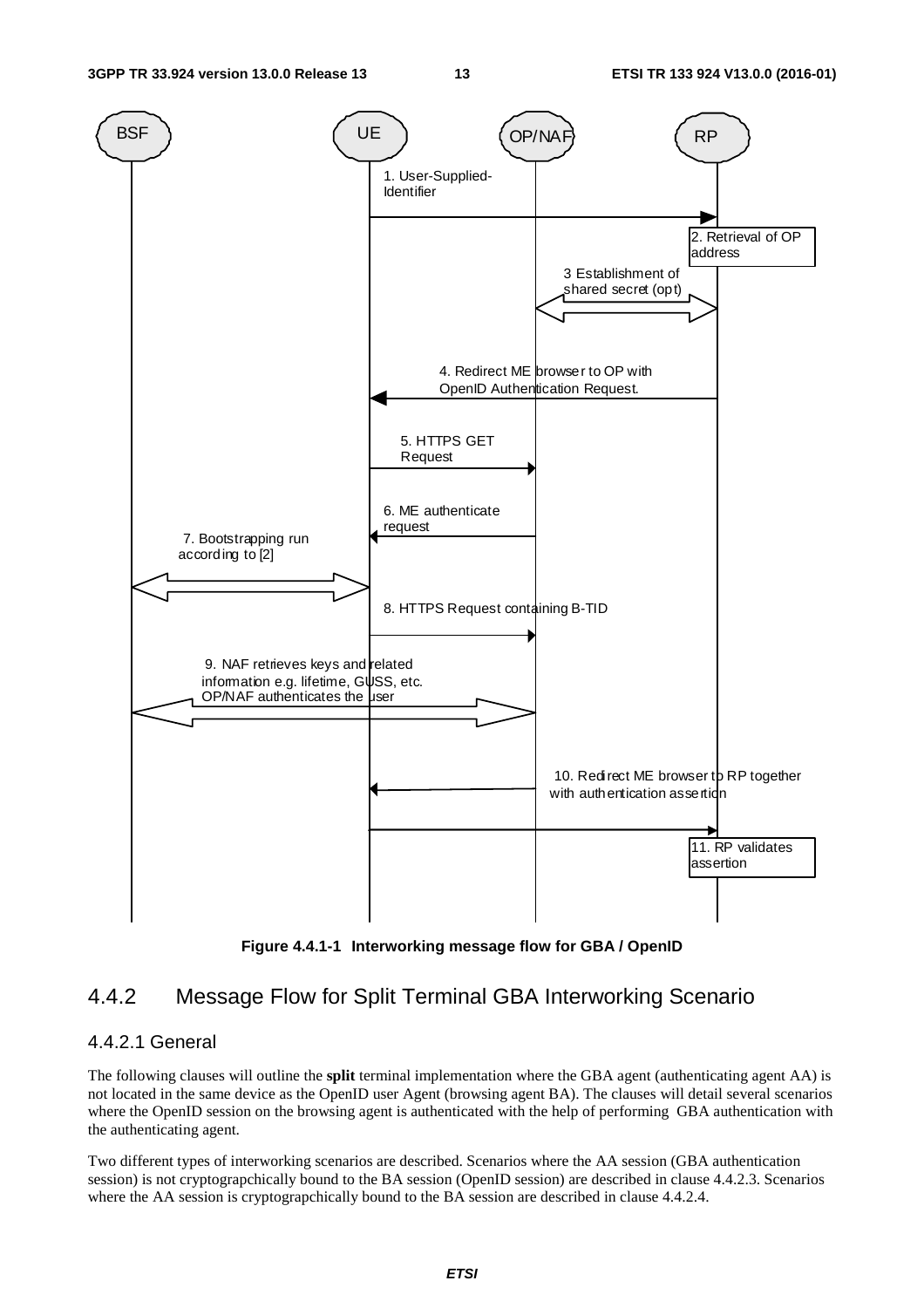Scenarios in clause 4.4.2.3 expect the user to map the AA session and the BA session e.g. in the form of comparing session identifiers (except when the comparison is done automatically in case there is a local connection).

Scenarios in clause 4.4.2.4 expect the user to copy information from the AA session to the BA session in the form of username/password (except when the information is transferred automatically in case there is a local connection) making the cryptographic binding possible, and therefore it is considered to be more secure.

NOTE: Clauses 4.4.2.3 and 4.4.2.4 describe two alternative ways of of implementing the split terminal scenarios. However, terminals can implement scenarios described in both clauses 4.4.2.3 or 4.4.2.4 and deduce the scenario to be used from the received information.

#### 4.4.2.2 Differentiating between Scenarios

The present clause applies to functionality in both 4.4.2.3 and 4.4.2.4.

The OP/NAF and terminal need to be able to differentiate, if they are dealing with direct or split terminal scenarios and which scenarios to apply. Three cases can be identified.

I) AA and BA reside in the same security compound (i.e. situation and message flow for direct GBA interworking in section 4.4.1)

II) AA and BA reside in different devices and the AA and BA are connected with a loca link (i.e. situation and message flows for split terminal in section 4.4.2).

II) AA and BA reside in different devices the AA and BA are not connected with a loca link (i.e. situation and message flows for split terminal in section 4.4.2)

The following defines how the OP/NAF and terminal are able to determine which interworking scenario to apply.

For case I) It is assumed that if the BA is GBA capable it will behave and indicate GBA support for OP/NAF according to TS 33.222 [5]. If the OP/NAF detects that the BA is indicating support for GBA as specified in TS 33.222 [5] then the OP/NAF shall behave according to clause 4.4.1.

For case II) if the BA detects that the AA is connected to the BA, such as a mobile broadband modem or dongle which is connected with BA e.g. by using bluetooth, wireline or other wireless channel, then the BA shall indicate 'AA connected' to the OP/NAF. If the OP/NAF detects that the BA is indicating that AA is connected as specified in clauses below, then the OP/NAF shall behave according to scenario 3.

For case III) if the AA is not connected to the BA, the BA may be an off-the-shelf browser, e.g. in a web café laptop, and the OP/NAF will not get any of the indications described in cases I and II above. In this case it is up to OP/NAF to decide which of the scenarios 1, 2 or 4 should be used. To differentiate between those, the OP/NAF may have AA capability available provided by other means ,e.g. directly by the user stored in a (user) profile or if the user has done the registration for GBA push as specified in GBA Push TS 33.223.

For case III) the following scenarios are possible:

the AA is not connected to the BA, then the following scenarios apply:

- Scenario 1: AA is GBA push enabled and does not communicate directly with BA
- Scenario 2 and 4: AA is GBA enabled, but not GBA push enabled and does not communicate directly with BA

In case the AA is not connected to BA, the OP/NAF decides, based on its knowledge of AA capabilities, whether scenario 1, 2 or 4 should be performed. Recommended usage is to perform scenario 1 if supported by the AA.

#### 4.4.2.3 Scenarios not using cryptographic binding

#### **Scenario 1:**

In **the first scenario** the GBA session is initiated asynchronously by the server on the authenticating agent AA via a GBA push message. Scenario 1 involves the use of a GBA push challenge which is pushed from the OP/NAF to the AA agent. The high level flow of operations for this scenario is described in Figure 4.4.2-1. Note, that the GBA Push challenge is not an HTTP response and the figure below does not contain all details.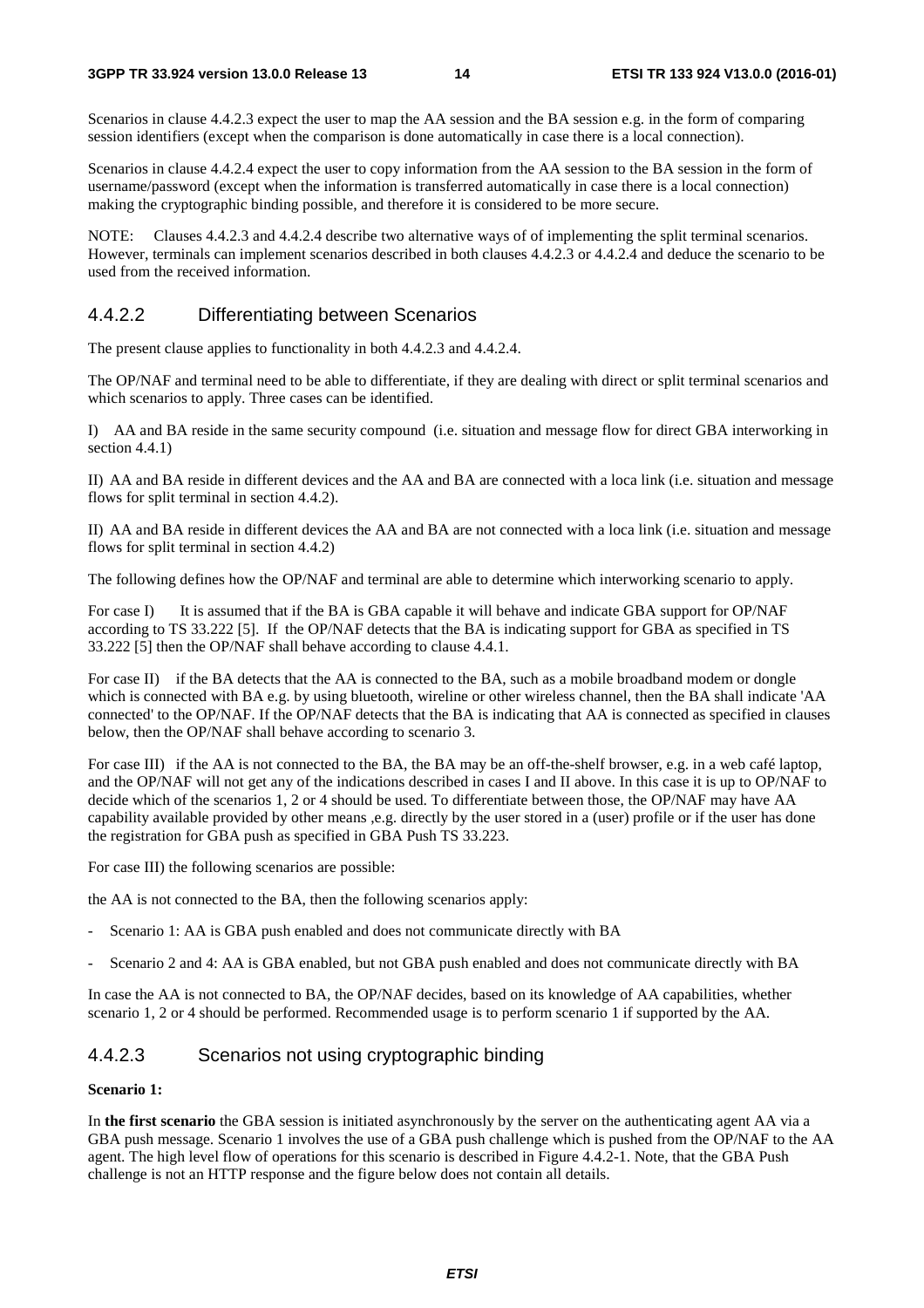

**Figure 4.4.2-1: Scenario 1: Use of GBA push challenge** 

#### Scenario 2:

**In the second scenario** a GBA session is initiated asynchronously by the server on the authenticating agent AA via a general push message. The scenario 2 involves the use of a general push request from the OP/NAF to the AA, triggering the AA to initiate a GBA session. The high level flow of operations for this scenario is described in Figure 4.4.2-2. Note that the main differences between the scenarios are outlined and not all details are illustrated.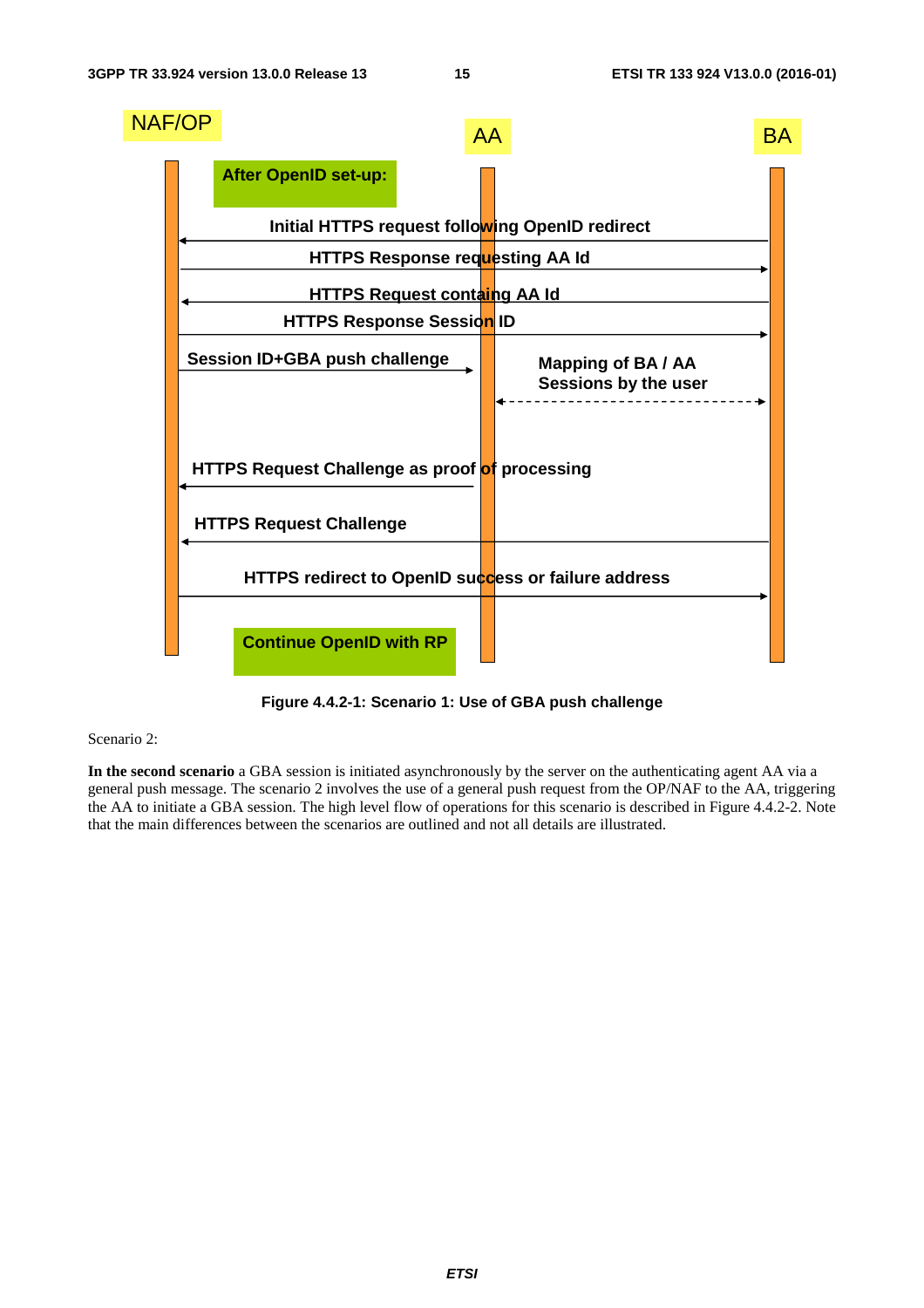

**Figure 4.4.2-2: Scenario 2: Use of push request to trigger GBA session** 

#### Scenario 3:

**In a third scenario, the GBA session is initiated by the authenticating agent. This scenario includes the approach, where the BA and the AA can utilize a local communication link to exchange a session identifier. This scenario**  involves local communication between the AA and the BA to share a session ID token generated by the OP/NAF. Following the retrieval of this session id token from the BA, the AA will initiate a GBA session with the NAF, providing the session ID token. Once GBA authentication is completed, the BA will be redirected to the OpenID success or failure URL. The high level flow of operations for this scenario for this scenario is described in Figure 4.4.2- 3.

In this scenario, the AA and BA need to be securely connected and authenticated to each other, for example they may use a cable connection or BT Security.

Alternatively, the local communication may utilize GBA based security as outlined in TS 33.259 [14]. The BA would act as the remote device and the AA would take the role of the UICC holding device. If the BA has no valid Ks\_local\_device available, then the AA and the BA have to obtain the Ks\_local\_device as described in TS 33.259. This procedure results in the possession of the AA and BA of a valid Ks\_local\_device. The ME and GBA Agent can communicate in secure channel based using the Ks\_local\_device key..

NOTE 1: The case where the AA sends the Ks\_(ext)\_NAF through a secure tunnel to the BA and the BA is using the credential is covered by the normal OpenID-GBA interworking. The OP would only exchange messages with the BA for Ks\_(ext)\_NAF usage and from the OP point of view the BA/AA would be treated then as one entity and would correspond to the variant described in 4.4.1.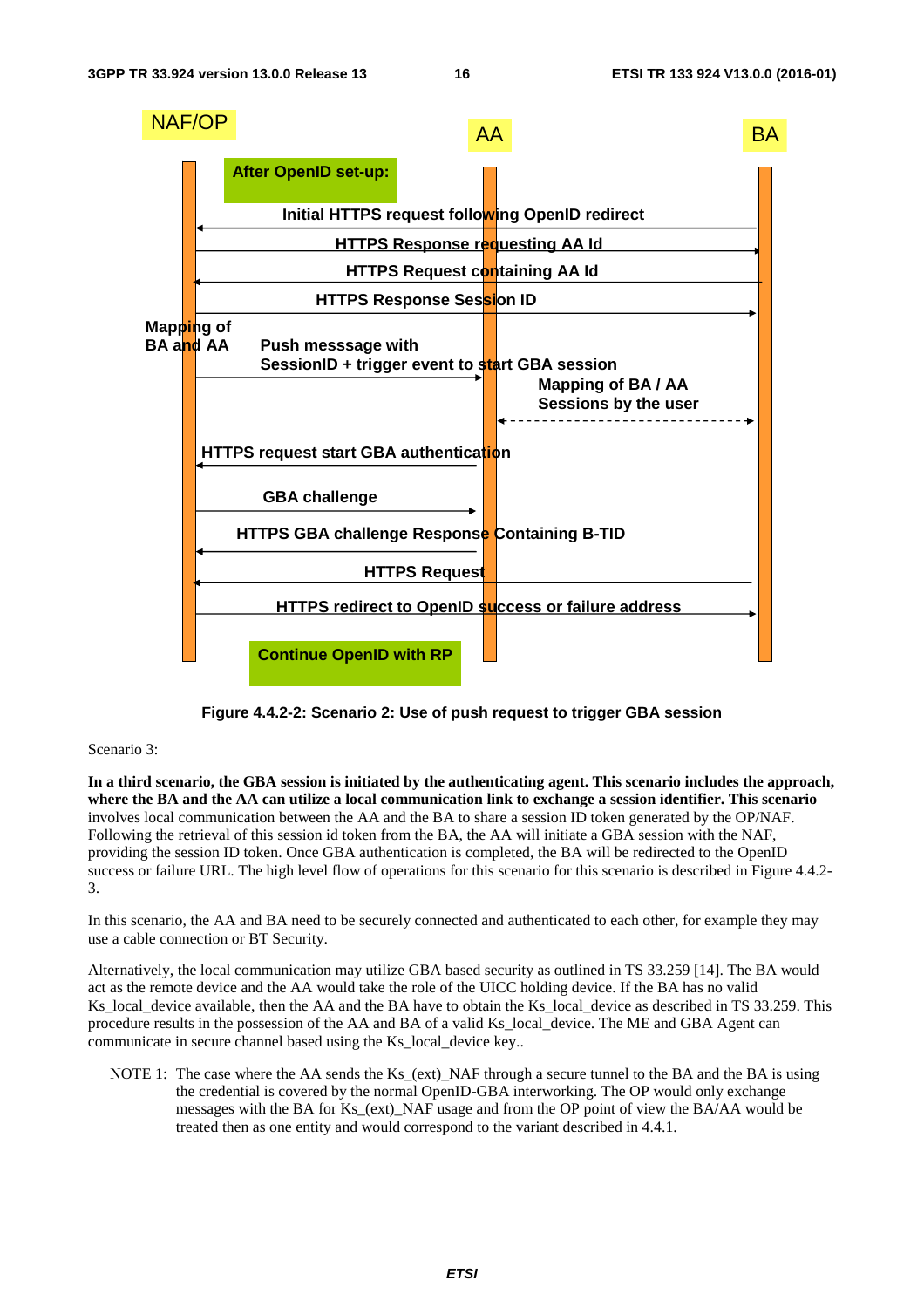

#### **Figure 4.4.2-3: Scenario 3: linking of AA and BA sessions via session ID transferred from AA to BA**

In the following a message flow is defined to allow the interworking of the GBA Architecture and the OpenID Architecture as defined in clause 4.3 and focuses on the scenarios where there is an Authenticating Agent (AA) and a Browsing Agent (BA) that do not reside in the same physical entity (the case where both reside in the same entity can be found in clause 4.1).

The message flow in scenarios 1 and 2 will involve asynchronous notification of the authenticating Agent (AA). When registering to the OpenID service using a split terminal scenario, then the user has to provide information of how to contact the AA i.e. phone number and operator. This information is mapped to the User-Supplied-Identifier. If no split terminal scenario is utilized, then this information is not required.

To initiate OpenID Authentication, the Relying Party should present the end user with a form that has a field for entering a User-Supplied Identifier. The form field's "name" attribute should have the value "openid\_identifier" as specified in [8].

#### **Message flow for scenario 1**

- 1. The Browser Agent sends a User-Supplied Identifier to the Relying Party.
- 2. The User-Supplied Identifier is normalized as described in Appendix A.1 of [8]. The RP retrieves the address of the OpenID Provider (OP) and performs a discovery of the OP Endpoint URL (based on the User-Supplied Identifier) that the end user wishes to use for authentication.
- 3. The RP and the OP may then establish a shared secret (called association) using the Diffie-Hellman Key Exchange Protocol. The purpose of this shared secret is that the OP can secure subsequent messages and the RP can verify those messages.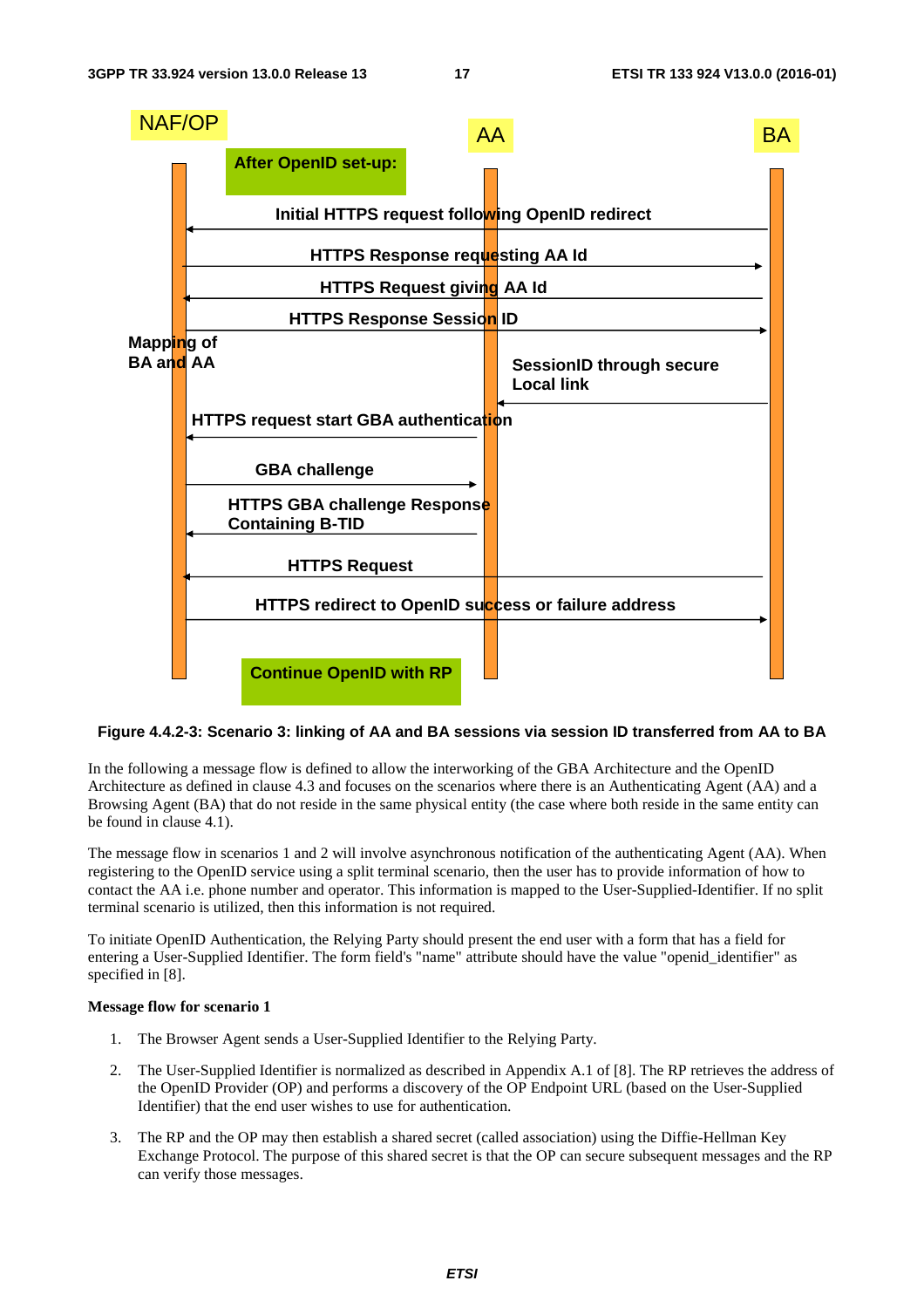- NOTE 2: This association is an optional feature in [8] and not required for interworking purposes. If the OP and RP do not both reside under the control of the same MNO, the usage of this option seems advisable.
- 4. The RP redirects the Browsing Agent to the OP with an OpenID Authentication Request as defined in chapter 9 in [8].

NOTE 3: The following steps till step 13 differ in the three scenarios.

- 5. Following this redirection the BA sends a HTTPS GET request to the OP/NAF.
- 6. The OP/NAF may send a HTTPS response to the BA asking the user to enter an AA identifier, e.g. his or her phone number or any other suitable OpenID identifier which can be mapped to the AA by the OP/NAF due to prior registration of this identifier.
- 7. After the user has entered the AA identifier the BA sends a second HTTPS request to the OP/NAF carrying this AA identifier.

Steps 6 and 7 are optional and only allowed if the user has entered an OpenID identifier indicating OP driven identifier selection (see Clause 4.2.2) as the User-Supplied Identifier which means that there is no information about the user in the User-Supplied Identifier. In such case, to complete the authentication process using GBA push, the OP/NAF needs the MSISDN of the AA. On the other hand, if the User-Supplied identifier identifies the user, then there needs to be an association between the User-Supplied Identifier and the MSISDN in the OP/NAF, and for such case steps 6 and 7 are not allowed.

NOTE 3a: This allows the user to remain anonymous towards the RP while still allowing GBA authentication.

- 8. The NAF generates an authentication session identifier. The NAF sends a session identifier to the BA.
- NOTE 4: Depending on the implemented scheme, there might be different ways to pass the session identifier. One approach to send the session identifier is to use the realm attribute in the WWW-Authenticate header (see RFC 2617 [17]) in an HTTPS Response. If the NAF intends to populate the field with further information, then the session identifier should be at the end and separated with a ";".Alternatively, the session ID could be carried in the main body of the response for display by the BA.

**Scenarios 1:** The NAF identifies the AA associated to the BA. This association is based on OP/NAF asking the AA identifier from the user as described in steps 6 and 7, or it has been defined previously, possibly at the time where the user has created his OpenID account and enabled usage of GBA (This might be part of the registration procedure, which is out of the scope of the present TR). The AA is identified by an endpoint address i.e. MSISDN which is itself dependant of the communication scheme used to push the GBA push message.

NOTE 5: The session identifier might be alphanumeric or a graphic or picture (or reference to one).

9. **Scenario 1:** The NAF requests the shared key from the BSF as described in TS 33.223 [6] and TS 29.109 [7]. The OP/NAF may have received a USS containing authorization information. The OP/NAF establishes whether the end user is authorized to perform OpenID Authentication and wishes to do so based on the authorization information stored locally or in the USS. There are different possibilities how the OP/NAF can link the B-TID and user supplied identifier to the permanent user identifier (IMPI) cf. clause 4.5.1.

Since the OpenID is HTTPS based it is recommended that the NAF/OpenID server support for the interworking scenario the Web Service based Zpn reference point as specified in [7] TS 29.109. It may support the Diameter based implementation of the Zpn reference point.

- NOTE 6: It is assumed that the OPs are more likely to support web service based reference points then Diameter based reference points.
- 10. **Scenario 1:** The NAF/OP initiates a GBA push request to the AA. This push message contains a GPI used to establish a NAF SA. This request contains also the session identifier and the contact address of the OP/NAF Fully Qualified Domain Name (FQDN).
- NOTE 7: The GPI may need to be encapsulated in a higher level protocol enabling to carry the additional information (session identifier and NAF FQDN)
- 11. **Scenario 1:** The AA and the BA session have to be mapped by the user and give consent to continue with GBA push authentication.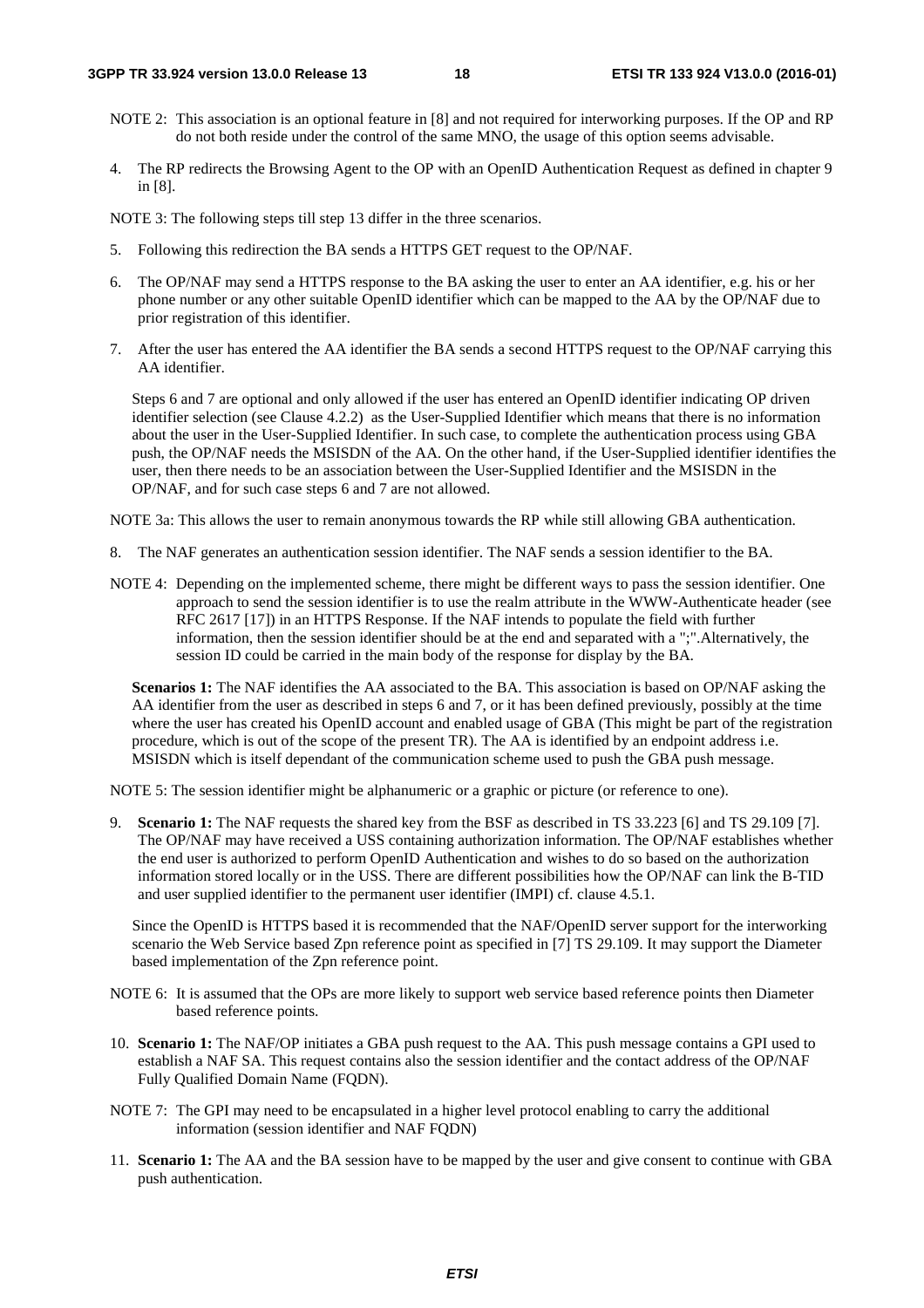- NOTE 8: The session identifier is used to make the link between the BA session and the AA session in order to avoid unauthorized use of GBA authentication. The way this session identifier is processed can vary In scenario 1 the session identifier may be displayed by both the AA and the BA. The user may visually check that the 2 identifiers displayed match.
- NOTE 9: The actual methods of linking e.g. PIN, picture comparison is out of scope of this document.
- 12. **Scenario 1:** The Ks is derived as outlined in TS 33.223 [6]. Either way this results in the possession by the UE of a valid Ks. From this the UE can derive the application specific (OpenID specific) Ks\_(ext/int)\_NAF key(s). The key generation may be protected with a PIN code
- NOTE 10: In scenario 1 a PIN code or a manual user action is required to prevent risk of unauthorized background usage of the GBA authentication. The optional PIN code is not the PIN which guards access to the USIM but a PIN code local to the AA.
- NOTE 11: When GBA push is used, then the B-TID is not received from the BSF, but part of the GPI contains the P-TID which is used instead of the B-TID. The P-TID is the GBA Push mirror to the B-TID.
- 13. **Scenario 1**: The AA responds to the NAF using the P-TID included in the GPI received from the NAF. The P-TID will point to a specific NAF SA in the NAF. The message is a HTTPS Request.
- NOTE 12: In scenario 1, the response from the UE serves the purpose to prove to the NAF that the challenge carried by the GPI has been processed successfully.
- 14. **Scenario 1:** The BA sends a HTTPS Request to the OP/NAF. This may be done explicitly by the user or may be done automatically by the browser without further user interaction

NOTE12a: The purpose of this message is that the OP is able to redirect the BA.

- 15. **Scenario1:** After getting proof of GPI processing, the OP/NAF redirects the BA to the return OpenID address i.e. the OP redirects the BA back to the RP with either an assertion that authentication is approved or a message that authentication failed. The response header contains a number of fields defining the authentication assertion. If the user only provided the OP Identifier as User-Supplied Identifier to the RP in step 1, it is the responsibility of the OP/NAF to fill the Claimed Identifier field based on user authentication and send this information to the RP.
- 16. The service provider (RP) checks the assertion (i.e. checks if the authentication was approved) possibly using previously defined shared secrets with the OpenId provider or by direct interrogation of the OpenID provider. Then the user is logged in to the service of the RP.

Figure 4.4.2-4 describes the detailed messages flow for scenario 1 involving the use of GBA push messages.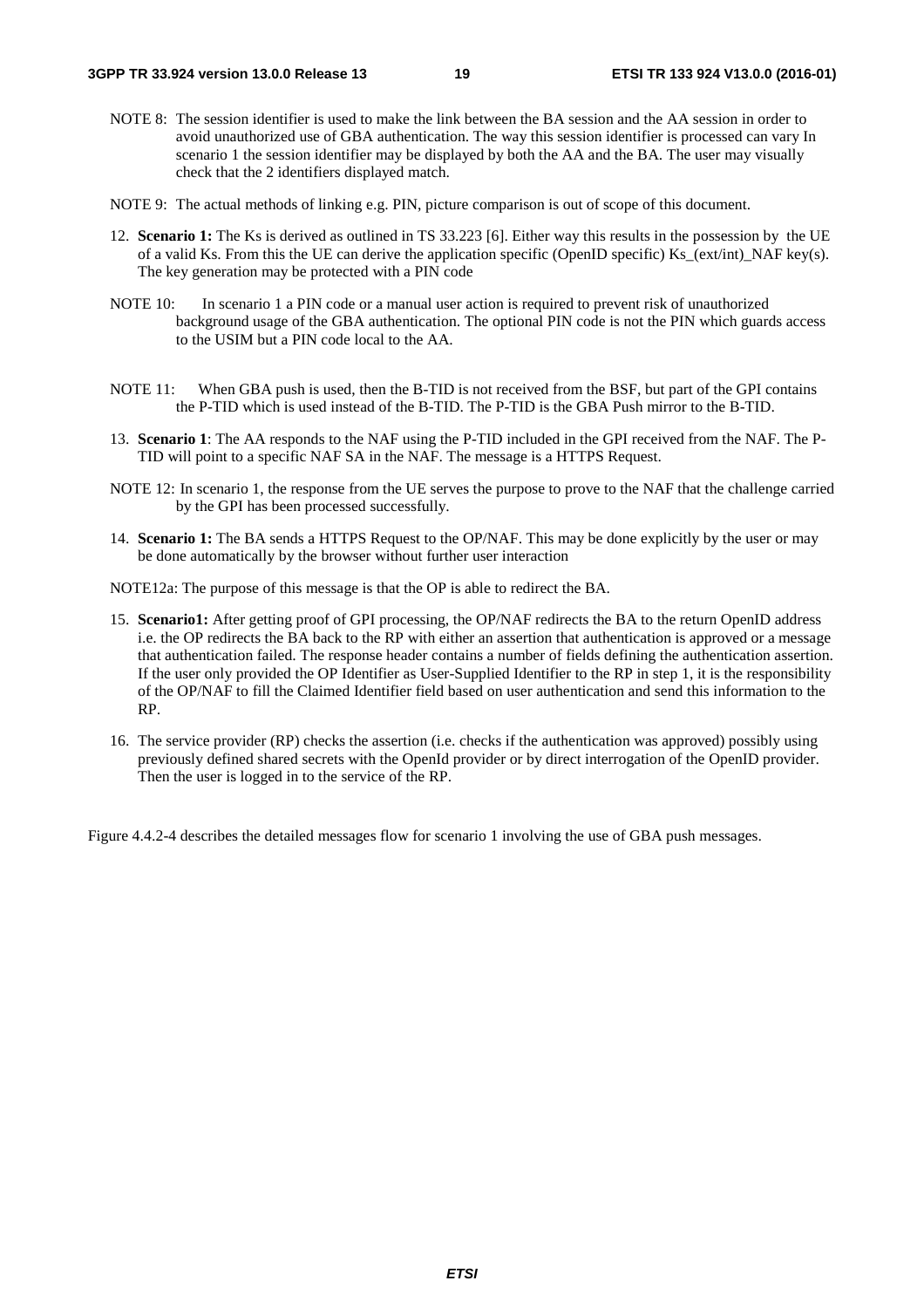

**Figure 4.4.2-4: Detailed flow of operations for scenario1 (GBA push)** 

#### **Message flow for scenarios 2 and 3**

- 1. The Browser Agent sends a User-Supplied Identifier to the Relying Party.
- 2. The User-Supplied Identifier is normalized as described in Appendix A.1 of [8]. The RP retrieves the address of the OpenID Provider (OP) and performs a discovery of the OP Endpoint URL (based on the User-Supplied Identifier) that the end user wishes to use for authentication.
- 3. The RP and the OP may then establish a shared secret (called association) using the Diffie-Hellman Key Exchange Protocol. The purpose of this shared secret is that the OP can secure subsequent messages and the RP can verify those messages.
- NOTE 13: This association is an optional feature in [8] and not required for interworking purposes. If the OP and RP do not both reside under the control of the same MNO, the usage of this option seems advisable.
- 4. The RP redirects the Browsing Agent to the OP with an OpenID Authentication Request as defined in chapter 9 in [8].
- 5. Following this redirection the BA sends a HTTPS GET request to the OP/NAF.For **Scenario 3** an indication "AA connected" is added.

NOTE 14: The steps 6 to 13 vary from scenario 1.

- 6. **Scenario 2**: The OP/NAF may send a HTTPS response to the BA asking the user to enter an AA identifier, e.g. his or her phone number or any other suitable OpenID identifier which can be mapped to the AA by the OP/NAF due to prior registration of this identifier.
- 7. **Scenario 2:** After the user has entered the AA identifier the BA sends a second HTTPS request to the OP/NAF carrying this AA identifier.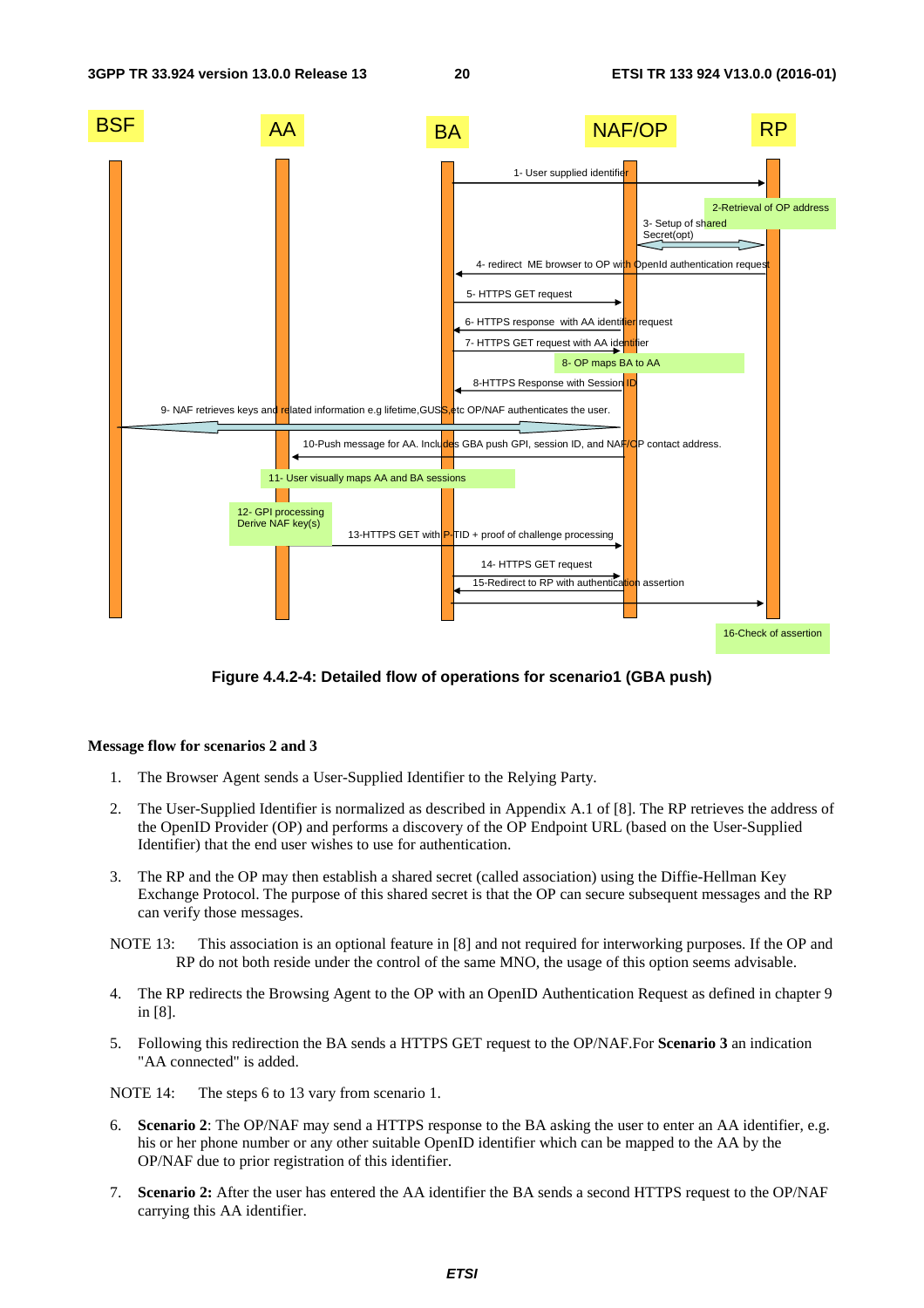Steps 6 and 7 are optional and only allowed if the user has entered an OpenID identifier indicating OP driven identifier selection (see Clause 4.2.2) as the User-Supplied Identifier which means that there is no information about the user in the User-Supplied Identifier. In such case, to complete the authentication process, the OP/NAF needs the MSISDN of the AA. On the other hand, if the User-Supplied identifier identifies the user, then there needs to be an association between the User-Supplied Identifier and the MSISDN in the OP/NAF, and for such case steps 6 and 7 are not allowed.

NOTE 14a: This allows the user to remain anonymous towards the RP while still allowing GBA authentication.

- 8. The NAF generates an authentication session identifier. The NAF sends a session identifier to the BA.
- NOTE 15: Depending on the implemented scheme, there might be different ways to pass the session identifier. One approach to send the session identifier is to use the realm attribute in the WWW-Authenticate header (see RFC 2617 [17]) in an HTTPS response message. If the NAF intends to populate the field with further information, then the session identifier should be at the end and separated with a ";". Alternatively, the session ID could be carried in the main body of the response for display by the BA.

**Scenario 2 and 3:** The NAF identifies the AA associated to the BA. This association is based on OP/NAF asking the AA identifier from the user as described in steps 6 and 7, or it has been defined previously, possibly at the time where the user has created his OpenID account and enabled usage of GBA (This might be part of the registration procedure, which is out of the scope of the present TR). The AA is identified by an endpoint address i.e. MSISDN which is itself dependant of the communication scheme used to push the authentication triggering message.

NOTE 16: The session identifier might be alphanumeric or a graphic or picture (or reference to one).

9. In this step scenarios 2 and 3 differ as follows:

**7a) Scenario 2**: The NAF/OP initiates a push request to the AA. This request is just used to notify the AA to initiate a GBA authentication session with the NAF.

**7b) Scenario 3**: The BA pushes the session identifier and the NAF contact address to the AA via the local link. If the BA and the AA have an established secure tunnel e.g. using TS 33.259 [14], then this could be utilized to send the session ID and the NAF contact address to the AA.

- NOTE 17: The most common approach here is to use SMS for the push message to the AA, but also other Push methods might be used like WAP Push, SIP.
- 10. **Scenario 2 and 3:** The AA receives the push message either from the BA or from the NAF. Upon reception of this push message, the AA and the BA session have to be mapped in order to avoid unauthorized use of GBA authentication. In scenario 2 the user has to do this and give consent to continue with GBA authentication. In scenario 3, this may implicitly be done by using a secure connection between AA and BA and transferring the session identifier.
- NOTE 18: The session identifier is used to make the link between the BA session and the AA session. The way this session identifier is processed varies according to the scenario: In scenario 2, the session identifier may be displayed by both the AA and the BA. The user may visually check that the 2 identifiers displayed match. In Scenario 3, the Session identifier provided by the OP/NAF to the BA is presented by the AA to the BA. The link between the two sessions can therefore be made at the NAF/OP level without the user being involved in the matching operation.
- NOTE 19: In scenario 2, a PIN code or other manual user action is required to prevent risk of unauthorized background usage of the GBA authentication. In Scenario 3, the need of setting up a local link between the AA and the BA may result from a manual operation and the use of a manual user operation (PIN or key pressing) may be optional.
- NOTE 20: **Scenario 2 and 3:** The actual methods of linking e.g. PIN, picture comparison is out of scope of this document. The optional PIN code is not the PIN which guards access to the USIM but a PIN code local to the AA
- 11. **Scenario 2 and 3:** Upon successful matching of session identifies (and receiving the user"s consent in scenario 2) the AA will initiate an GBA bootstrapping run according to TS 33.220 [2] (if no valid shared key is available) and then perform a HTTPS based GBA authentication with the OP/NAF according to TS 33.222 as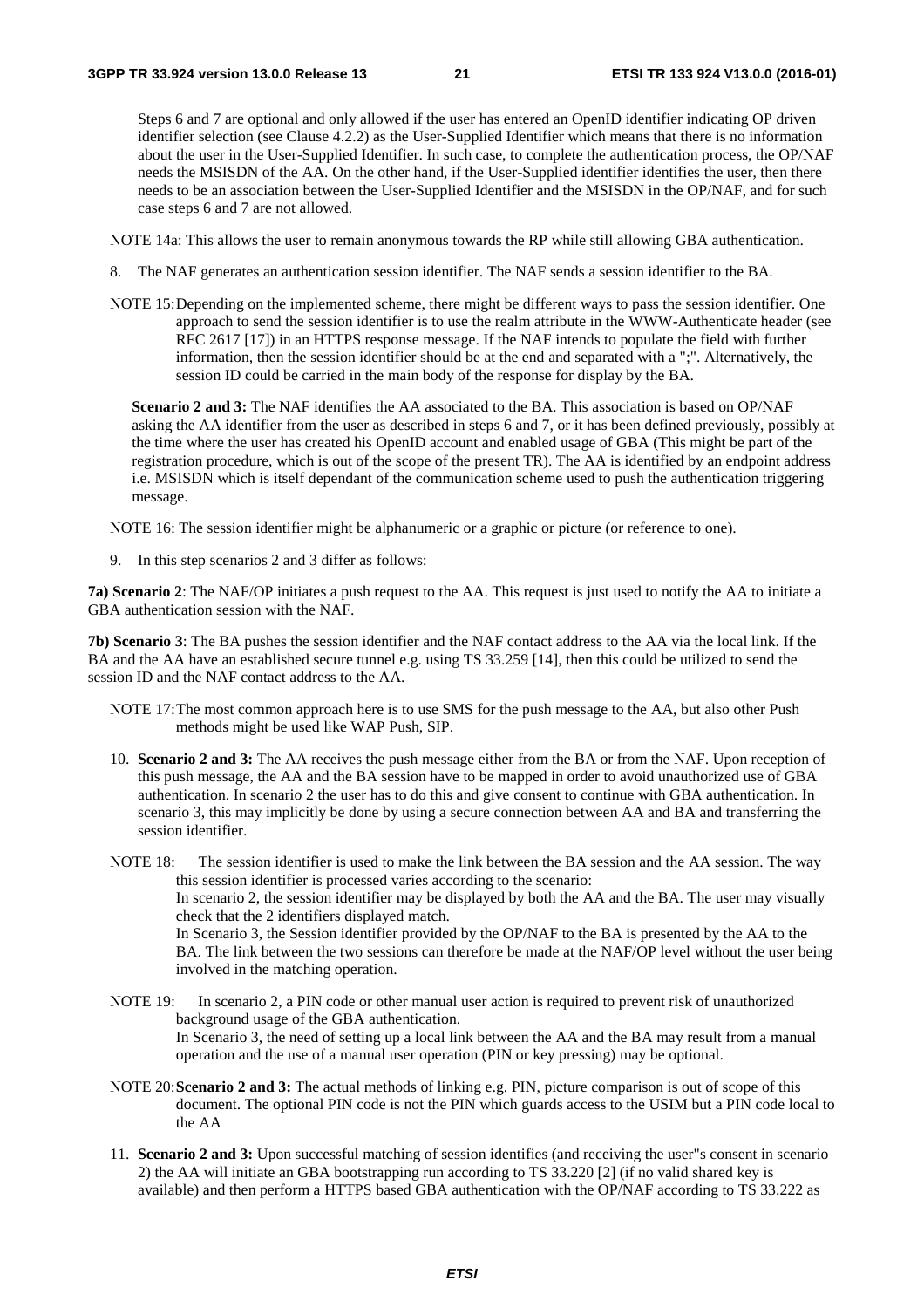outlined in step 10. To that end, the AA sends then an HTTPS GET request to the OP/NAF address contained in the push message.

- 12. **Scenario 2 and 3:** The NAF initiates AA authentication by responding with an HTTP response code 401 "Unauthorized" which contains a WWW-Authenticate header carrying a challenge requesting the AA to use Digest authentication with GBA as specified in TS 33.222 [5] with server side certificates. The "realm" attribute starts with the prefix "3GPP-bootstrapping@" or "[3GPP-bootstrapping-uicc@"](mailto:3GPP-bootstrapping-uicc@).
- 13. **Scenario 2 and 3:** If no valid Ks is available, available to the AA, then the AA bootstraps with the BSF as described in TS 33.220 [2]. If a valid Ks key exists, than the AA computes the NAF specific key Ks (ext/int) NAF.
- 14. **Scenario 2 and 3:** The AA generates a HTTPS GET request to the NAF/OP. The request carries an authorization header carrying the B-TID received from the BSF and a response to the challenge received in step 9 and computed with the (Ks\_(ext/int)\_NAF.
- 15. **Scenario 2 and 3:** Using the B-TID, and its NAF-ID, the NAF retrieves the shared key Ks\_(ext/int)\_NAF and optionally the USS (if GBA\_U is used, than the GUSS must be supported) from the BSF using the Zn interface, for details see TS 29.109 [7]. There are different possibilities how the OP/NAF can link the B-TID and user supplied identifier to the permanent user identifier (IMPI) cf. clause 4.5.1.

Since the OpenID is HTTPS based it is recommended that the NAF/OpenID server support for the interworking scenario the Web Service based Zn reference point as specified in [7] TS 29.109. It may support the Diameter based implementation of the Zn reference point.

NOTE 21: It is assumed that the OPs are more likely to support web service based reference points then Diameter based reference points.

The OP/NAF may have received a USS containing authorization information. The OP establishes whether the end user is authorized to perform OpenID Authentication and wishes to do so based on the authorization information stored locally or in the USS.

16. **Scenario 2 and 3:** The BA sends a HTTPS Request to the OP/NAF. This may be done explicitly by the user or may be done automatically by the browser without further user interaction or triggered by the AA if local communication is available (i.e. scenario 3).

NOTE21b: The purpose of this message is that the OP is able to redirect the BA.

- 17. **Scenario 2 and 3:** The OP/NAF authenticates the user for OpenID using TS 33.222 [5] section 5.3. Then the NAF redirects the browser to the return OpenID address i.e. the OP redirects the ME"s browser back to the RP with either an assertion that authentication is approved or a message that authentication failed. The response header contains a number of fields defining the authentication assertion. If the user only provided the OP Identifier as User-Supplied Identifier to the RP in step 1, it is the responsibility of the OP/NAF to fill the Claimed Identifier field based on user authentication and send this information to the RP.
- NOTE 22: At this point, the interworking diverges slightly from TS 33.222. In TS 33.222 the NAF responds with a 200 OK message directly to the UE, here the BA does not reside in the UE.
- 18. The service provider (RP) checks the assertion (i.e. checks if the authentication was approved) possibly using previously defined shared secrets with the OpenID provider or by direct interrogation of the OpenID provider. Then the user is logged in to the service of the RP.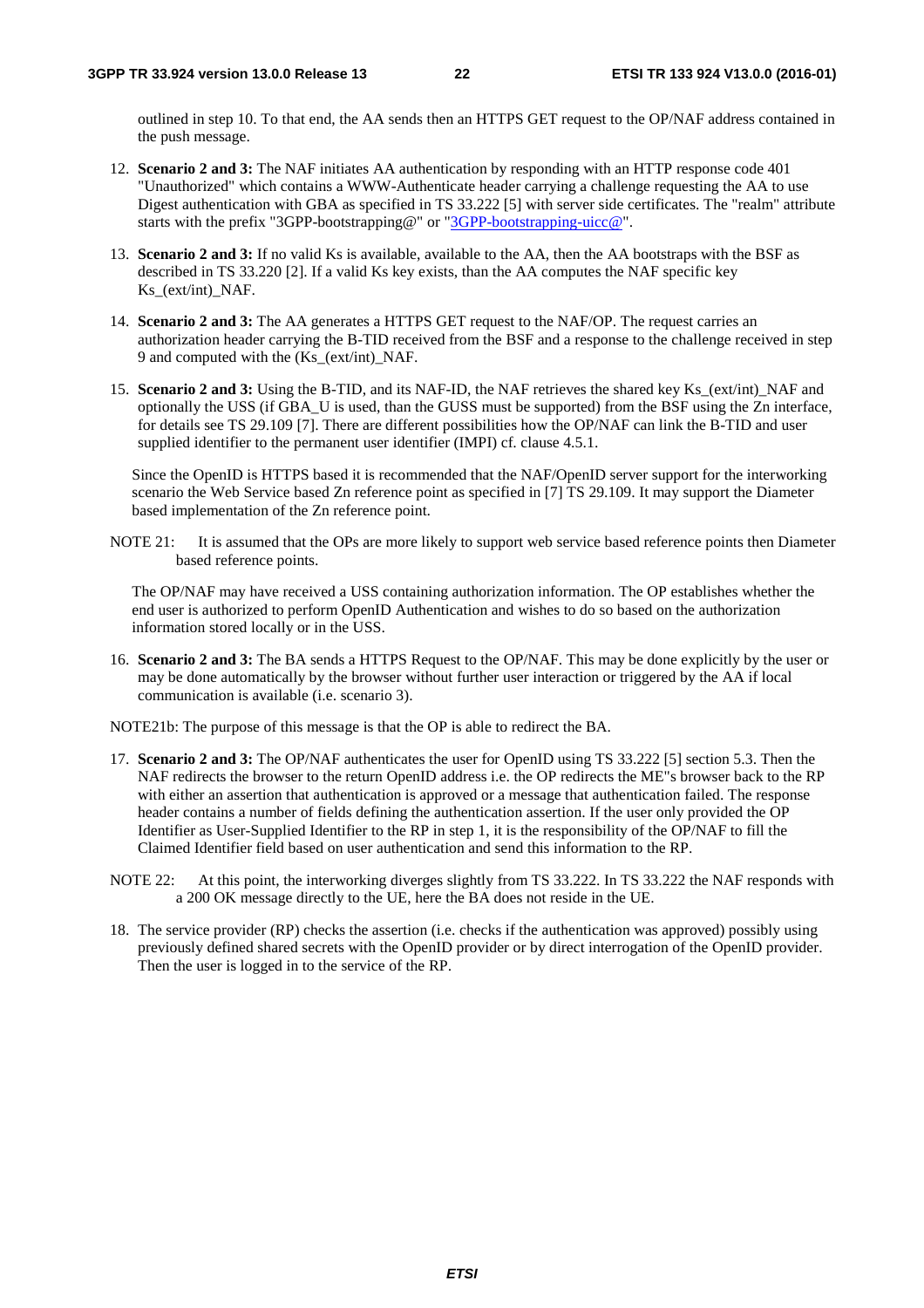

#### **Figure 4.4.2-5: Detailed flow of operations for scenario 2 and 3 (push message from OP/NAF or BA to trigger GBA authentication)**

NOTE 23: In Scenario 1 and 2 in order to prevent a Denial of Service attack against the terminal that consists out of malicious push messages to the AA the NAF/OP can monitor frequent failed or unfinished authentication attempts and abort the procedure or introduce an artifical delay. Alternatively, a pre-shared password authentication might be utilized before the session identifier is sent to the BA in step 6, but impacts the SSO user experience.

#### 4.4.2.4 Scenarios using cryptographic binding

#### **Scenario 1**

In the first scenario the GBA session is initiated asynchronously by the server on the authenticating agent AA via a GBA push message. Scenario 1 involves the use of a GBA push challenge which is pushed from the OP/NAF to the AA agent. The high level flow of operations for this scenario is described in Figure 4.4.2-6. Note, that the GBA Push challenge is not an HTTPS response and the figure below does not contain all details.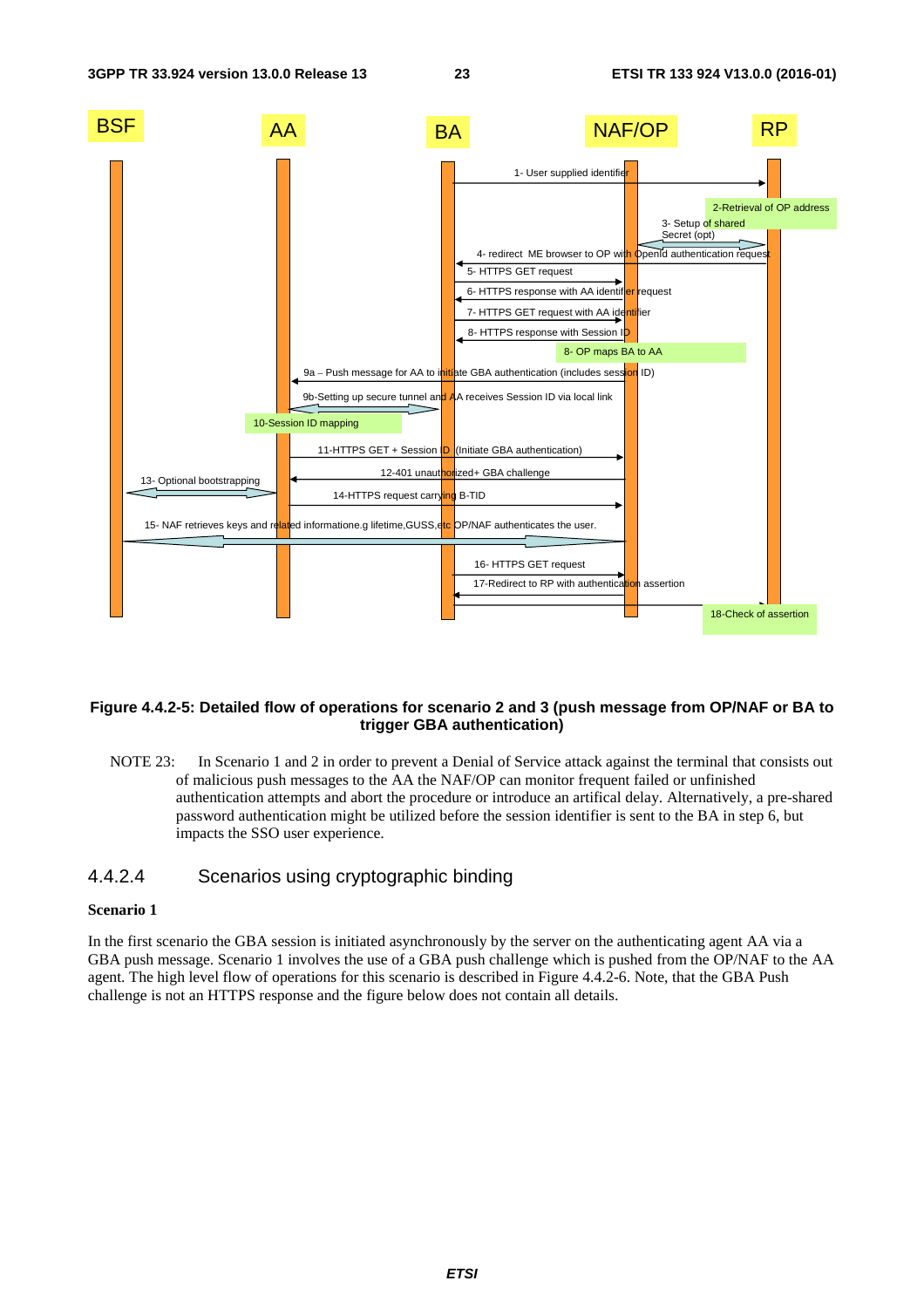

**Figure 4.4.2-6: Scenario 1: Use of GBA push challenge** 

#### **Scenario 2:**

In the second scenario a GBA session is initiated asynchronously by the server on the authenticating agent AA via a general push message. The scenario 2 involves the use of a general push request from the OP/NAF to the AA, triggering the AA to initiate a GBA session. The high level flow of operations for this scenario is described in Figure 4.4.2-2. Note that the main differences between the scenarios are outlined and not all details are illustrated.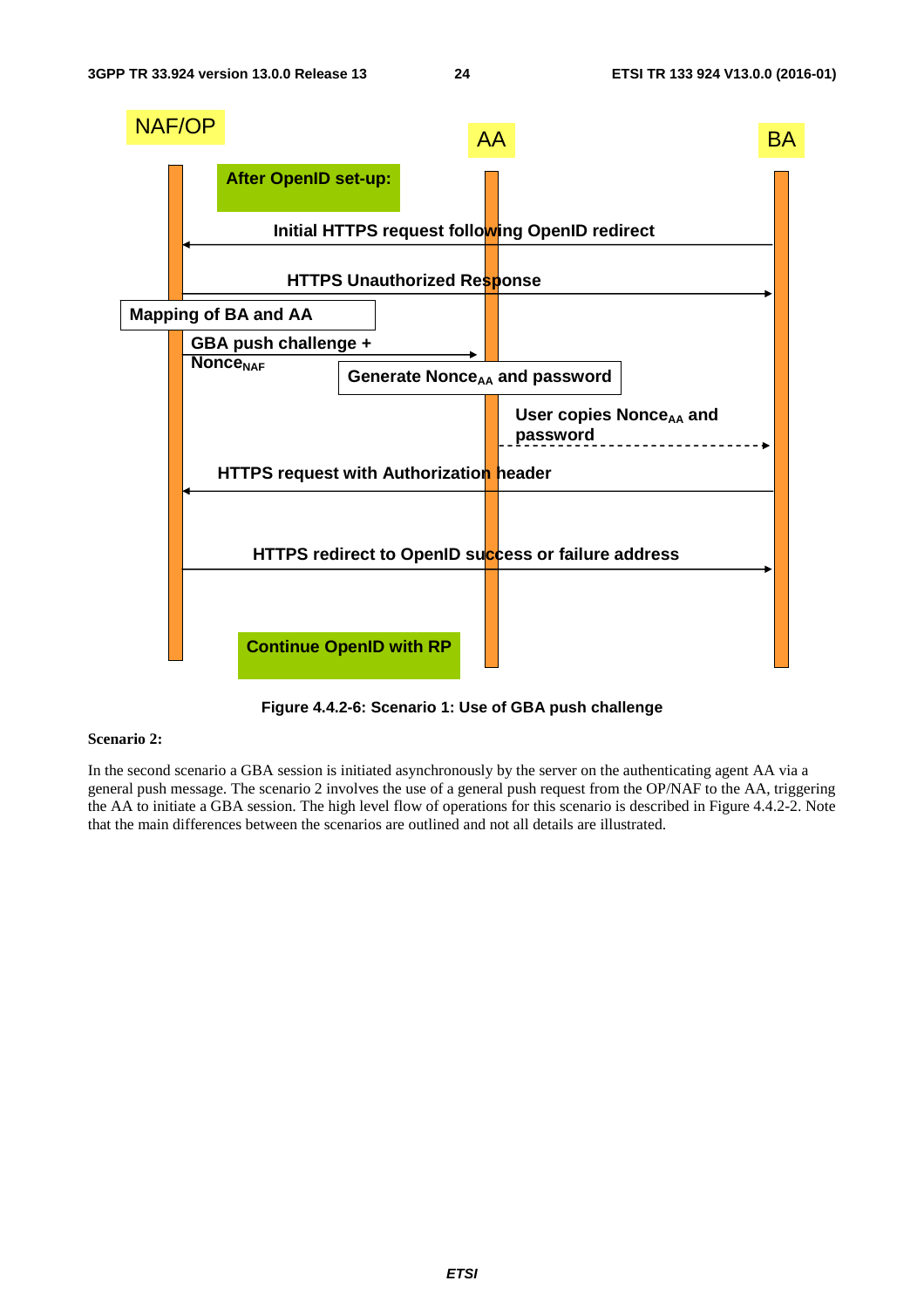

**Figure 4.4.2-7: Scenario 2: Use of push request to trigger GBA session** 

#### **Scenario 3:**

In a third scenario, the GBA session is initiated by the authenticating agent. This scenario includes the approach, where the BA and the AA can utilize a local communication link. Once GBA authentication is completed, the BA will be redirected to the OpenID success or failure URL. The high level flow of operations for this scenario for this scenario is described in Figure 4.4.2-8.

In this scenario, the AA and BA need to be securely connected and authenticated to each other, for example they may use a cable connection or BT Security.

Alternatively, the local communication may utilize GBA based security as outlined in TS 33.259 [14]. The BA would act as the remote device and the AA would take the role of the UICC holding device. If the BA has no valid Ks\_local\_device available, then the AA and the BA have to obtain the Ks\_local\_device as described in TS 33.259. This procedure results in the possession of the AA and BA of a valid Ks\_local\_device. The ME and GBA Agent can communicate in secure channel based using the Ks\_local\_device key.

NOTE 1: The case where the AA sends the Ks (ext) NAF through a secure tunnel to the BA and the BA is using the credential is covered by the normal OpenID-GBA interworking. The OP would only exchange messages with the BA for Ks (ext) NAF usage and from the OP point of view the BA/AA would be treated then as one entity and would correspond to the variant described in 4.4.1.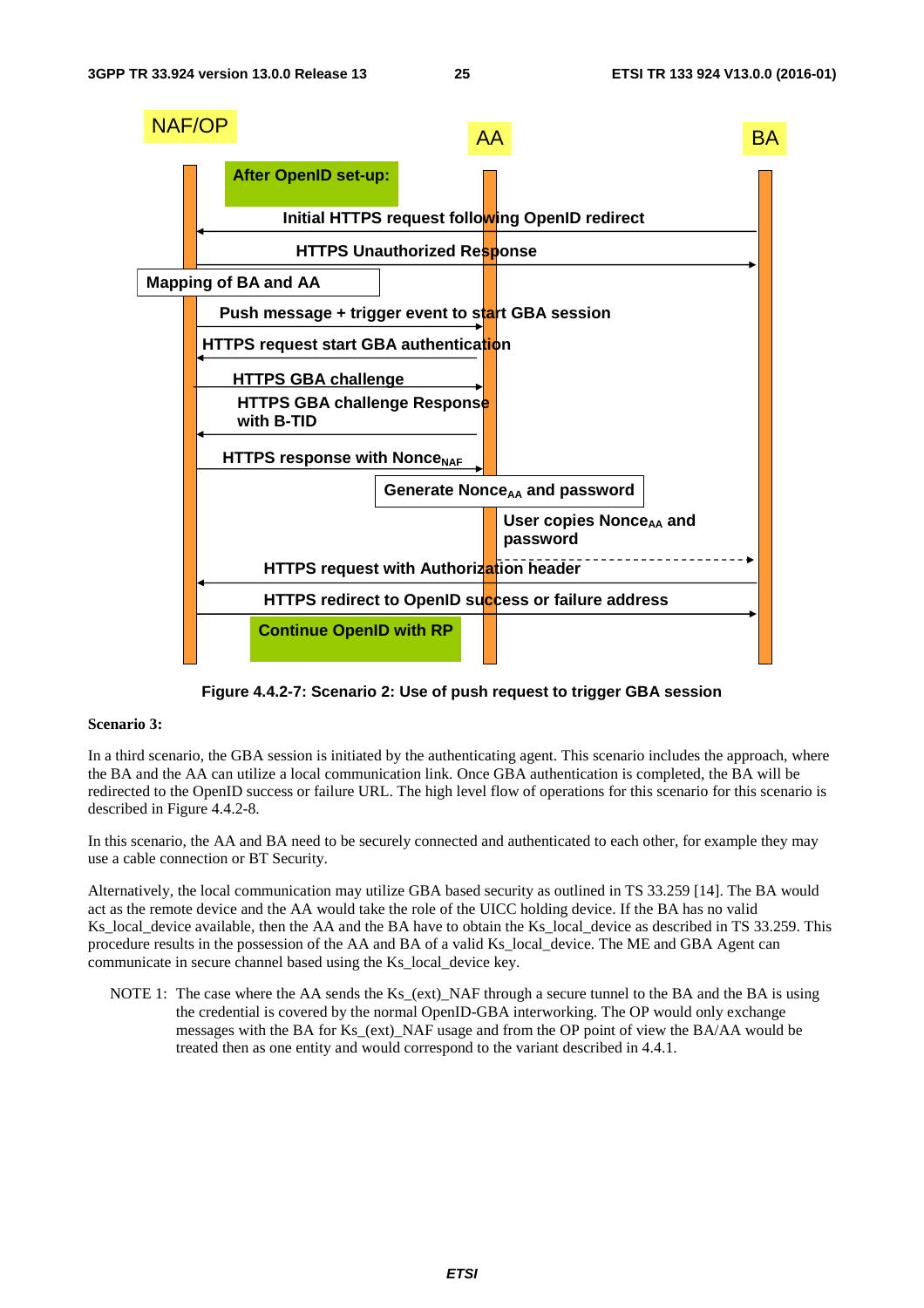

**Figure 4.4.2-8: Scenario 3: Use of local link to trigger GBA session** 

#### **Scenario 4:**

In the fourth scenario a GBA session is initiated asynchronously by the user on the authenticating agent AA. In this scenario the OP/NAF sends OP/NAF URL to the BA which is displayed to the user who then triggers the AA to initiate a GBA session. The high level flow of operations for this scenario is described in Figure 4.4.2-x. Note that the figure only outlines the main differences between the scenarios and does not all details.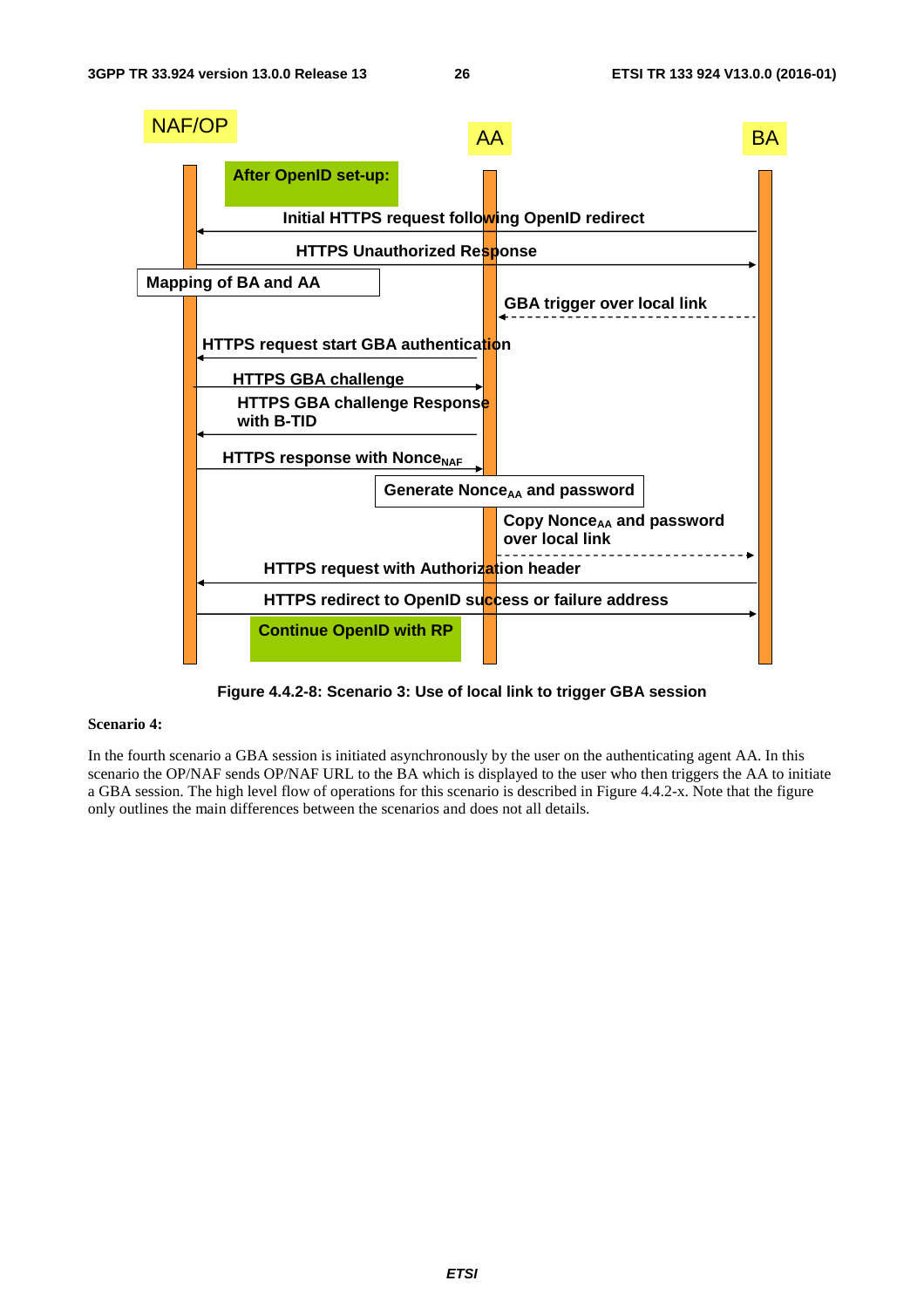

**Figure 4.4.2-9: Scenario 4: User initiates GBA authentication** 

In the following a message flow is defined to allow the interworking of the GBA Architecture and the OpenID Architecture as defined in clause 4.3 and focuses on the scenarios where there is an Authenticating Agent (AA) and a Browsing Agent (BA) that do not reside in the same physical entity (the case where both reside in the same entity can be found in clause 4.4.1).

The message flow in scenarios 1 and 2 will involve asynchronous notification of the authenticating Agent (AA). When registering to the OpenID service using a split terminal scenario, then the user has to provide information of how to contact the AA i.e. phone number and operator. This information is mapped to the User-Supplied-Identifier. If no split terminal scenario is utilized, then this information is not required.

To initiate OpenID Authentication, the Relying Party should present the end user with a form that has a field for entering a User-Supplied Identifier. The form field's "name" attribute should have the value "openid\_identifier" as specified in [8].

#### **Message flow for scenario 1**

- 1. The Browser Agent sends a User-Supplied Identifier to the Relying Party.
- 2. The User-Supplied Identifier is normalized as described in Appendix A.1 of [8]. The RP retrieves the address of the OpenID Provider (OP) and performs a discovery of the OP Endpoint URL (based on the User-Supplied Identifier) that the end user wishes to use for authentication.
- 3. The RP and the OP may then establish a shared secret (called association) using the Diffie-Hellman Key Exchange Protocol. The purpose of this shared secret is that the OP can secure subsequent messages and the RP can verify those messages.
- NOTE 2: This association is an optional feature in [8] and not required for interworking purposes. If the OP and RP do not both reside under the control of the same MNO, the usage of this option seems advisable.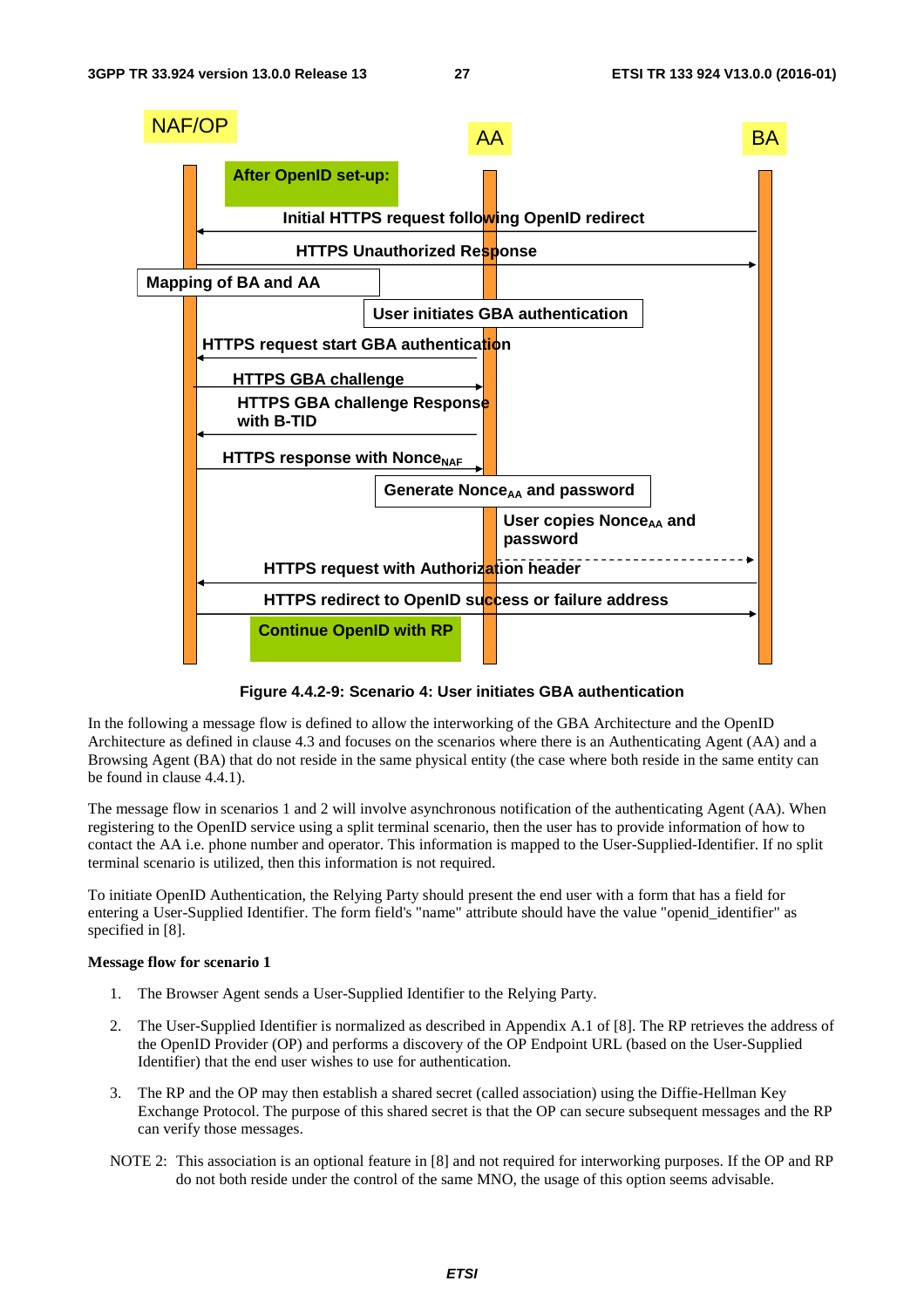4. The RP redirects the Browsing Agent to the OP with an OpenID Authentication Request as defined in chapter 9 in [8].

NOTE 3: The following steps till step 16 differ in the three scenarios.

- 5. Following this redirection the BA sends a HTTPS GET request to the OP/NAF.
- 6. The OP/NAF may send a HTTPS response to the BA asking the user to enter an AA identifier, e.g. his or her phone number or any other suitable OpenID identifier which can be mapped to the AA by the OP/NAF due to prior registration of this identifier.
- 7. After the user has entered the AA identifier the BA sends a second HTTPS request to the OP/NAF carrying this AA identifier.

Steps 6 and 7 are optional and only allowed if the user has entered an OpenID identifier indicating OP driven identifier selection (see Clause 4.2.2) as the User-Supplied Identifier which means that there is no information about the user in the User-Supplied Identifier. In such case, to complete the authentication process using GBA push, the OP/NAF needs the MSISDN of the AA. On the other hand, if the User-Supplied identifier identifies the user, then there needs to be an association between the User-Supplied Identifier and the MSISDN in the OP/NAF, and for such case steps 6 and 7 are not allowed.

NOTE 4: This allows the user to remain anonymous towards the RP while still allowing GBA authentication.

- 8. **Scenario 1:** The NAF identifies the AA associated to the BA. This association is based on OP/NAF asking the AA identifier from the user as described in steps 6 and 7, or it has been defined previously, possibly at the time where the user has created his OpenID account and enabled usage of GBA (This might be part of the registration procedure, which is out of the scope of the present TR). The AA is identified by an endpoint address i.e. MSISDN which is itself dependant of the communication scheme used to push the GBA push message.
- 9. **Scenario 1:** The NAF sends an HTTPS unauthorized response to the BA. The BA displays an HTTP Digest Authentication dialogue box to the user.
- 10. **Scenario 1:** The NAF requests the shared key from the BSF as described in TS 33.223 [6] and TS 29.109 [7]. The OP/NAF may have received a USS containing authorization information. The OP/NAF establishes whether the end user is authorized to perform OpenID Authentication and wishes to do so based on the authorization information stored locally or in the USS. There are different possibilities how the OP/NAF can link the B-TID and user supplied identifier to the permanent user identifier (IMPI) cf. clause 4.5.1.

Since the OpenID is HTTPS based it is recommended that the NAF/OpenID server support for the interworking scenario the Web Service based Zpn reference point as specified in [7] TS 29.109. It may support the Diameter based implementation of the Zpn reference point.

- NOTE 5: It is assumed that the OPs are more likely to support web service based reference points than Diameter based reference points.
- 11. **Scenario 1:** The NAF generates Nonce<sub>NAF</sub> which will be used to contruct the session security identifier. The NAF/OP initiates a GBA push request to the AA. This push message contains a GPI used to establish a NAF SA. This request contains also the Nonce<sub>NAF</sub>.
- NOTE 6: The GPI may need to be encapsulated in a higher level protocol enabling to carry the additional information (Nonce $_{NAF}$ )
- 12. **Scenario 1:** Upon receiving the GBA push message including the GPI the Ks is derived as outlined in TS 33.223 [6]. Either way this results in the possession by the AA of a valid Ks. From this the AA can derive the application specific (OpenID specific)  $\overline{Ks}$  (ext/int)\_NAF key(s). The key generation may be protected with a PIN code.

The AA generates short Nonce<sub>AA</sub> of 4 digits in length (when coded in alphanumeric) and calculates the session security identifier as follows:

session security identifier = KDF(Nonce<sub>AA</sub>, Ks(ext)\_NAF, Nonce<sub>NAF</sub>). The KDF is specified in TS 33.220 [2].

The AA displays the NonceAA as username and 4 first digits of the session security identifier (when coded in alphanumeric) as passwordso that the user can copy them to the BA.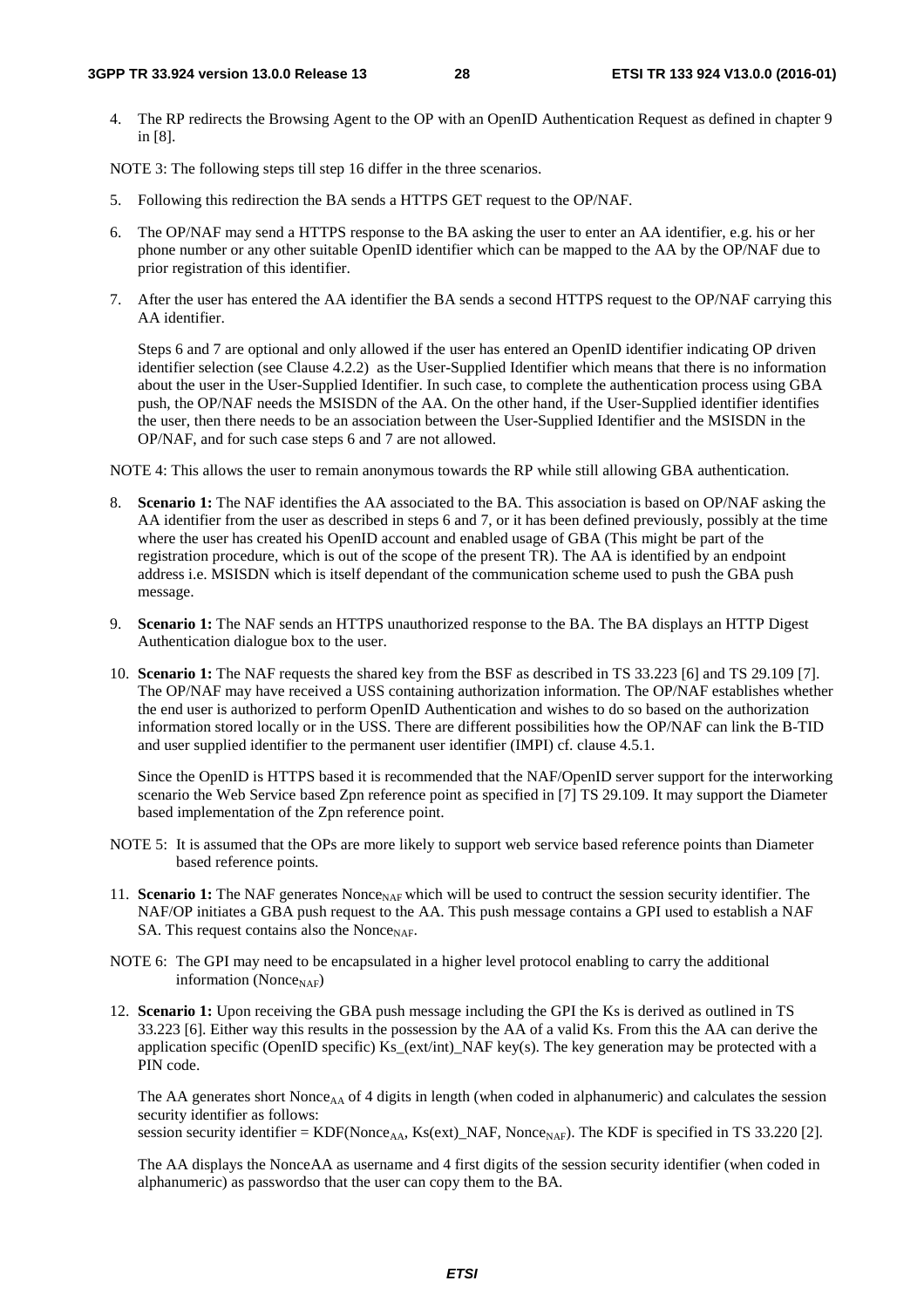- NOTE 7: From the usability point of view it is essential that the username and the password are both short enough so that the user can copy them over.
- NOTE 8: In scenario 1 a PIN code or a manual user action is required to prevent risk of unauthorized background usage of the GBA authentication The optional PIN code is not the PIN which guards access to the USIM but a PIN code local to the AA..
- NOTE 9: When GBA push is used, then the B-TID is not received from the BSF, but part of the GPI contains the P-TID which is used instead of the B-TID. The P-TID is the GBA Push mirror to the B-TID.
- 13. **Scenario 1**: User copies the Nonce<sub>AA</sub> as username and the part of the session security identifier as password from the AA to the BA into the HTTP Digest Authentication dialogue box presented to the user in step 9.
- 14. **Scenario 1**: The BA calculates Authorization header values using the Nonce<sub>AA</sub> as username and the part of the session security identifier as password. The BA sends HTTPS request with Authorization header to the OP/NAF.
- 15. **Scenario1:** After receiving the HTTPS GET the OP/NAF calculates the session security identifier in the same way as the AA calculated it in step 10. The OP/NAF then authenticates BA by calculating the corresponding digest values and verifies the Authorization header by using the Nonce<sub>AA</sub> and the part of the security session identifier.
- 16. **Scenario1:** After getting proof of GPI processing, the OP/NAF redirects the BA to the return OpenID address i.e. the OP redirects the BA back to the RP with either an assertion that authentication is approved or a message that authentication failed. The response header contains a number of fields defining the authentication assertion. If the user only provided the OP Identifier as User-Supplied Identifier to the RP in step 1, it is the responsibility of the OP/NAF to fill the Claimed Identifier field based on user authentication and send this information to the RP.
- 17. The service provider (RP) checks the assertion (i.e. checks if the authentication was approved) possibly using previously defined shared secrets with the OpenId provider or by direct interrogation of the OpenID provider. Then the user is logged in to the service of the RP.

Figure 4.4.2-10 describes the detailed messages flow for scenario 1 involving the use of GBA push messages.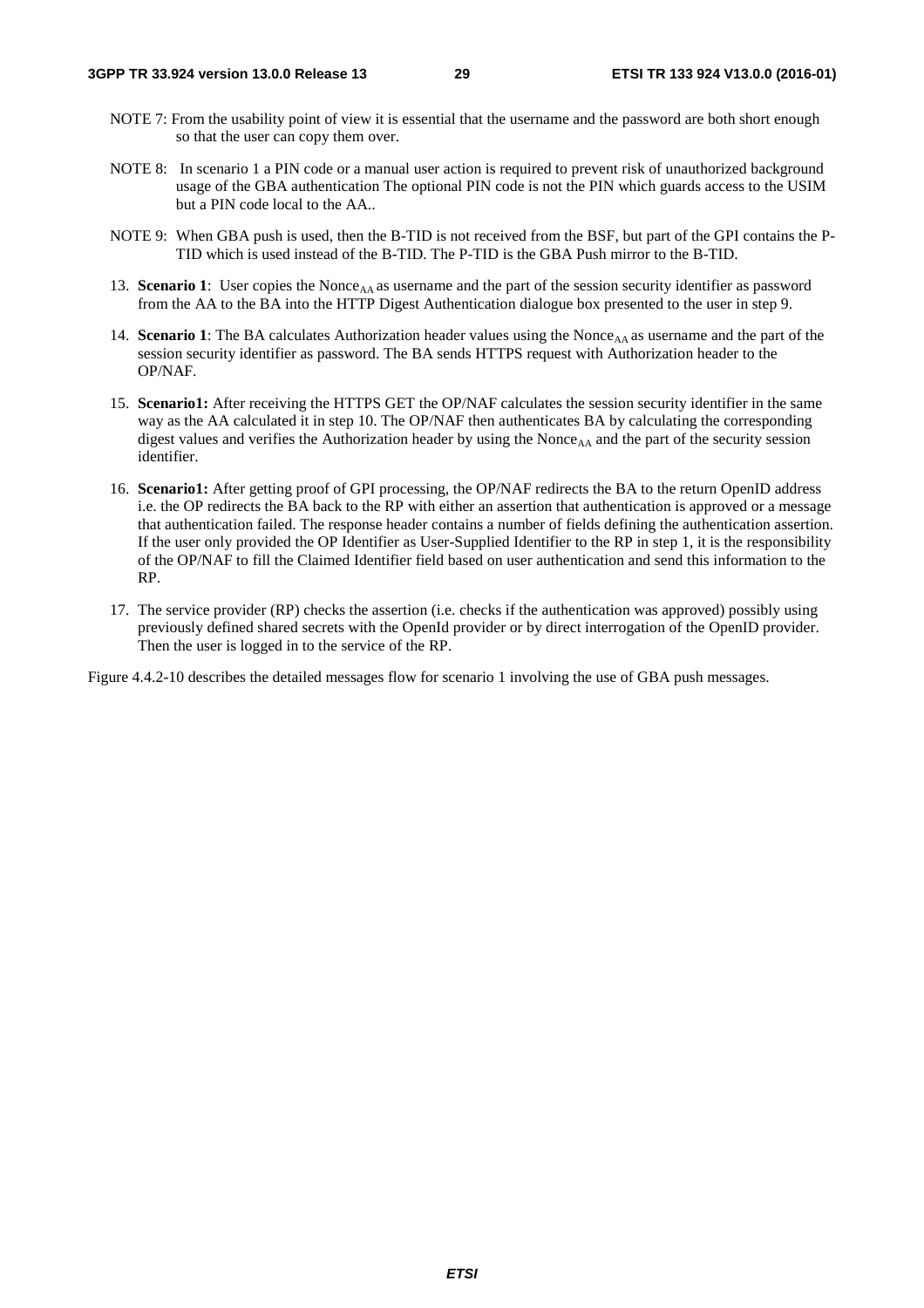

#### **Message flow for scenarios 2, 3 and 4**

- 1. The Browser Agent sends a User-Supplied Identifier to the Relying Party.
- 2. The User-Supplied Identifier is normalized as described in Appendix A.1 of [8]. The RP retrieves the address of the OpenID Provider (OP) and performs a discovery of the OP Endpoint URL (based on the User-Supplied Identifier) that the end user wishes to use for authentication.
- 3. The RP and the OP may then establish a shared secret (called association) using the Diffie-Hellman Key Exchange Protocol. The purpose of this shared secret is that the OP can secure subsequent messages and the RP can verify those messages.
- NOTE 10: This association is an optional feature in [8] and not required for interworking purposes. If the OP and RP do not both reside under the control of the same MNO, the usage of this option seems advisable.
- 4. The RP redirects the Browsing Agent to the OP with an OpenID Authentication Request as defined in chapter 9 in [8].
- 5. Following this redirection the BA sends a HTTPS GET request to the OP/NAF. For **Scenario 3** an indication 'AA connected' is added.

NOTE 11: The steps 6 to 13 vary from scenario 1.

6. **Scenario 2 and 4**: The OP/NAF may send a HTTPS response to the BA asking the user to enter an AA identifier, e.g. his or her phone number or any other suitable OpenID identifier which can be mapped to the AA by the OP/NAF due to prior registration of this identifier.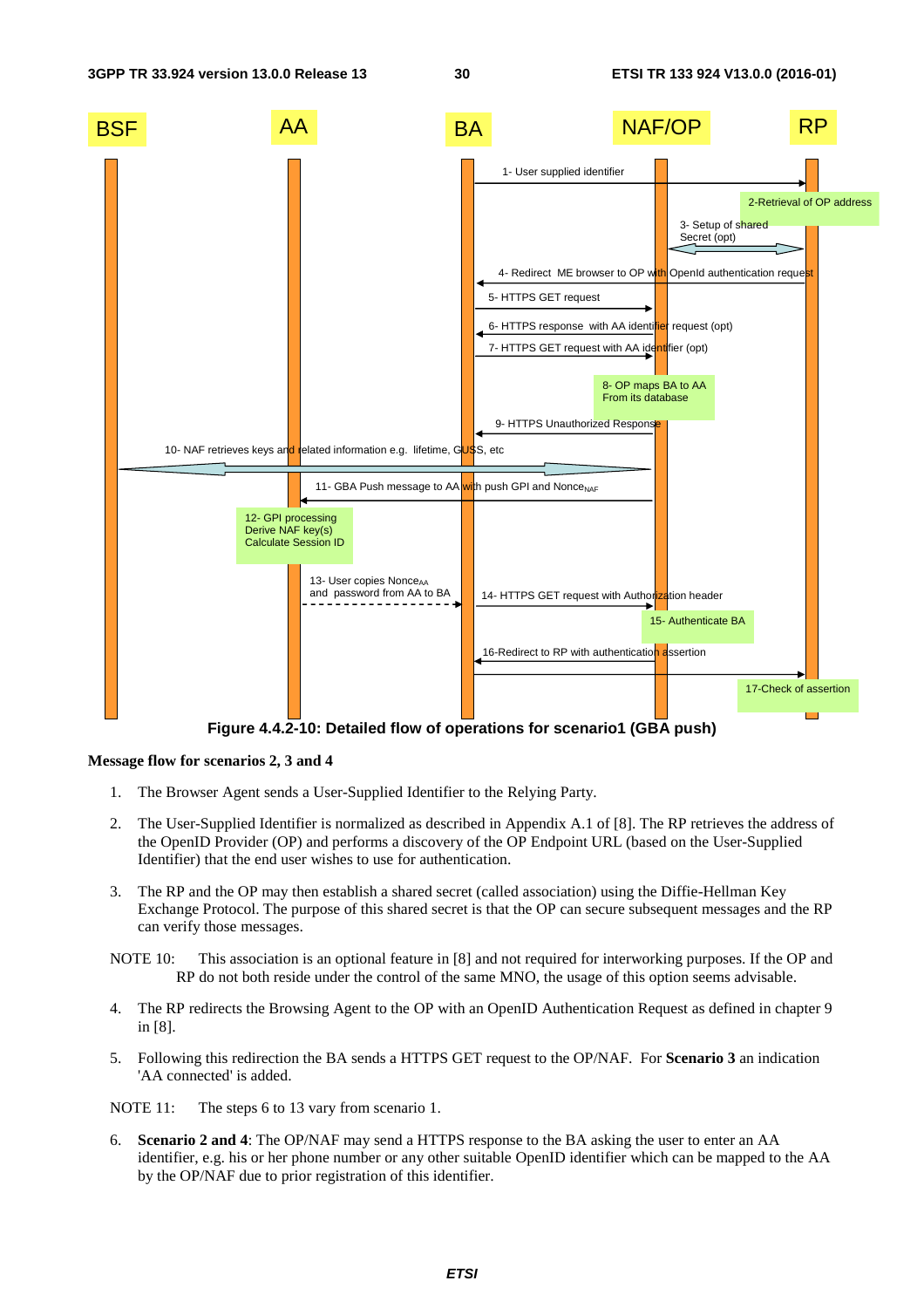7. **Scenario 2 and 4:** After the user has entered the AA identifier the BA sends a second HTTPS request to the OP/NAF carrying this AA identifier.

Steps 6 and 7 are optional and only allowed if the user has entered an OpenID identifier indicating OP driven identifier selection as the User-Supplied Identifier which means that there is no information about the user in the User-Supplied Identifier. In such case, to complete the authentication process, the OP/NAF needs the MSISDN of the AA. On the other hand, if the User-Supplied identifier identifies the user, then there needs to be an association between the User-Supplied Identifier and the MSISDN in the OP/NAF, and for such case steps 6 and 7 are not allowed.

NOTE 12: This allows the user to remain anonymous towards the RP while still allowing GBA authentication.

8. **Scenario 2, and 3 and 4:** The NAF sends an HTTPS Unauthorized response to the BA. . Additionally, for scenario 2 the BA displays an HTTP Digest Authentication dialogue box to the user asking for authentication; for scenario 3 the HTTPS message includes OP/NAF contact address which is to be transferred to the AA over the local link.

for scenario 4 the HTTPS message includes OP/NAF URL which is displayed to the user to be written by the user to AA"s browser and the BA displays an HTTP Digest Authentication dialogue box to the user asking for authentication.

- 9. **Scenario 2 and 3 and 4:** The NAF identifies the AA associated to the BA. This association is based on OP/NAF asking the AA identifier from the user as described in steps 6 and 7, or it has been defined previously, possibly at the time where the user has created his OpenID account and enabled usage of GBA (This might be part of the registration procedure, which is out of the scope of the present TR). The AA is identified by an endpoint address i.e. MSISDN which is itself dependant of the communication scheme used to push the authentication triggering message.
- 10. In this step scenarios 2 and 3 differ as follows:

**10a) Scenario 2**: The NAF/OP initiates a push request to the AA. This request is used to notify the AA to initiate a GBA authentication session with the OP/NAF. The push request includes the OP/NAF contact address.

**10b) Scenario 3**: The BA pushes the OP/NAF contact address to the AA via the local link. The need of setting up a local link between the AA and the BA may result from a manual operation. If the BA and the AA have an established secure tunnel e.g. using TS 33.259 [14], then this could be utilized.

**10c) Scenario 4**: If OP/NAF contact address (i.e. URL) was displayed to the user in step 8, the user writes the OP/NAF URL to the AA browser to initiate a GBA authentication session with the OP/NAF.

- NOTE 13: The most common approach here is to use SMS for the push message to the AA, but also other Push methods might be used like WAP Push, SIP.
- 11. **Scenario 2 and 3 and 4:** The AA receives the trigger to initiate GBA authentication either from the BA or from the NAF or from the user. Upon reception of this trigger, the AA may request user"s consent in order to avoid unauthorized use of GBA authentication.

In scenario 2 and 4 the user has to give consent to continue with GBA authentication, e.g. in the form of a PIN. In scenario 3, PIN may be used, or consent may implicitly be given by using a secure connection between AA and BA and transferring the security session identifier, and the use of a manual user operation (PIN or key pressing) may be optional.

Upon receiving the trigger to initiate GBA authentication and possibly the user"s consent the AA will initiate an GBA bootstrapping run according to TS 33.220 [2] (if no valid shared key is available) and then perform a HTTPS based GBA authentication with the OP/NAF according to TS 33.222 as outlined in step 10. To that end, the AA sends then an HTTP GET request to the OP/NAF.

- NOTE 13a: The optional PIN code is not the PIN which guards access to the USIM but a PIN code local to the AA.
- 12. **Scenario 2 and 3 and 4:** The NAF initiates AA authentication by responding with an HTTPS response code 401 "Unauthorized" which contains a WWW-Authenticate header carrying a challenge requesting the AA to use Digest authentication with GBA as specified in TS 33.222 [5] with server side certificates. The "realm" attribute starts with the prefix "3GPP-bootstrapping@" or "[3GPP-bootstrapping-uicc@"](mailto:3GPP-bootstrapping-uicc@).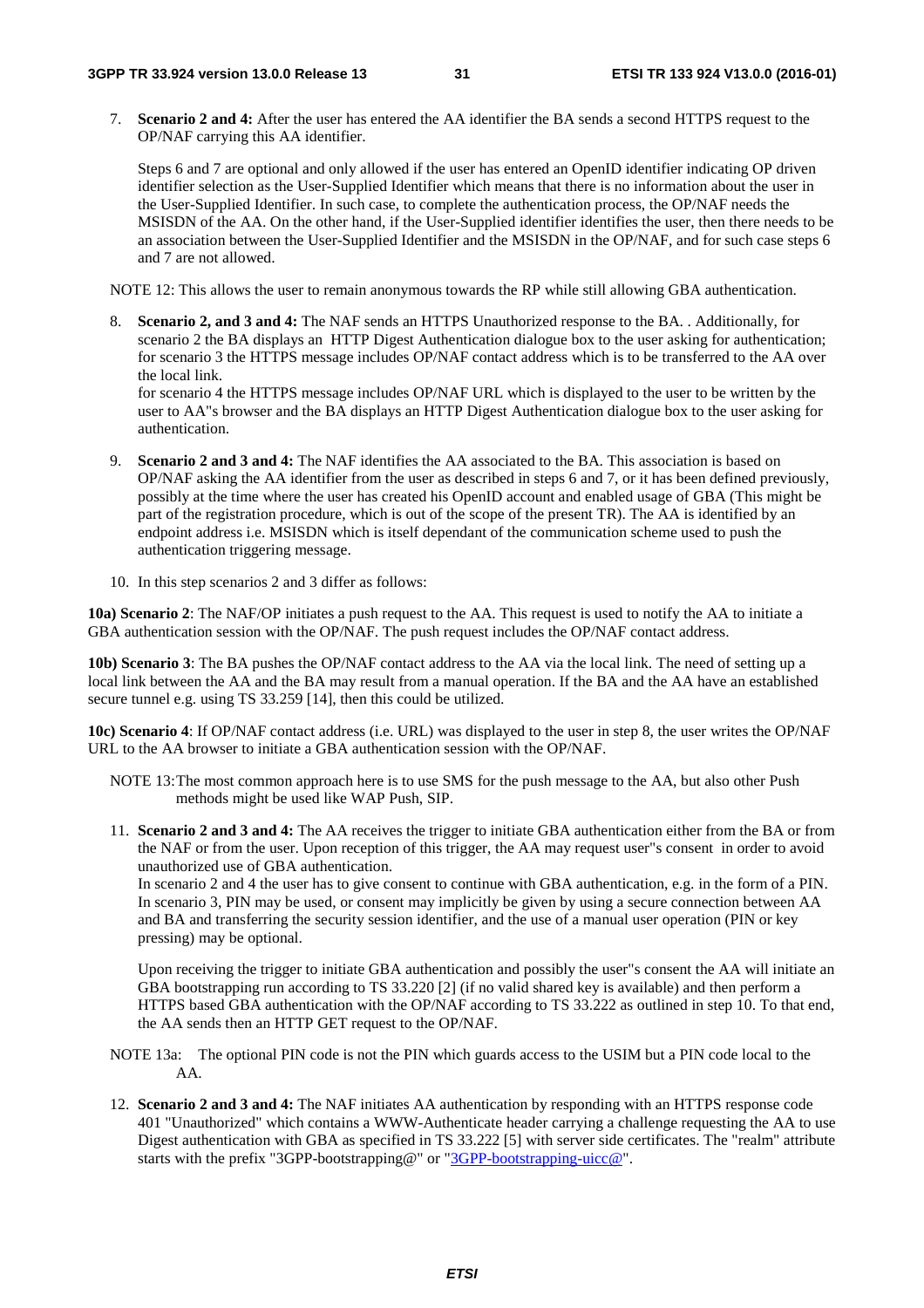- 13. **Scenario 2 and 3 and 4:** If no valid Ks is available to the AA, then the AA bootstraps with the BSF as described in TS 33.220 [2]. If a valid Ks key exists, than the AA computes the NAF specific key Ks\_(ext/int)\_NAF.
- 14. **Scenario 2 and 3 and 4:** The AA generates a HTTPS GET request to the NAF/OP. The request carries an authorization header carrying the B-TID received from the BSF and a response to the challenge received in step 9 and computed with the (Ks\_(ext/int)\_NAF.
- 15. **Scenario 2 and 3 and 4:** Using the B-TID, and its NAF-ID, the NAF retrieves the shared key Ks\_(ext/int)\_NAF and optionally the USS (if GBA\_U is used, than the GUSS must be supported) from the BSF using the Zn interface, for details see TS 29.109 [7]. The OP/NAF authenticates the user for OpenID using TS 33.222 [5] section 5.3. There are different possibilities how the OP/NAF can link the B-TID and user supplied identifier to the permanent user identifier (IMPI) cf. clause 4.5.1.

Since the OpenID is HTTPS based it is recommended that the NAF/OpenID server support for the interworking scenario the Web Service based Zn reference point as specified in [7] TS 29.109. It may support the Diameter based implementation of the Zn reference point.

NOTE 14: It is assumed that the OPs are more likely to support web service based reference points then Diameter based reference points.

The OP/NAF may have received a USS containing authorization information. The OP establishes whether the end user is authorized to perform OpenID Authentication and wishes to do so based on the authorization information stored locally or in the USS.

- 16. **Scenario 2 and 3 and 4:** The NAF generates Nonce<sub>NAF</sub> which will be used to contruct the security session identifier. In the HTTP(S) 200 OK message the OP/NAF sends the Nonce<sub>NAF</sub> to the AA.
- 17. **Scenario 2 and 3 and 4:** The AA generates short Nonce<sub>AA</sub> of 4 digits in length (when coded in alphanumeric) and calculates the security session identifier as follows: security session identifier =  $KDF(Nonce_{AA}, Ks(ext)$ \_NAF, Nonce<sub>NAF</sub>). The KDF is specified in TS 33.220 [2]. The AA displays the Nonce<sub>AA</sub> as username and and 4 first digits of the security session identifier as password to the user.
- NOTE 15: From the usability point of view it is essential that the username and the password are both short enough so that the user can copy them over.
- 18. In this step scenarios 2, 3 and 4 differ as follows:

Step 18a and c: **Scenario 2 and 4:** User copies the Nonce<sub>AA</sub> as username and the part of the security session identifier as password from the AA to the BA into the HTTP Digest Authentication dialogue box presented to the user in step 6. Step 19 will be triggered when the user has done this.

Step 18b: **Scenario 3:** The AA sends Nonce<sub>AA</sub> as username and the part of the security session identifier as password from the AA over the local link to the BA to be used in HTTP Digest Authentication. No user interaction is required to trigger step 19 as the security session identifier can be automatically sent to BA"s browser.

- 19. **Scenario 2 and 3 and 4**: The BA calculates Authorization header values using the Nonce<sub>AA</sub> as username and the part of the security session identifier as password. The BA sends an HTTPS request with Authorization header to the OP/NAF.
- 20. **Scenario 2 and 3 and 4**: After receiving the HTTPS GET the OP/NAF calculates the security session identifier in the same way as the AA calculated it in step 17. The OP/NAF then authenticates BA by calculating the corresponding digest values and verifies the Authorization header by using the Nonce<sub>AA</sub> and security session identifier.
- 21. **Scenario 2 and 3 and 4:** The OP/NAF redirects the browser to the return OpenID address i.e. the OP/NAF redirects the BA"s browser back to the RP with either an assertion that authentication is approved or a message that authentication failed. The response header contains a number of fields defining the authentication assertion. . If the user only provided the OP Identifier as User-Supplied Identifier to the RP in step 1, it is the responsibility of the OP/NAF to fill the Claimed Identifier field based on user authentication and send this information to the RP.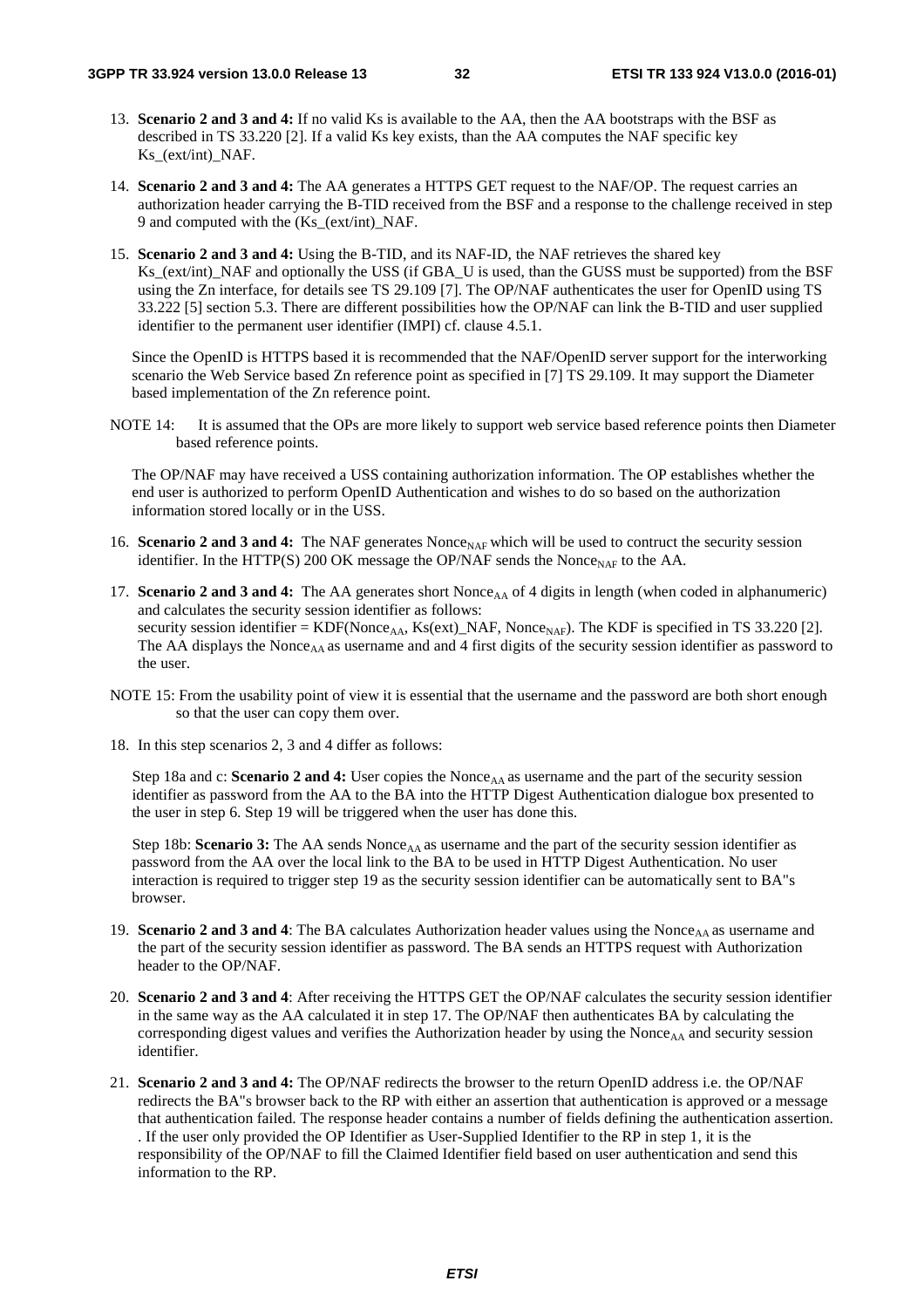22. **Scenario 2 and 3 and 4:** The service provider (RP) checks the assertion (i.e. checks if the authentication was approved) possibly using previously defined shared secrets with the OpenID provider or by direct interrogation of the OpenID provider. Then the user is logged in to the service of the RP.



#### **Figure 4.4.2-11: Detailed flow of operations for scenario 2, 3 and 4 (push message from OP/NAF or BA to trigger GBA authentication)**

NOTE 16: In Scenario 1 and 2 in order to prevent a Denial of Service attack against the terminal that consists out of malicious push messages to the AA the NAF/OP can monitor frequent failed or unfinished authentication attempts and abort the procedure or introduce an artifical delay. Alternatively, a pre-shared password authentication might be utilized, but this impacts the SSO user experience.

### 4.5 Mapping of Concepts

### 4.5.1 Identifiers in OpenID and GBA

In OpenID we have two kinds of identifiers: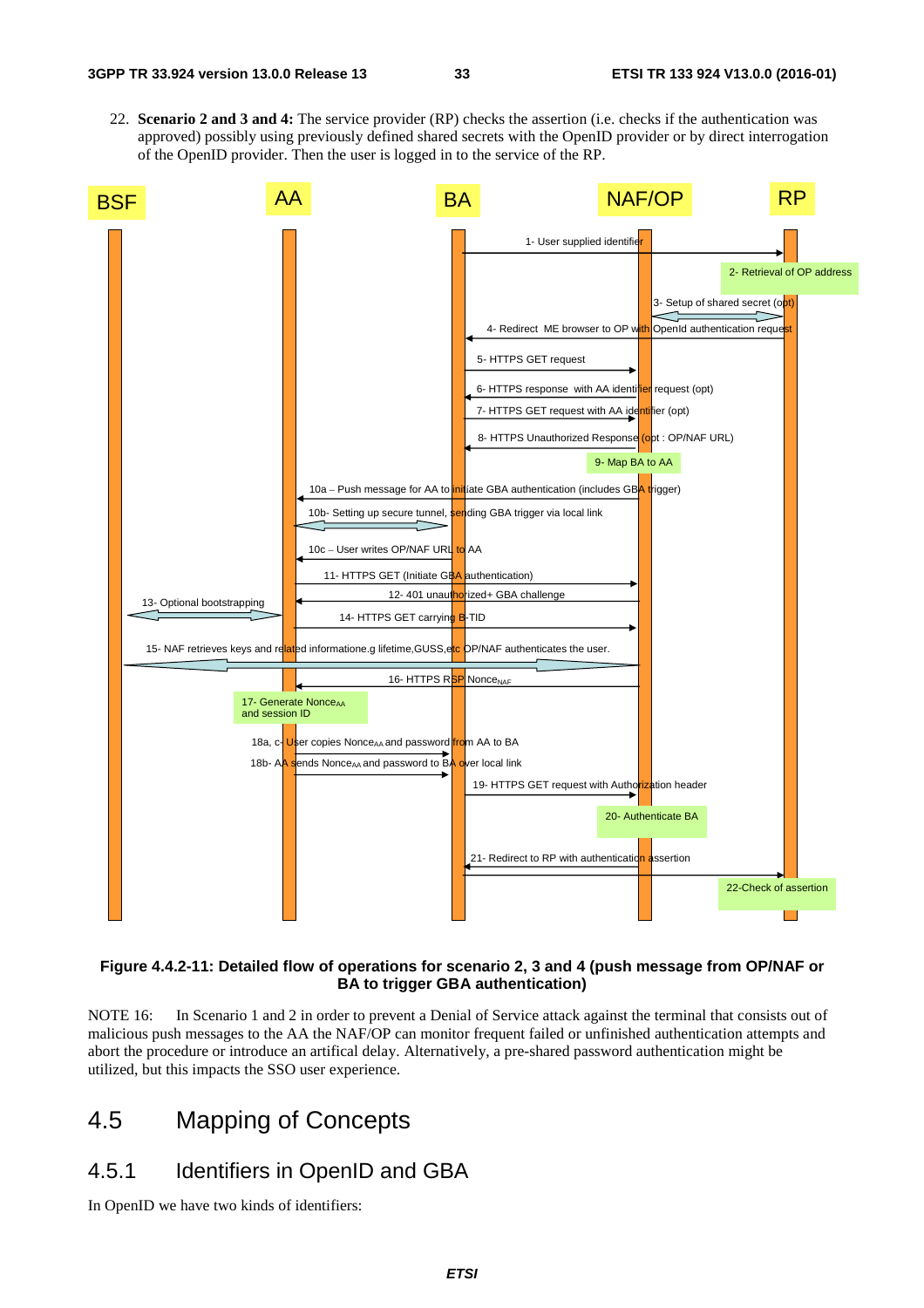- An Identifier in form of a URI or XRI that is used between the OP and RP.

- An User Supplied Identifier that either has already the format of an URL, or if not it is normalized according to rules in [8] and converted into an Identifier.

In GBA we have the following identities:

- Bootstrapping Transaction Identifier (B-TID) which is identifies the generated key(s) and can be used to identify an authenticated GBA user.

- Optional identities are IMPI / IMSI or other kind of identifiers that are stored in the User Security Settings (USS)

The NAF / OP can receive the following identities from the BSF

- IMPI or MSISDN, if the BSF is configured to send one or both of them.
- Other user identifiers, but those need to be stored in the USS [7].

Hence, for the interworking of GBA with OpenID the user should use an MNO specific identifier recognizable by the NAF. It is recommended that when the user registers to an OpenID enabled service, then the browser thereby provides information about the operator domain to ensure that the OpenID discovery procedure can be utilizes successfully. This can be done by using MSISDN or pseudonyms (if supported).

If only the MSISDN is intended to be used as OpenID identifier by the user, then this mapping between OpenID identifier and MSISDN may be done by one of the following means:

First, the mapping may take place at the UE. This may be implemented as part of a browser plugin. The browser provides the discovered OpenID identifier along with the HTTP page when the accesses the relying parties webpage for usage with OpenID.

Alternatively, the RP may perform the MSIDN to OpenID identifier lookup. This step assumes that the user enters the MSISDN into the logon window or alternatively it is entered automatically as a browser feature.

The standard OpenID discovery step should remain unmodified and it requires an OpenID identifier. Hence, the MSISDN identifier has to be translated to the OpenID identifier and the ENUM procedure is utilized for this purpose. A description about ENUM can be found in RFC 3761 [18]

NOTE: The basic idea is convert a telephone number into a string such that it can be used for a DNS lookup and to identify available services. A new service would be the OpenID identifier that could then be retrieved as a DNS resource record.

Registration of this new service is required as shown in the following example taken from RFC 3761 [18]:

 \$ORIGIN 3.8.0.0.6.9.2.3.6.1.4.4.e164.arpa. NAPTR 10 100 "u" "E2U+openid" "!^.\*\$!http:exampleuser.livejournal.com!" .

Once the OpenID identifier is available to the Relying Party it is normalized, as described in Appendix A.1 of [8]. The RP retrieves the address of the OP and performs a discovery of the OP Endpoint URL (based on the User-Supplied Identifier) that the end user wishes to use for authentication.

If USSes are supported by the HSS, then the OpenID User Supplied Identifier may be stored in the USS.

The following Ua protocol identifer is used:

For HTTP Digest with TLS the Ua protocol identifier is  $0x01,0x00,0x01,yy,zz$  where yy,zz is the ciphersuite used in the TLS tunnel as specified in Annex H.3 of TS 33.220 [2].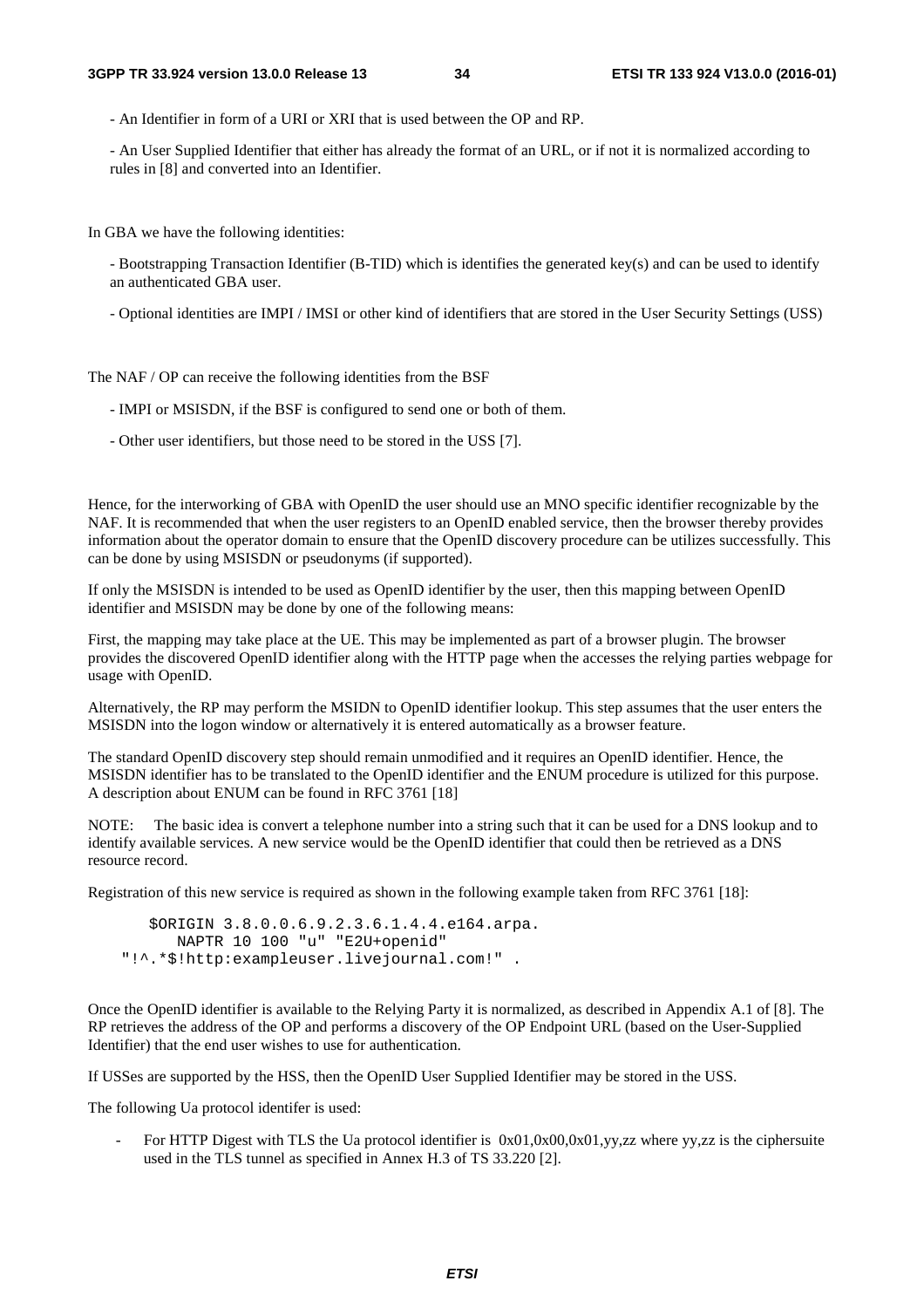There are three identifiers in OpenID with GBA inter-networking : claimed identifier (user-supplied identifier), BTID, and permanent user identifier IMPI. Binding is required among these identifiers to prove that someone actually controls a claimed identifier (main claim of OpenID). This can be done in several ways:

1) OP is provisioned with claimed identifier and IMPI. OP receives IMPI from BSF during BTID verification (e.g. step 9 from section 4.4.1) step. OP verifies the binding between received IMPI and claimed identifier.

NOTE: IMPI should be sent to OP only if the OP resides in the operator domain.

2) Claimed identifier and IMPI are stored in the BSF. BSF sends claimed identifier to the OP as a USS field during BTID verification (e.g. step 9 from section 4.4.1) step. OP sends the received claimed identifier to the RP.

Without such relationship, there is no binding between claimed identifier and IMPI - meaning OP cannot say who is the actual user.

### 4.5.2 Asociation Session Concept

In OpenID an association session is established between a Relying Party (RP) and the OpenID Provider. A shared secret is established, which is used to verify the subsequent protocol messages. The association session is initiated by a direct request from a RP to an OP using the OP Endpoint URL. The establishment of an association session between the RP and the OP Endpoint URL is optional. It allows optimization of the traffic processing between both nodes.

The RP sends an Association Session Request to the OP Endpoint URL. This message contains the parameter defined in [8]. The association type may be of type HMAC-SHA1 or of HMAC-SHA256. The openid:session type may be set to either no-encryption, DH\_SHA1, or DH-SHA256.

The OP answers with an Association Session Response. The assoc\_handle is the association handle that is used as a key to refer to this association in the subsequent messages. For optimization purposes the RP may insert the B-TID in this field as a 255 character string. The expires in field should be populated with the key lifetime of the B-TID, represented in an integer in base 10 ASCII.

#### 4.5.3 Assertions

#### 4.5.3.1 Positive Assertions

If an authorized end user wishes to complete the authentication, then the OP should send a positive assertion to the RP. This message is encoded using Section 17 of [16], send as HTTP Requests (GET or POST) and contain the openid:ns and openid.mode fields. The message may contain the OP-local identifier e.g. B-TID, MSISDN in the opened.identity field. Note that the end user may choose to use an OP-Local Identifier as a claimed identifier, for the GBA-OpenID interworking the B-TID or the MSISDN may be used. The MSISDN might be easier for the user from the usability point of view, but on the other hand the B-TID would provide a better privacy.

If the MSISDN or the B-TID is used in the claimed identifier field, then the same value should be used in the openid.identity field.

#### 4.5.3.2 Negative Assertions

Negative assertions are sent by the OP to the RP according to [8], if the OP is unable to identify the end user or the end user does not or cannot approve the authentication request. This message is encoded using Section 17 of [16], send as HTTP Requests (GET or POST) and contain the openid:ns and openid.mode fields.. One cause might be that the user may with to explicitly terminate an ongoing session with his OpenID Provider or to abort a starting one.

Also, it might be possible that the operator may wish to terminate to support for OpenID usage for a particular user. This could be done by setting the USS by populating the authorization flag in TS 29.109 [7] accordingly, but this may not work for ongoing sessions. Alternatively, an explicit message could be send to the OpenID provider informing him about the termination of the support for OpenID usage for a particular user or cancellation of a particular session or credentials.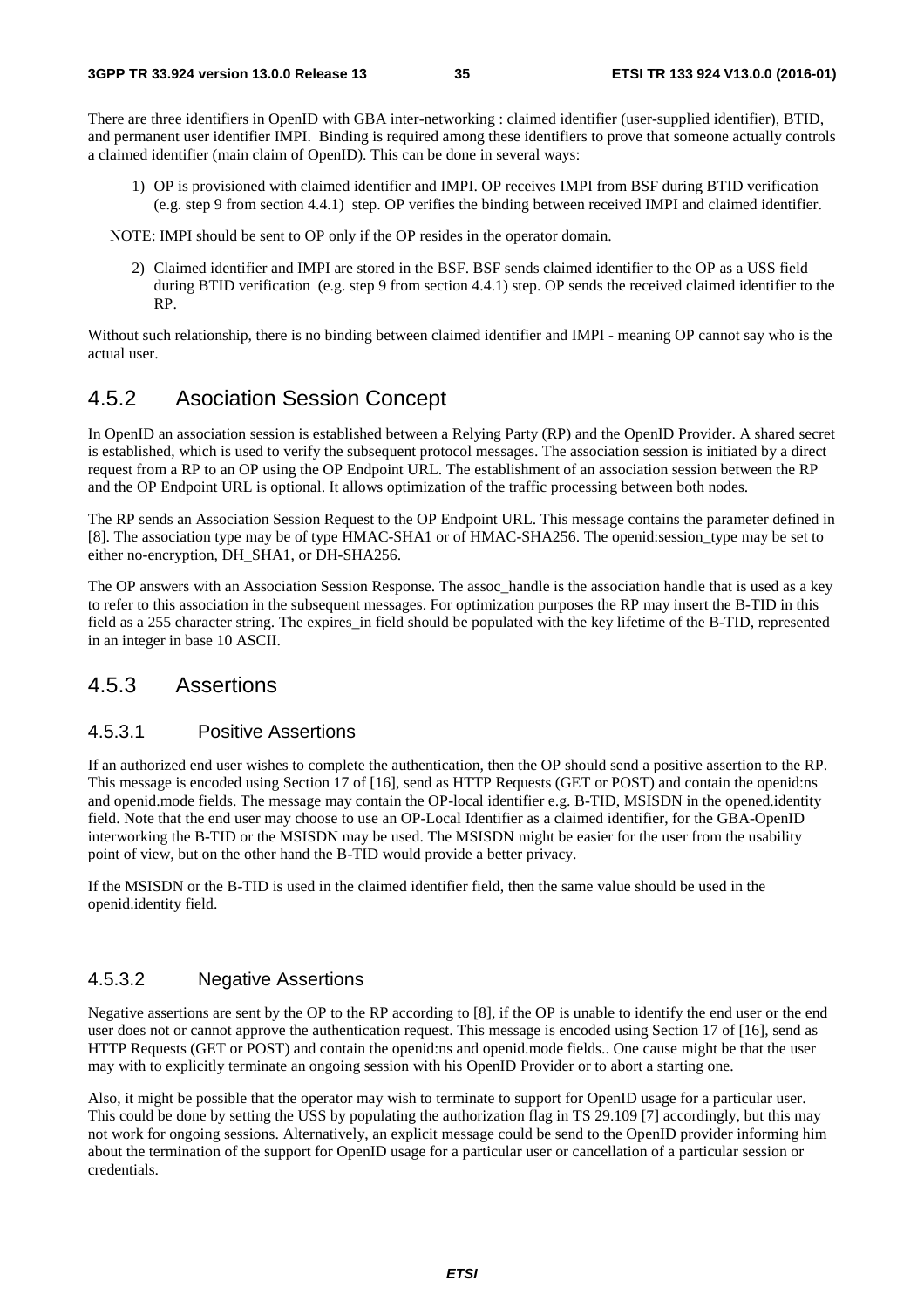### 4.6 Use of GUSS and USS for OpenID

The USS may contain an authorization flag for the OpenID service. The OP may request the USS from the BSF and retrieve this authorization flag from the received USS as specified in TS 29.109 [7].

Alternatively, the OP may have a local authorization information for individual user"s. Conflicts between those policies should be avoided. If the OP is under MNO control then the MNO should decide where the authorization information is to be stored. If the OP is not under MNO control, the MNO and the OP should agree in their service agreement, where the authorization information should be kept or if they are combined with a logical AND.

NOTE: The MNO can always prevent the usage of GBA by not handing out the NAF keys.

The USS may contain the OpenID User Supplied Identifier in the user identities field. The GUSS or OpenID specific USS may also contain further identity information to be used together with the OpenID Attribute Exchange service extension [9]. This extension provides a mechanism for moving identity related information between sites. This kind of specific extension may be done in a proprietary manner or as part of an interworking customization.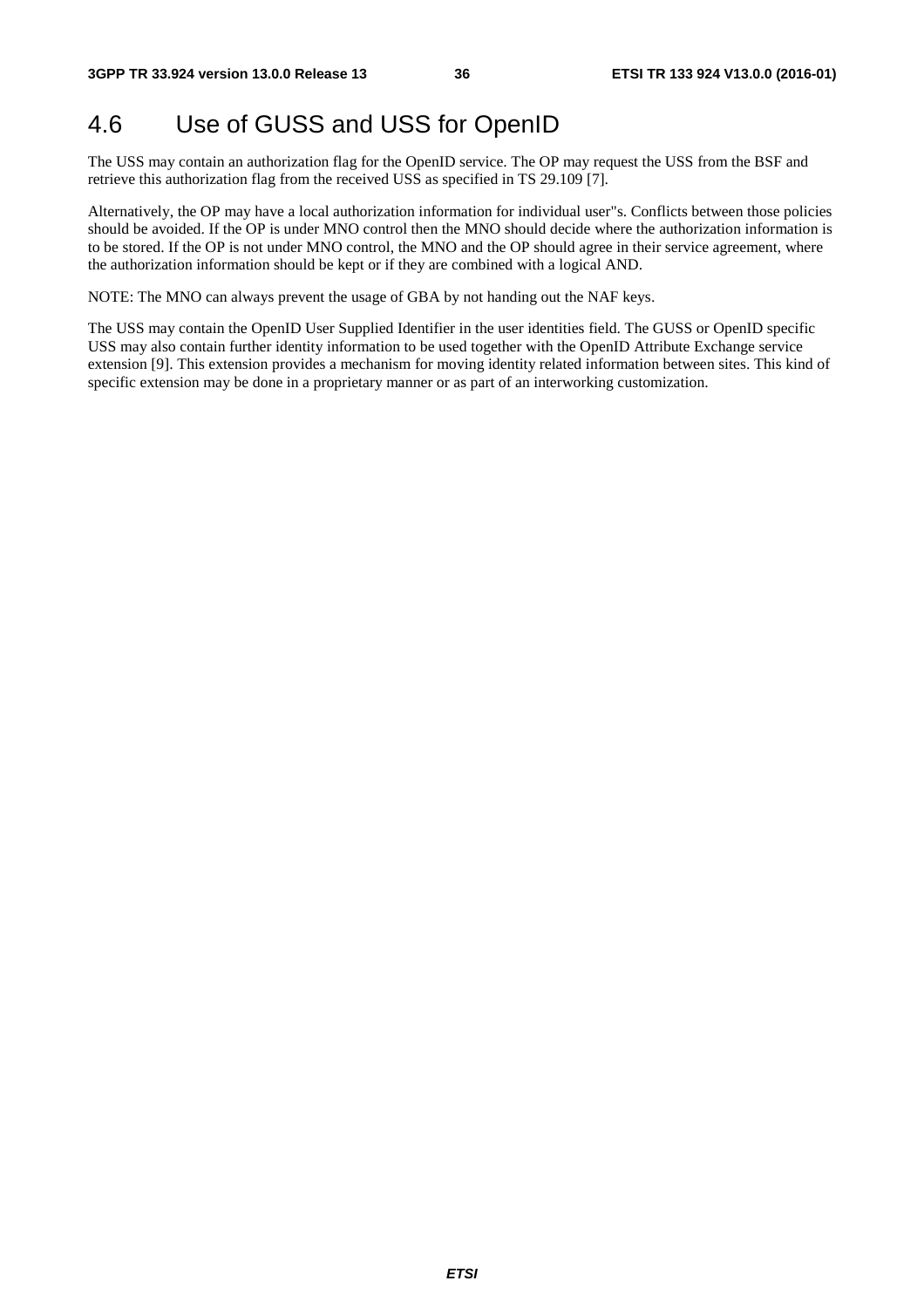### Annex A (informative): Example for Charging via IdP

A service providing node (RP) in the OpenID interworking scenario may not necessarily want to support Diameter or RADIUS and underlying protocols. On the other hand, those services might wish to have the possibility for easy billing via the operators (if the operator offers this possibility). The RP most likely supports web service, hence we give an example how the RP can send the needed information to a suitable operator node (e.g. IdP if hosted by the operator, but that depends on the contractual agreements and the operator network topology) in the body of a web service message. Below are the web service versions of the Credit Control Request and Credit Control Answer messages (taken from  $[15]$ ).

The receiving node in the operator network needs to extract the values of the web service fields and put them into the diameter fields of the same name. It adds the Diameter header data and the Diameter session id. For the web service based CCA the converse process has to take place. When receiving the CCA, the node, needs to extract the session-Id and determines the corresponding RP (i.e. when doing the conversion web service CCR to CCR conversion, he has to store this pair). The conversion node has also to store the token in connection with the session-id.

The Service-Context-Id in the CCR and web serviced based CCR should contain information about the RP to avoid errors in the sender checking. In the GBA based case the NAF-ID of the protocol conversion node will be placed in the Origin-Host in the CCR and web service CCR. The Service-Parameter-Info element in the web service CCA may be used and contain a token to enable the RP to recognize the corresponding answer to the request later on, this would not be needed for CCA (since we there don"t have an intermediary). In the all the messages the Auth-Application-Id element contains the OpenId identifier for the RP.

The RP in most cases does not have the subscription information. If the node taking care of the conversion has the subscription information i.e. an identity recognizable by the charging responsible network node, then he places it in the Subscription-Id field.

Below is an actual example of a potential web service based CCA and CCR:

```
<?xml version="1.0" encoding="UTF-8"?> 
<wsdl:definitions name="CCService" 
                   targetNamespace="urn:3gpp:IdM:CCService:2009-10" 
                   xmlns:typens="urn:3gpp:IdM:CCService:2009-10" 
                   xmlns:wsdl="http://schemas.xmlsoap.org/wsdl/" 
                   xmlns:soap="http://schemas.xmlsoap.org/wsdl/soap/" 
                   xmlns:xsd="http://www.w3.org/2001/XMLSchema" 
                   xmlns:soapenc="http://schemas.xmlsoap.org/soap/encoding/"> 
  <wsdl:types> 
    <xsd:schema targetNamespace="urn:3gpp:IdM:CCService:2009-10"> 
       <!-- Extension element definition --> 
      <xsd:complexType name="tExtension"> 
        <xsd:sequence> 
           <xsd:any processContents="lax" minOccurs="0" maxOccurs="unbounded"/> 
         </xsd:sequence> 
      </xsd:complexType> 
       <!-- Request WS Credit Control Request parameter definitions --> 
       <xsd:element name="requestWSCCRInfo"> 
         <xsd:complexType> 
           <xsd:sequence> 
             <xsd:element name="Origin-Host" type="xsd:string"/> 
             <xsd:element name="Origin-Realm" type="xsd:base64Binary"/> 
             <xsd:element name="Destination-Realm" type="xsd:string"/> 
             <xsd:element name="Auth-Application-Id" type="xsd:string"/> 
             <xsd:element name="Service-Context-Id" type="xsd:string"/> 
             <xsd:element name="CC-Request-Type" type="xsd:integer"/> 
             <xsd:element name="CC-Request-Number" type="xsd:integer"/> 
             <xsd:element name="Destination-Host" type="xsd:string"/>
```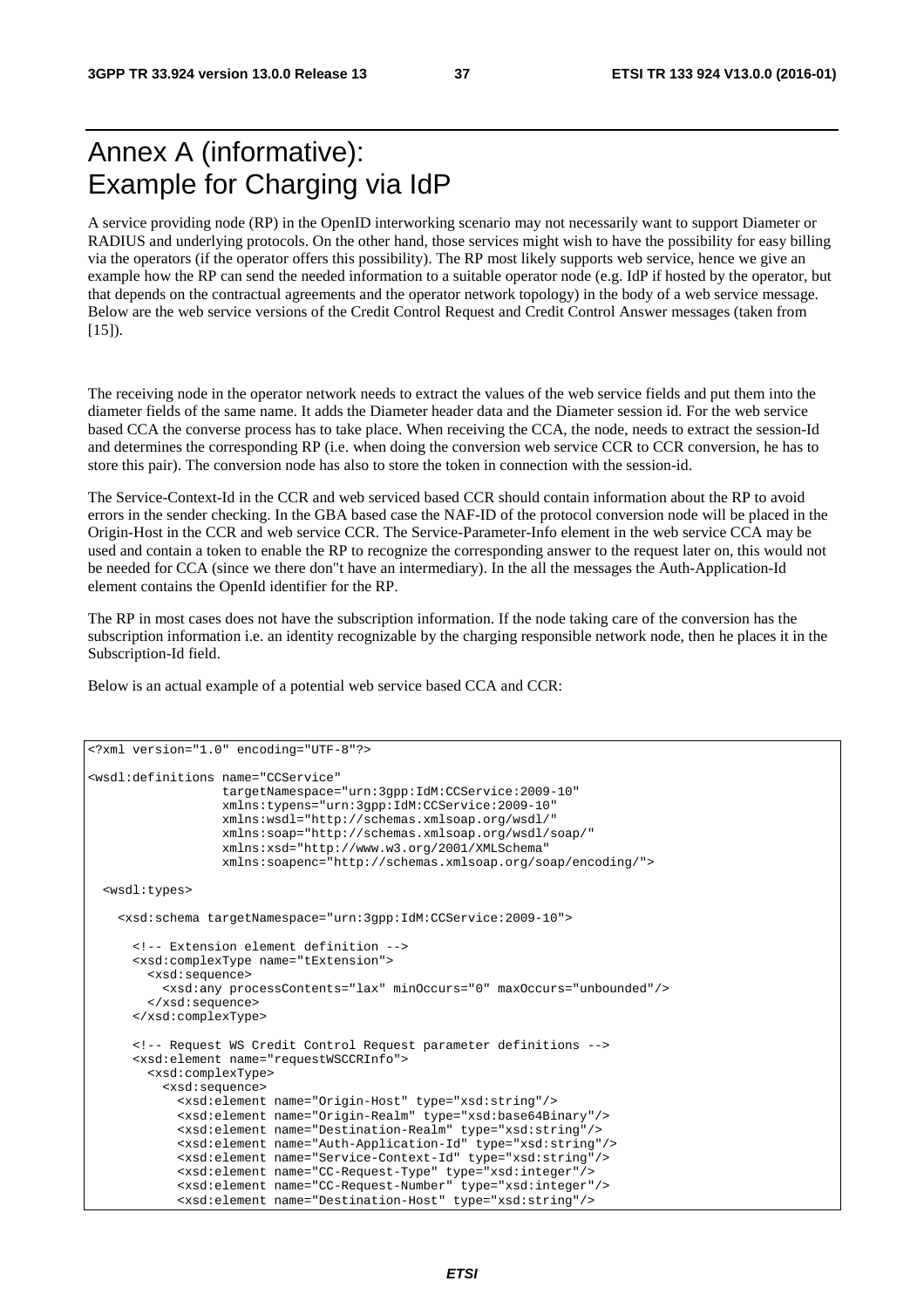<xsd:element name="User-Name" type="xsd:string"/> <xsd:element name="CC-Sub-Session-Id" type="base64Binary"/> <xsd:element name="Acct-Multi-Session-Id" type="xsd:string"/> <xsd:element name="Origin-State-Id" type="xsd:integer"/> <xsd:element name="Event-Timestamp" type="xsd:dateTime"/> <xsd:element name="Subscription-Id" type="xsd:string" minOccurs='0'/> <xsd:element name="Service-Identifier" type="xsd:string"/> <xsd:element name="Terminatin-Cause" type="xsd:string"/> <xsd:element name="Requested-Service-Unit" type="xsd:string"/> <xsd:element name="Requested-Action" type="xsd:string"/> <xsd:element name="Used-Service-Unit" type="xsd:string"/> <xsd:element name="Requested-Service-Unit" type="xsd:string" minOccurs='0'/> <xsd:element name="Multiple-Services-Indicator" type="xsd:string"/> <xsd:element name="Multiple-Service-Credit-Control" type="xsd:string" minOccurs='0'/> <xsd:element name="Service-Parameter-Info" type="xsd:string" minOccurs='0'/> <xsd:element name="CC-Correlation-Id" type="xsd:string"/> <xsd:element name="User-Equipment-Info" type="xsd:string"/> <xsd:element name="Proxy-Info" type="xsd:string" minOccurs='0'/> <xsd:element name="Route-Record" type="xsd:string" minOccurs='0'/> <xsd:element name="AVP" type="xsd:string" minOccurs='0'/> </xsd:sequence> </xsd:complexType> </xsd:element> <!-- Request WS Credit Control Answer parameter definitions --> <xsd:element name="requestWSCCAInfo"> <xsd:complexType> <xsd:sequence> <xsd:element name="Result-Code" type="xsd:integer"/> <xsd:element name="Origin-Host" type="xsd:string"/> <xsd:element name="Origin-Realm" type="xsd:base64Binary"/> <xsd:element name="Auth-Application-Id" type="xsd:string"/> <xsd:element name="CC-Request-Type" type="xsd:integer"/> <xsd:element name="CC-Request-Number" type="xsd:integer"/> <xsd:element name="User-Name" type="xsd:string"/> <xsd:element name="CC-Session-Failover" type="integer"/> <xsd:element name="CC-Sub-Session-Id" type="base64Binary"/> <xsd:element name="Acct-Multi-Session-Id" type="xsd:string"/> <xsd:element name="Origin-State-Id" type="xsd:integer"/> <xsd:element name="Event-Timestamp" type="xsd:dateTime"/> <xsd:element name="Granted-Service-Unit" type="xsd:string"/> <xsd:element name="Multiple-Service-Credit-Control" type="xsd:string" minOccurs='0'/> <xsd:element name="Service-Parameter-Info" type="xsd:string" minOccurs='0'/> <xsd:element name="Cost-Information" type="xsd:string"/> <xsd:element name="Final-Unit-Indication" type="xsd:string"/> <xsd:element name="Check-Balance-Result" type="xsd:integer"/> <xsd:element name="Credit-Control-Failure-Handling" type="xsd:integer"/> <xsd:element name="Direct-Debiting-Failure-Handling" type="xsd:string"/> <xsd:element name="Validity-Time" type="xsd:dateTime"/> <xsd:element name="Redirect-Host" type="xsd:string" minOccurs='0'/> <xsd:element name="Redirect-Host-Usage" type="xsd:integer"/> <xsd:element name="Redirect-Max-Cache-Time" type="xsd:string"/> <xsd:element name="Proxy-Info" type="xsd:string" minOccurs='0'/> <xsd:element name="Route-Record" type="xsd:string" minOccurs='0'/> <xsd:element name="Failed-AVP" type="xsd:string" minOccurs='0'/> <xsd:element name="AVP" type="xsd:string" minOccurs='0'/> </xsd:sequence> </xsd:complexType> </xsd:element> <!-- Request WS Credit Control Requestinfo fault parameter definitions --> <xsd:element name="requestWSCCRInfoFault"> <xsd:complexType> <xsd:sequence> <xsd:element name="errorCode" type="xsd:integer"/> <xsd:element name="errorText" type="xsd:string" minOccurs="0"/> </xsd:sequence> </xsd:complexType> </xsd:element> </xsd:schema> </wsdl:types> <wsdl:message name="requestWSCCRInfoMessage"> <wsdl:part name="body" element="typens:requestWSCCRInfo"/> </wsdl:message>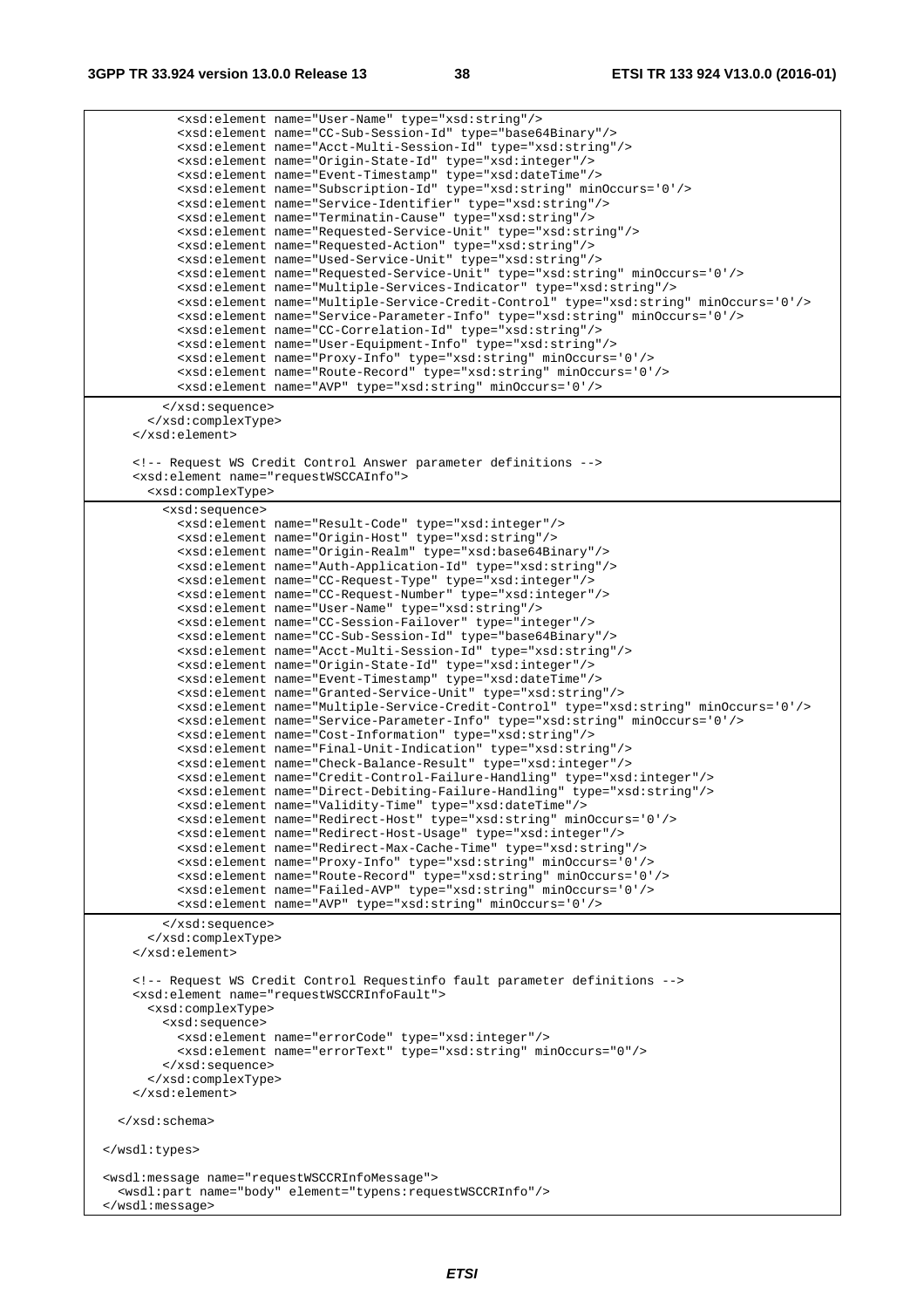```
 <wsdl:message name="requestWSCCAInfoMessage"> 
    <wsdl:part name="body" element="typens:requestWSCCAInfo"/> 
  </wsdl:message> 
  <wsdl:message name="requestWSCCRInfoFaultMessage"> 
    <wsdl:part name="body" element="typens:requestWSCCRInfoFault"/> 
  </wsdl:message> 
  <wsdl:portType name="CCServicePortType"> 
    <wsdl:operation name="requestWSCC"> 
      <wsdl:input message="typens:requestWSCCRInfoMessage"/> 
      <wsdl:output message="typens:requestWSCCAInfoMessage"/> 
      <wsdl:fault name="FaultName" message="typens:requestWSCCRInfoFaultMessage"/> 
    </wsdl:operation> 
  </wsdl:portType> 
  <wsdl:binding name="CCServiceBinding" type="typens:CCServicePortType"> 
    <soap:binding style="document" transport="http://schemas.xmlsoap.org/soap/http"/> 
    <wsdl:operation name="requestWSCCRInfo"> 
      <soap:operation soapAction="urn:3gpp:IdM:CCServiceAction:2009-10"/> 
      <wsdl:input> 
         <soap:body use="literal"/> 
      </wsdl:input> 
      <wsdl:output> 
        <soap:body use="literal"/> 
       </wsdl:output> 
      <wsdl:fault name="FaultName"> 
        <soap:fault name="FaultName" use="literal"/> 
      </wsdl:fault> 
    </wsdl:operation> 
  </wsdl:binding> 
  <wsdl:service name="CCService"> 
    <wsdl:port name="CCServicePort" binding="typens:CCServiceBinding"> 
      <!-- add SOAP address location URI below --> 
      <soap:address location="http://add.here.uri.to/CCService"/> 
    </wsdl:port> 
  </wsdl:service> 
</wsdl:definitions>
```
NOTE: Some of the CCA and CCR message fields are of type grouped. The data is specified as a sequence of AVPs, hence the string type is used for the conversion of those. The message from the mobile network to the service provider might alternatively concentrate several diameter events into an ASN.1 record and converting this into XML. The service can not utilize that method in the opposite direction.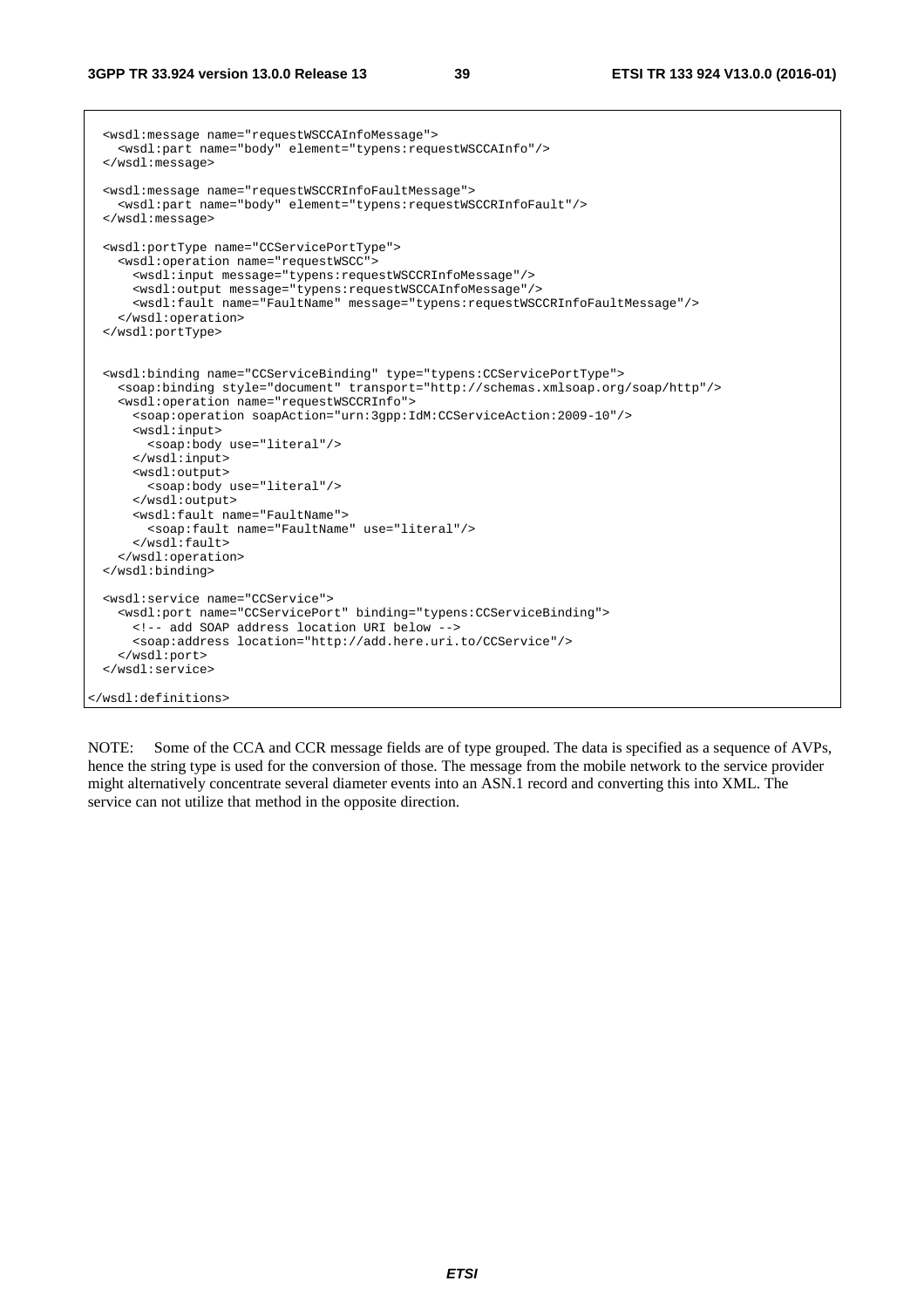### Annex B: Change history

| <b>Change history</b> |              |                 |           |                          |                                                                               |        |            |
|-----------------------|--------------|-----------------|-----------|--------------------------|-------------------------------------------------------------------------------|--------|------------|
| <b>Date</b>           | TSG#         | <b>TSG Doc.</b> | <b>CR</b> | <b>Rev</b>               | Subject/Comment                                                               | Old    | <b>New</b> |
| 2009-09               | <b>SA#45</b> | SP-090529       |           | --                       | Presentation to SA for Information                                            | 0.2.0  | 1.0.0      |
| 2009-12               | SA#46        | SP-090827       |           |                          | Presentation to SA for Approval                                               | 1.1.0  | 2.0.0      |
| 2009-12               |              |                 | --        | --                       | Publication of SA-approved version                                            | 2.0.0  | 9.0.0      |
| 2010-04               | <b>SA#47</b> | SP-100096       | 003       | $\blacksquare$           | Coding clarification of Annex                                                 | 9.0.0  | 9.1.0      |
| 2010-04               | <b>SA#47</b> | SP-100096       | $006$ -   |                          | Clarification of USS description in OpenID - GAA<br>interworking              | 9.0.0  | 9.1.0      |
| 2010-04               | <b>SA#47</b> | SP-100096       | 008       |                          | Adding missing step for OpenID Authentication                                 | 9.0.0  | 9.1.0      |
| 2010-04               | <b>SA#47</b> | SP-100096       | 009       |                          | Correction of reference                                                       | 9.0.0  | 9.1.0      |
| 2010-04               | <b>SA#47</b> | SP-100096       | 005       | $\vert$ 1                | Restructuring and corrections to split terminal case                          | 9.0.0  | 9.1.0      |
| 2010-04               | <b>SA#47</b> | SP-100096       | 004       | $\vert$ 1                | Correction of split terminal clause structure                                 | 9.0.0  | 9.1.0      |
| 2010-04               | <b>SA#47</b> | SP-100096       | 007       | $\overline{11}$          | Clarification of HTTPS usage in NAF and OpenIdP co-<br>location               | 9.0.0  | 9.1.0      |
| 2010-06               | <b>SA#48</b> | SP-100381       | 011       | $\overline{3}$           | Correction of split terminal scenario 1, 2, 3                                 | 9.1.0  | 9.2.0      |
| 2010-10               | SA#49        | SP-100476       | 015       | -11                      | Unification of TLS and certificate references in TS 33.222<br>with TS 33.310  | 9.2.0  | 9.3.0      |
| 2011-03               |              |                 |           |                          | Update to Rel-10 version (MCC)                                                | 9.3.0  | 10.0.0     |
| 2011-06               | SA#52        | SP-110266       | 020       |                          | Relationship of identities in GBA OpenID interworking                         | 10.0.0 | 10.1.0     |
| 2011-06               | SA#52        | SP-110262       | $018$ -   |                          | Correction of UA security protocol identifier in GBA -<br>OpenID interworking | 10.0.0 | 10.1.0     |
| 2012-09               |              |                 |           |                          | Update to Rel-11 version (MCC)                                                | 10.1.0 | 11.0.0     |
| 2014-09               |              |                 |           | $\overline{\phantom{0}}$ | Update to Rel-12 version (MCC)                                                | 11.0.0 | 12.0.0     |
| 2016-01               |              |                 |           |                          | Update to Rel-13 version (MCC)                                                | 12.0.0 | 13.0.0     |